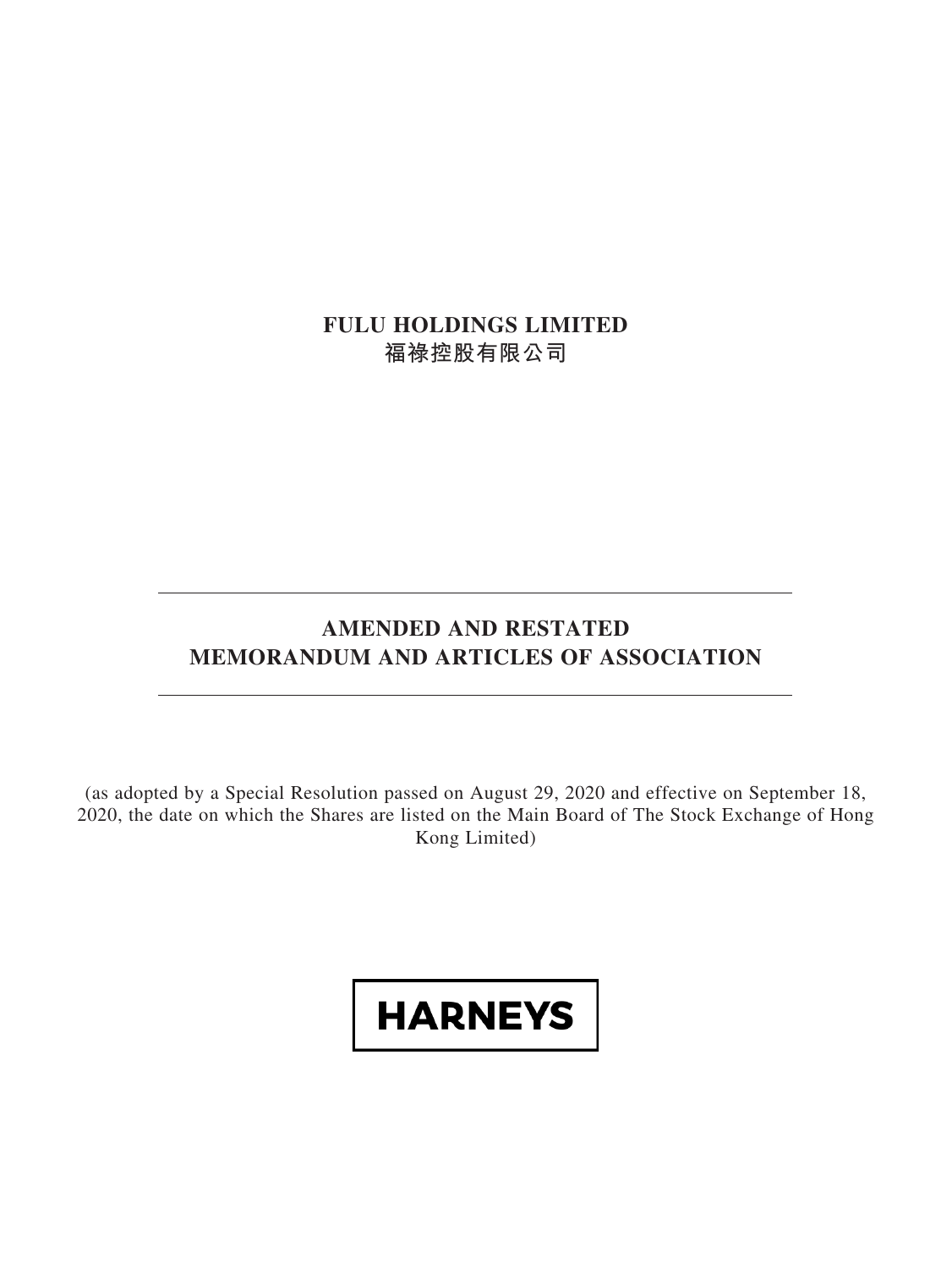# **THE COMPANIES LAW (REVISED) EXEMPTED COMPANY LIMITED BY SHARES**

# **AMENDED AND RESTATED MEMORANDUM OF ASSOCIATION**

# **OF**

# **FULU HOLDINGS LIMITED 福祿控股有限公司** (the **Company** )

An Exempted Company Limited By Shares

(as adopted by a Special Resolution passed on August 29, 2020 and effective on September 18, 2020, the date on which the Shares are listed on the Main Board of The Stock Exchange of Hong Kong Limited)

- 1 The name of the Company is Fulu Holdings Limited 福祿控股有限公司. The Company is a company limited by shares.
- 2 The registered office of the Company is at Harneys Fiduciary (Cayman) Limited, 4th Floor, Harbour Place, 103 South Church Street, P.O. Box 10240, Grand Cayman KY1-1002, Cayman Islands or at such other place in the Cayman Islands as the Directors may from time to time decide.
- 3 The objects for which the Company is established are unrestricted and except as prohibited or limited by the laws of the Cayman Islands, the Company shall have full power and authority to carry out any object and shall have and be capable of from time to time and at all times exercising any and all of the powers at any time or from time to time exercisable by a natural person or body corporate in any part of the world whether as principal, agent, contractor or otherwise.
- 4 Without prejudice to the generality of the foregoing, the objects of the Company shall include, but without limitation, the following:
- 4.1 To carry on the business of an investment company and for that purpose to acquire and hold, either in the name of the Company or in that of any nominee, land and real estate, gold and silver bullion, shares (including shares in the Company), stocks, debentures, debenture stock, bonds, notes, obligations and securities issued or guaranteed by any company wherever incorporated or carrying on business and debentures, debenture stock, bonds, notes, obligations and securities issued or guaranteed by any government, sovereign, ruler, commissioners, public body or authority, supreme, dependent, municipal, local or otherwise in any part of the world.
- 4.2 To lend money with or without security either at interest or without and to invest money of the Company in such manner as the Directors think fit.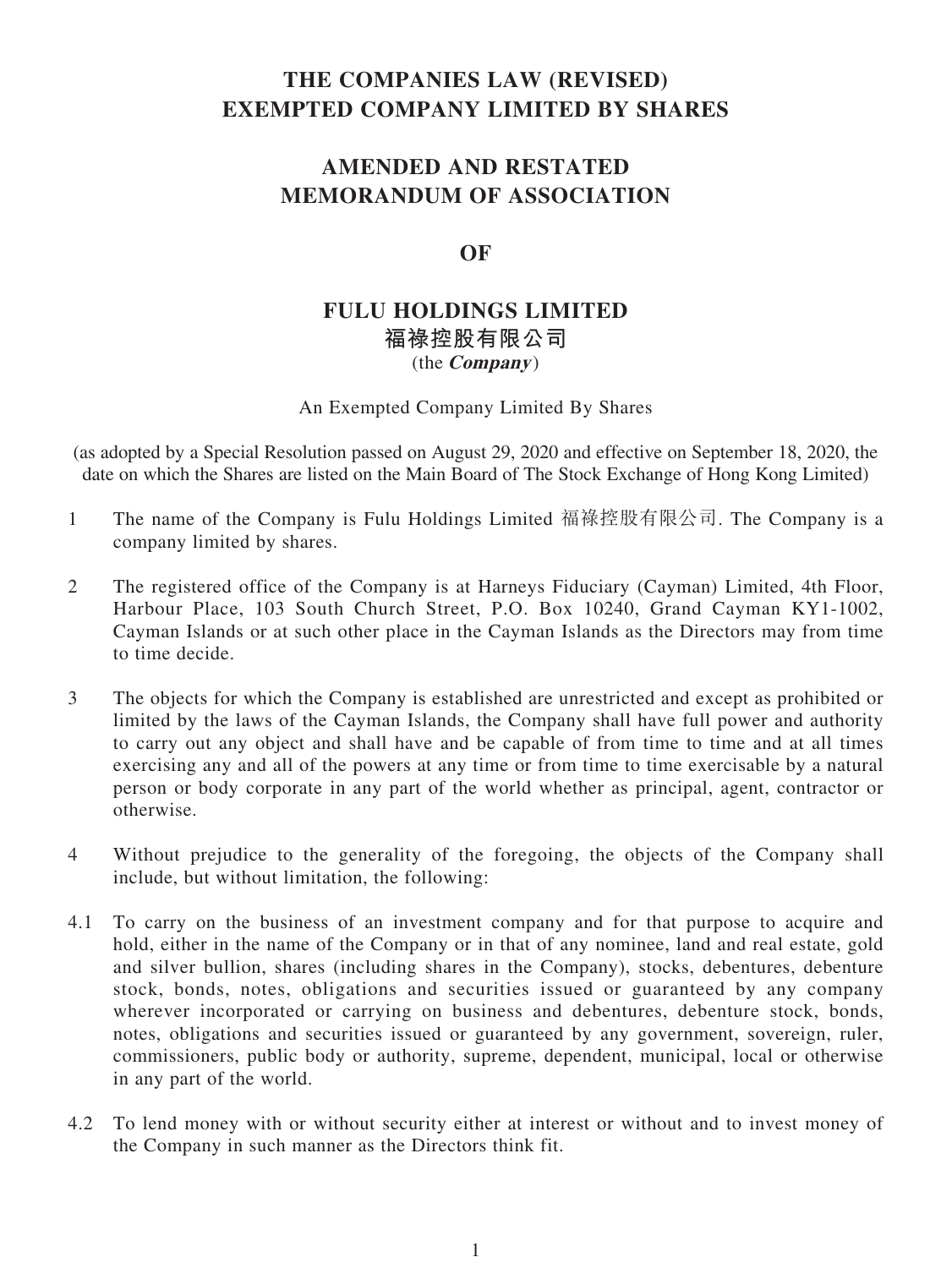- 4.3 To acquire by purchase, lease, exchange, or otherwise lands, houses, buildings and other property or any interest in the same in any part of the world.
- 4.4 To carry on the business of a commodity, commodity futures and forward contracts trader and for that purpose to enter into spot, future or forward contracts for the purchase and sale of any commodity including, but without prejudice to the generality of the foregoing, any raw materials, processed materials, agricultural products, produce or livestock, gold and silver bullion, specie and precious or semi-precious stones, goods, articles, services, currencies, rights and interests which may now or in the future be bought and sold in commerce and whether such trading is effected on an organised commodity exchange or otherwise and either to take delivery of, or to sell or exchange any such commodities pursuant to any contract capable of being entered into on any such commodities exchange.
- 4.5 To carry on whether as principals, agents or otherwise the business of providing and supplying goods, equipment, materials and services of whatsoever nature, and of financiers, company promoters, realtors, financial agents, land owners and dealers in or managers of companies, estates, lands, buildings, goods, materials, services, stocks, leases, annuities and securities of whatsoever type or kind.
- 4.6 To purchase or otherwise acquire and hold any rights, privileges, concessions, patents, patent rights, licences, secret processes and any real or personal property of any kind whatsoever.
- 4.7 To build, equip, furnish, outfit, repair, purchase, own, charter and lease steam, motor, sail or other vessels, ships, boats, tugs, barges, lighters or other property to be used in the business of shipping, transportation, chartering and other communication and transport operations for the use of the Company or for others, and to sell, charter, lease, mortgage, pledge or transfer the same or any interest therein to others.
- 4.8 To carry on the business of importers, exporters and merchants of goods, produce, stores and articles of all kinds both wholesale and retail, packers, customs brokers, ship agents, warehousemen, bonded or otherwise and carriers and to transact every kind of agency, factor and brokerage business or transaction which may seem to the Company directly or indirectly conducive to its interests.
- 4.9 To carry on the business of consultants in connection with all manner of services and advisers on all matters relating to companies, firms, partnerships, charities, political and non-political persons and organisations, governments, principalities, sovereign and republican states and countries and to carry on all or any of the businesses of financial, industrial, development, architectural, engineering, manufacturing, contracting, management, advertising, professional business and personal consultants and to advise upon the means and methods for extending, developing, marketing and improving all types of projects, developments, businesses or industries and all systems or processes relating to such businesses and the financing, planning, distribution, marketing and sale thereof.
- 4.10 To act as a management company in all branches of that activity and without limiting the generality of the foregoing, to act as managers of investments and hotels, estates, real property, buildings and businesses of every kind and generally to carry on business as managers, consultants or agents for or representatives of owners of property of every kind, manufacturers, funds, syndicates, persons, firms and companies for any purpose whatsoever.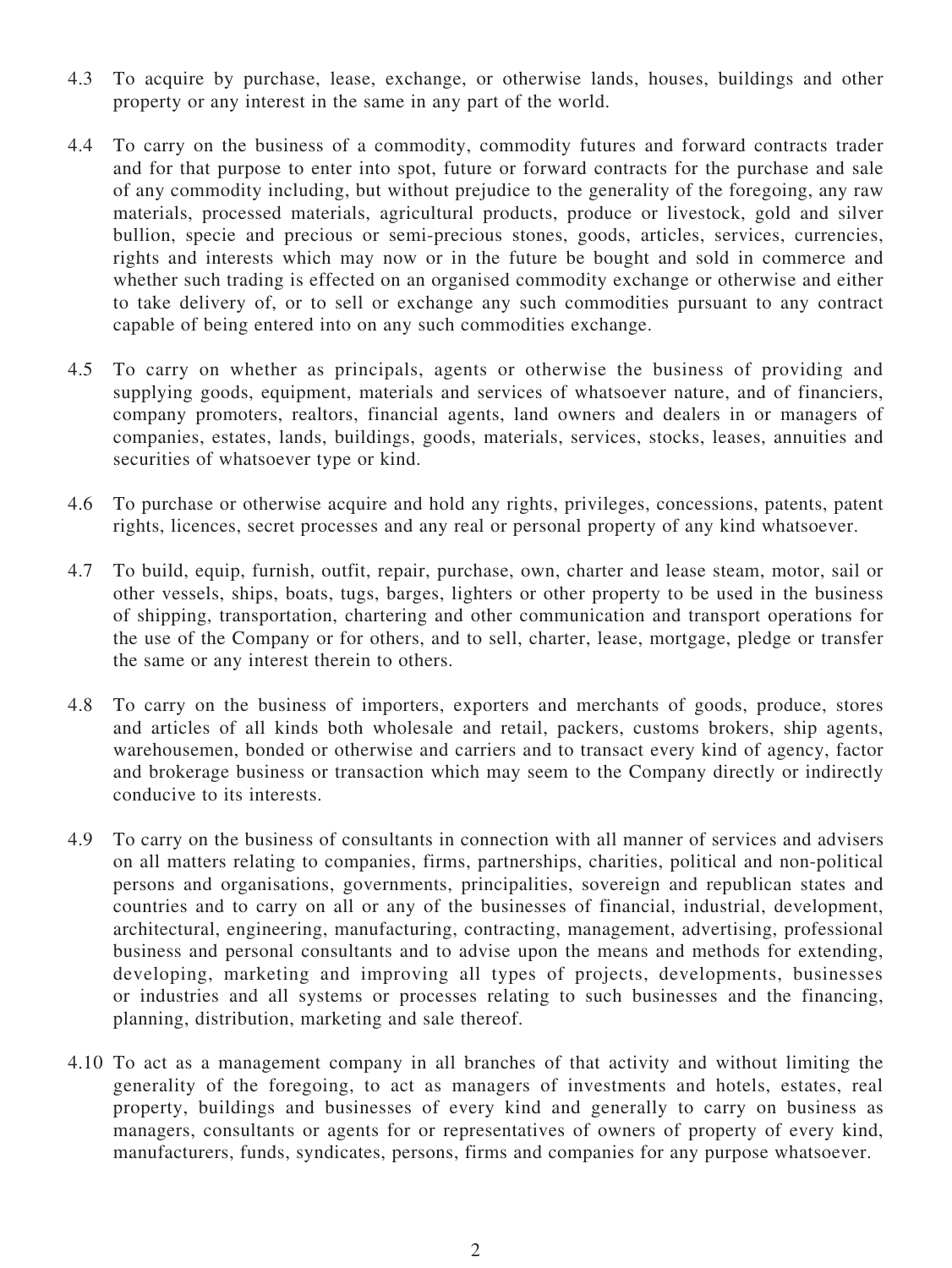- 4.11 To carry on any other trade or business which may seem to the Company capable of being carried on conveniently in connection with any business of the Company.
- 4.12 To borrow or raise money by the issue of ordinary debenture stock or on mortgage or in such other manner as the Company shall think fit.
- 4.13 To draw, make, accept, endorse, discount, execute and issue all instruments both negotiable and non-negotiable and transferable including promissory notes, bills of exchange, bills of lading, warrants, debentures and bonds.
- 4.14 To establish branches or agencies in the Cayman Islands and elsewhere and to regulate and to discontinue the same.
- 4.15 To distribute any of the property of the Company among the members of the Company in specie .
- 4.16 To acquire and take over the whole or any part of the business, property and liabilities of any person or persons, firm or company or to take or otherwise acquire and hold shares, stock, debentures or other securities of or interest in any other company carrying on any business or possessed of any property or rights.
- 4.17 To grant pensions, allowances, gratuities and bonuses to employees or ex-employees of the Company or the dependents of such persons and to support, establish or subscribe to any charitable or other institutions, clubs, societies or funds or to any national or patriotic fund.
- 4.18 To lend and advance moneys or give credit to such persons and on such terms as may be thought fit and to guarantee or stand surety for the obligations of any third party whether such third party is related to the Company or otherwise and whether or not such guarantee or surety is to provide any benefits to the Company and for that purpose to mortgage or charge the Company's undertaking, property and uncalled capital or any part thereof, on such terms and conditions as may be thought expedient in support of any such obligations binding on the Company whether contingent or otherwise.
- 4.19 To enter into partnership or into any arrangements for sharing profits, union of interests, co-operation, joint venture, reciprocal concession, amalgamation or otherwise with any person or persons or company engaged or interested or about to become engaged or interested in the carrying on or conduct of any business or enterprise from which this Company would or might derive any benefit whether direct or indirect and to lend money, guarantee the contracts of or otherwise assist any such person or company and to take subscribe for or otherwise acquire shares and securities of any such company and to sell, hold, re issue with or without guarantee or otherwise deal with the same.
- 4.20 To enter into any arrangements with any authorities, municipal or local or otherwise and to obtain from any such authority any rights, privileges or concessions which the Company may think it desirable to obtain and to carry out, exercise and comply with any such arrangements, rights, privileges or concessions.
- 4.21 To do all such things as are incidental to or which the Company may think conducive to the attainment of the above objects or any of them.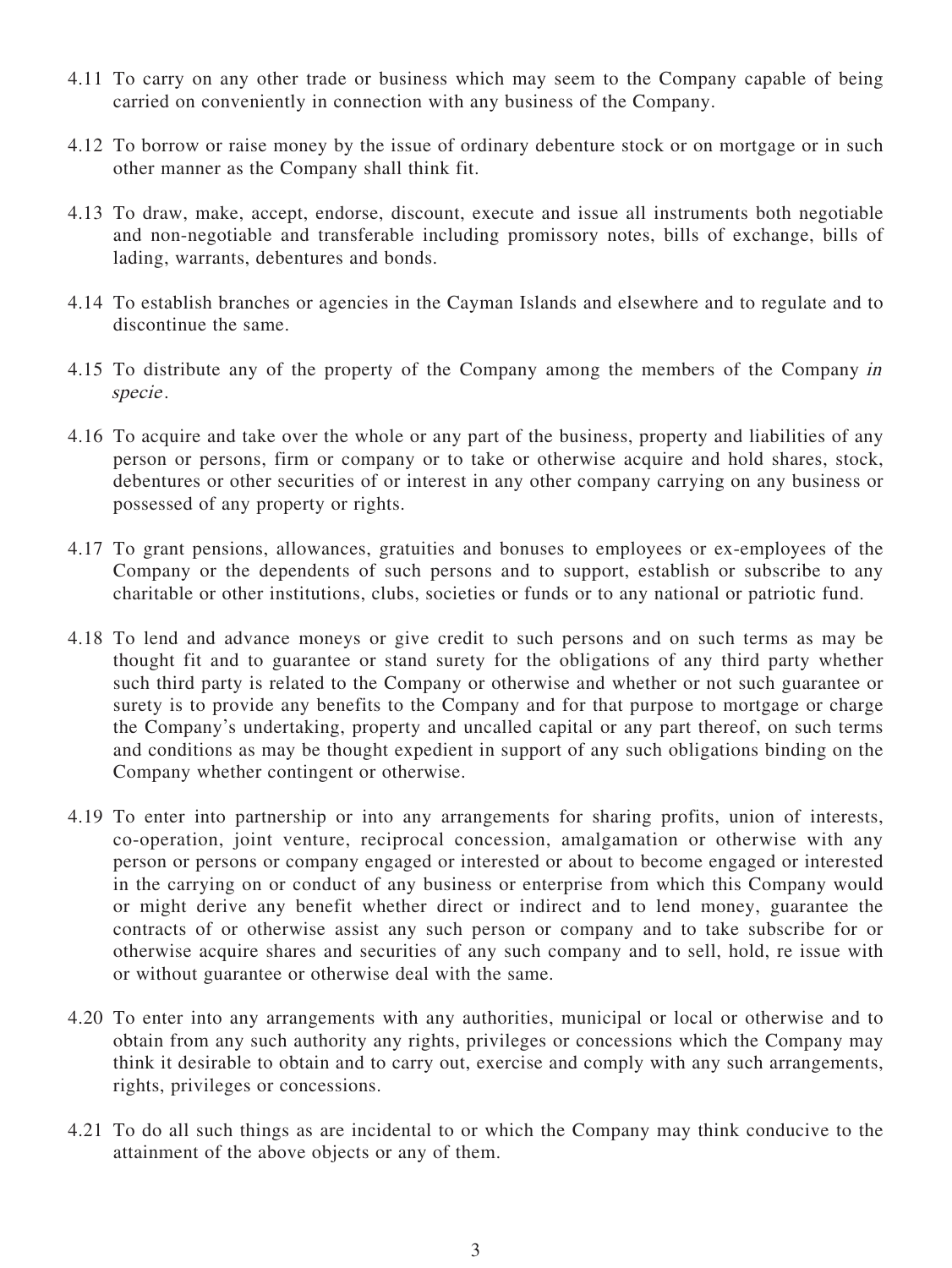- 5 The Company shall have the power, subject to the provisions of the Cayman Islands Companies Law and with the approval of a special resolution, to transfer and be registered by way of continuation as a body corporate limited by shares under the laws of any jurisdiction outside of the Cayman Islands and to be de-registered in the Cayman Islands.
- 6 The liability of the members of the Company is limited.
- 7 The authorised share capital of the Company is US\$50,000.00 divided into 500,000,000 shares of a par value of US\$0.0001 each with the power for the Company to increase or reduce the said capital and to issue any part of its capital, original or increased, with or without any preference, priority or special privilege or subject to any postponement of rights or to any conditions or restrictions; and so that, unless the condition of issue shall otherwise expressly declare, every issue of shares, whether declared to be preference or otherwise, shall be subject to the power hereinbefore contained.
- 8 Capitalised terms used and not defined in this Memorandum shall bear the same meaning as those given in the Articles of Association of the Company.
- 9 The Company will not trade in the Cayman Islands with any person, firm or corporation except in furtherance of the business of the Company carried on outside the Cayman Islands; provided that nothing in this section shall be construed as to prevent the Company from effecting and concluding contracts in the Cayman Islands, and exercising in the Cayman Islands all of its powers necessary for the carrying on of its business outside the Cayman Islands.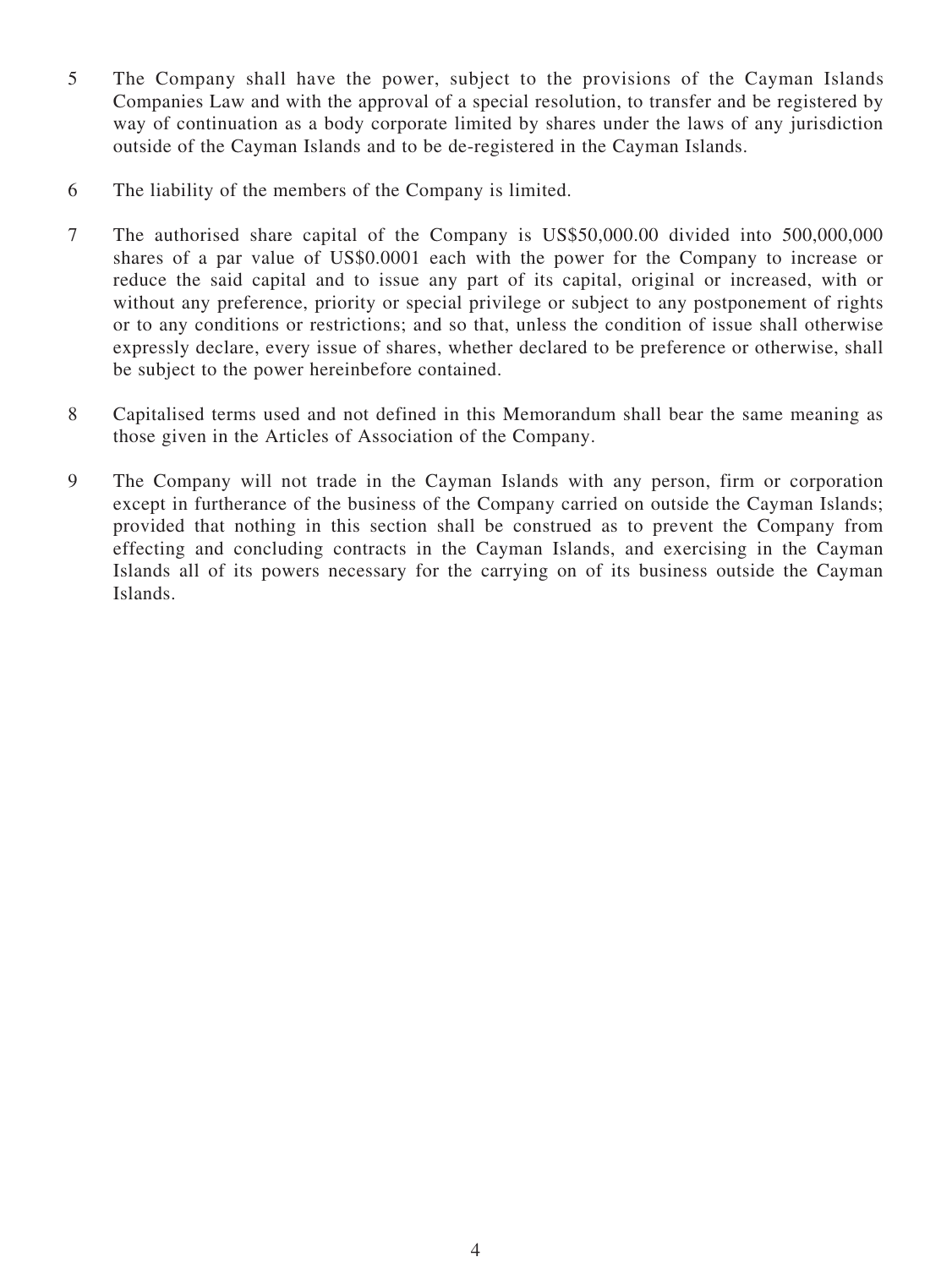# **THE COMPANIES LAW (REVISED) EXEMPTED COMPANY LIMITED BY SHARES**

# **AMENDED AND RESTATED ARTICLES OF ASSOCIATION**

# **OF**

# **FULU HOLDINGS LIMITED 福祿控股有限公司** (the **Company** )

An Exempted Company Limited By Shares

(as adopted by a Special Resolution passed on August 29, 2020 and effective on September 18, 2020, the date on which the Shares are listed on the Main Board of The Stock Exchange of Hong Kong Limited)

- 1 (a) The Regulations contained in Table A in the First Schedule to the Companies Law do not apply to the Company.
	- (b) Any marginal notes, titles or lead in references to these Articles of Association and the index of the Memorandum and Articles of Association shall not form part of the Memorandum or Articles of Association and shall not affect their interpretation. In interpreting these Articles of Association, if not inconsistent with the context, the following words and expressions shall have the following meaning:

**address** shall have the ordinary meaning given to it and shall include any facsimile number, electronic number or address or website used for the purposes of any communication pursuant to these Articles;

**appointor** means in relation to an alternate Director, the Director who appointed the alternate to act as his alternate;

**Articles** means these Articles of Association in their present form and all supplementary, amended or substituted articles for the time being in force;

**Auditors** means the persons appointed by the Company from time to time to perform the duties of auditors of the Company;

**Board** means the board of Directors of the Company as constituted from time to time or as the context may require the majority of Directors present and voting at a meeting of the Directors at which a quorum is present;

**business day** shall have the meaning as defined in the Listing Rules;

**Call** shall include any instalment of a call;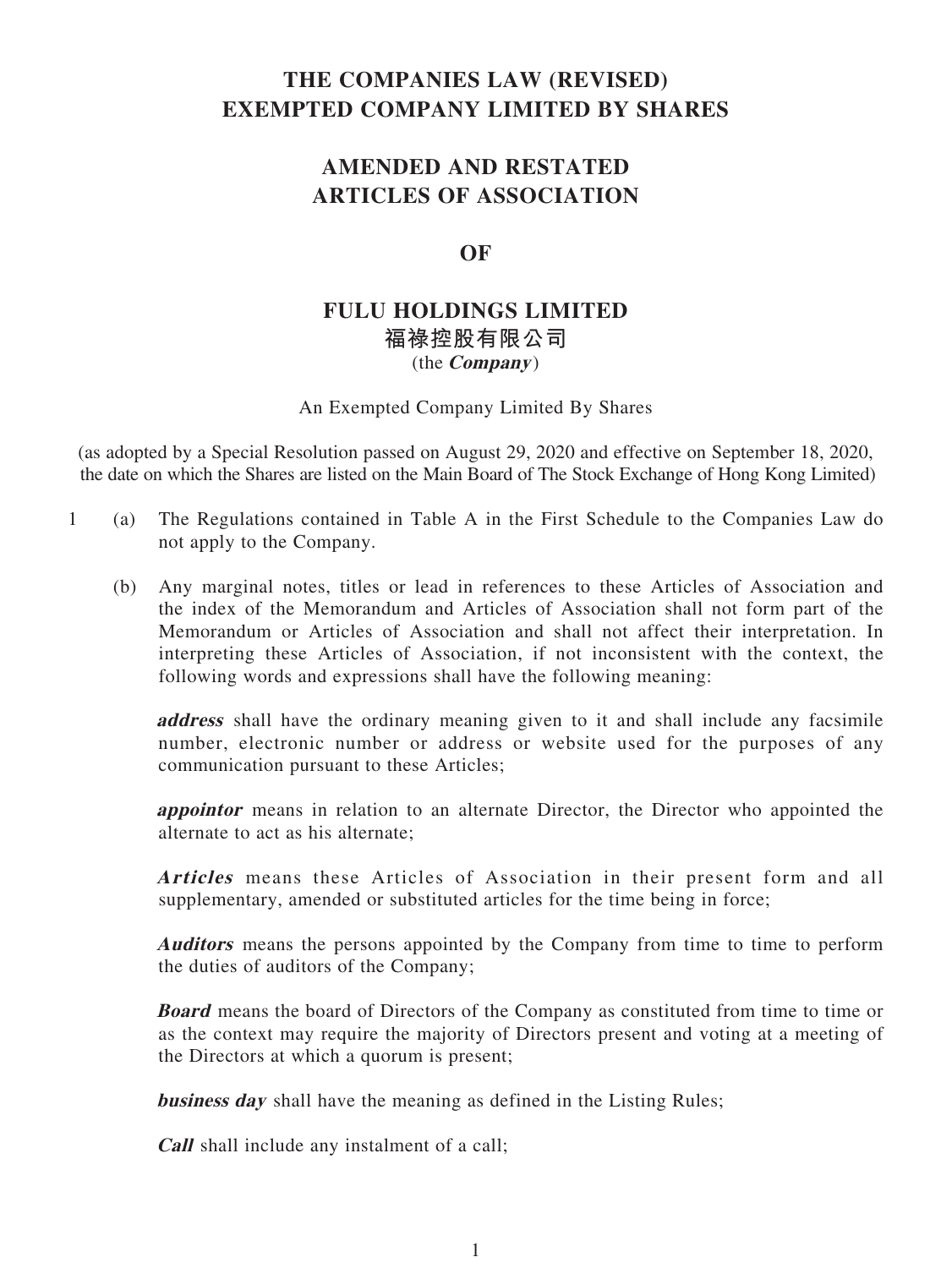**Clearing House** means a clearing house recognised by the laws of the jurisdiction in which the Shares are listed or quoted with the permission of the Company on a stock exchange in such jurisdiction;

**Close Associate(s)** shall have the meaning as defined in the Listing Rules;

**Companies Law** means the Companies Law (Revised) of the Cayman Islands as amended from time to time and every other act, order regulation or other instrument having statutory effect (as amended from time to time) for the time being in force in the Cayman Islands applying to or affecting the Company, the Memorandum of Association and/or the Articles of Association;

**Companies Ordinance** means the Companies Ordinance, Cap. 622 of the Laws of Hong Kong as amended from time to time;

**Company** means the above named company;

**Debenture and Debenture Holder** means and includes respectively debenture stock and debenture stockholder;

**Director** means such person or persons as shall be appointed to the Board from time to time;

**Dividend** means dividends, distributions in specie or in kind, capital distributions and capitalisation issues;

**Head Office** means such office of the Company as the Board may from time to time determine to be the principal office of the Company;

**HK Stock Exchange** means The Stock Exchange of Hong Kong Limited;

**HK\$** or **Hong Kong dollars** means Hong Kong dollars, the lawful currency for the time being of Hong Kong;

**Holding Company** has the meaning ascribed to it by Section 13 of the Companies Ordinance;

**Hong Kong** means the Hong Kong Special Administrative Region of the People's Republic of China;

**Listing Rules** shall mean the Rules Governing the Listing of Securities on the Main Board of The Stock Exchange of Hong Kong Limited (as amended from time to time);

**Month** means a calendar month;

**Newspapers** means at least one English language daily newspaper and at least one Chinese language daily newspaper, in each case published and circulating generally in the Relevant Territory and specified or not excluded for this purpose by the stock exchange in the Relevant Territory;

**Ordinary Resolution** means a resolution as described in Article 1(e) of these Articles;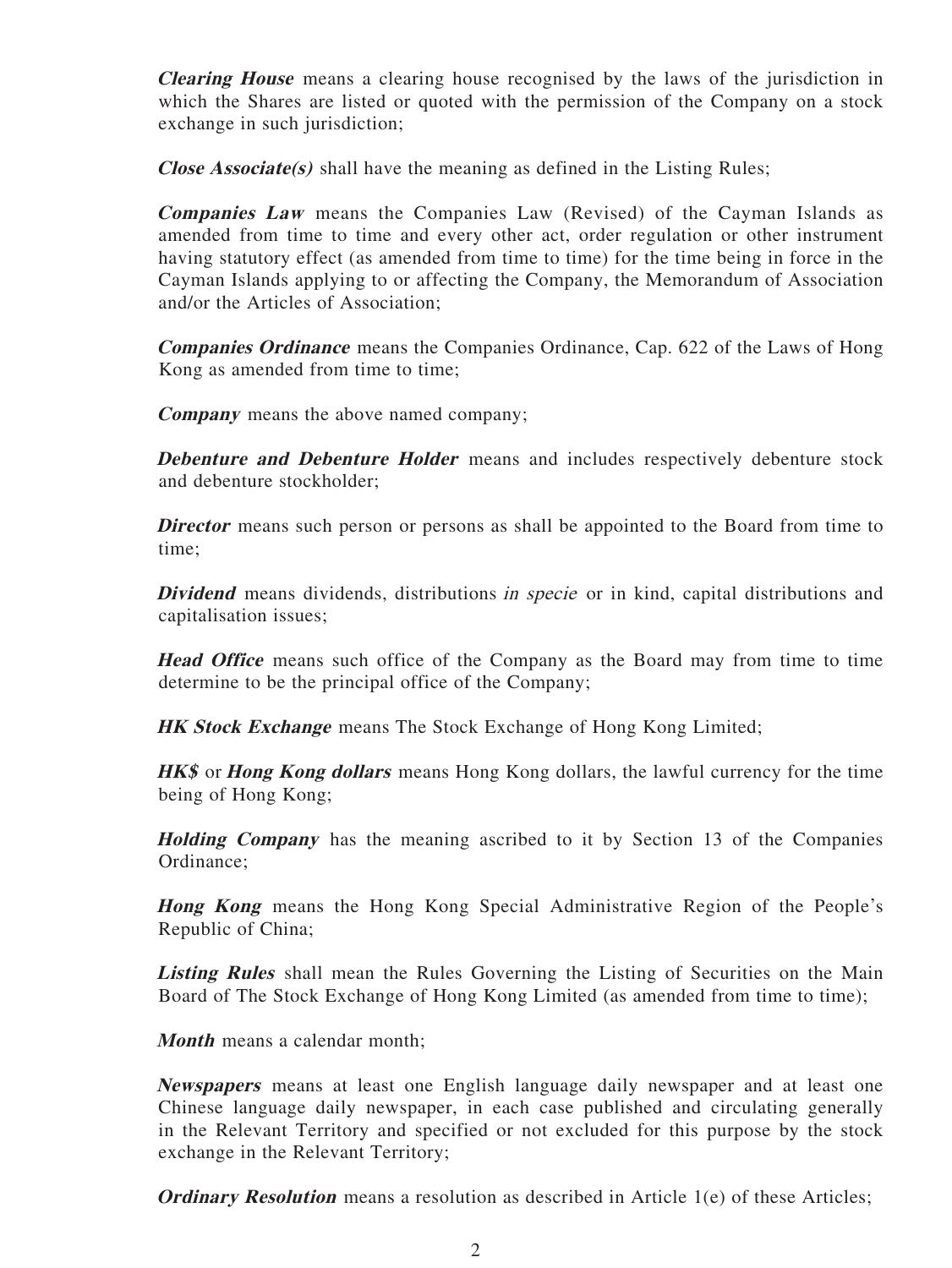**Paid** means, as it relates to a Share, paid or credited as paid;

**Register** means the principal register and any branch register of Shareholders of the Company to be maintained at such place within or outside the Cayman Islands as the Board shall determine from time to time;

**Registered Office** means the registered office of the Company for the time being as required by the Companies Law;

**Registration Office** means such place or places in the Relevant Territory or elsewhere where the Board from time to time determine to keep a branch register of Shareholders of the Company in respect of that class of share capital and where (except in cases where the Board otherwise agrees) transfers of other documents of title for Shares are to be lodged for registration and are to be registered;

**Relevant Period** means the period commencing from the date on which any of the securities of the Company first become listed on the HK Stock Exchange to and including the date immediately before the day on which none of such securities are so listed (and so that if at any time listing of any such securities is suspended for any reason whatsoever and for any length of time, they shall nevertheless be treated, for the purpose of this definition, as listed);

**Relevant Territory** means Hong Kong or such other territory where any of the securities of the Company is listed on a stock exchange in that territory;

**Seal** means the common seal of the Company and any one or more facsimile seals from time to time of the Company for use in the Cayman Islands or in any place outside the Cayman Islands;

**Secretary** means the person for the time being performing the duties of that office of the Company and includes any assistant, deputy, acting or temporary secretary;

**Securities Seal** means a seal for use for sealing certificates for shares or other securities issued by the Company which is a facsimile of the Seal of the Company with the addition on its face of the words Securities Seal;

**Share** means a share in the share capital of the Company and includes stock except where a distinction between stock and Shares is expressed or implied;

**Shareholder** means the person who is duly registered in the Register as holder for the time being of any Share and includes persons who are jointly so registered;

**Special Resolution** means a resolution as described in Article 1(d) of these Articles;

**Subsidiary** has the meaning ascribed to it by Section 15 of the Companies Ordinance;

**Transfer Office** means the place where the principal register of Shareholders is located for the time being; and

**US\$** means United States dollars, the lawful currency for the time being of the United States of America.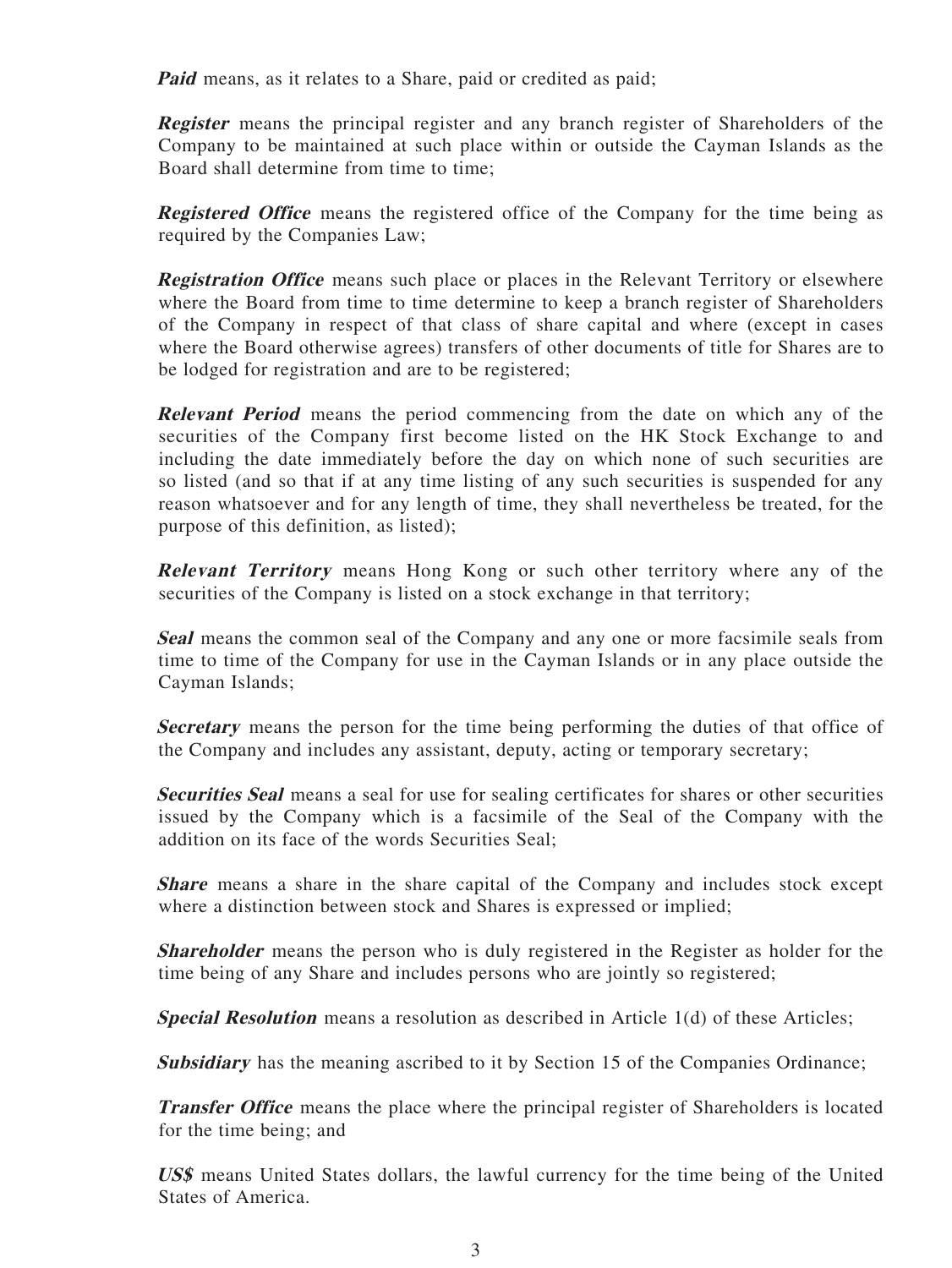- (c) In these Articles, unless there be something in the subject or context inconsistent herewith:
	- (i) words denoting the singular number shall include the plural number and vice versa;
	- (ii) words importing any gender shall include every gender and words importing persons shall include partnerships, firms, companies and corporations;
	- (iii) subject to the foregoing provisions of this Article, any words or expressions defined in the Companies Law (except any statutory modification thereof not in force when these Articles become binding on the Company) shall bear the same meaning in these Articles, save that **company** shall where the context permits include any company incorporated in the Cayman Islands or elsewhere; and
	- (iv) references to any statute or statutory provision shall be construed as relating to any statutory modification or re-enactment thereof for the time being in force.
- (d) At all times during the Relevant Period a resolution shall be a Special Resolution when it has been passed by a majority of not less than three-quarters of the votes cast by such Shareholders as, being entitled so to do, vote in person or by proxy or, in the case of any Shareholder being a corporation, by its duly authorised representatives at a general meeting of which notice specifying the intention to propose the resolution as a special resolution has been duly given.
- (e) A resolution shall be an Ordinary Resolution when it has been passed by a simple majority of such Shareholders as, being entitled so to do, vote in person or by proxy or, in the case of any Shareholder being a corporation, by its duly authorised representative at a general meeting held in accordance with these Articles and of which not less than 14 days' notice has been duly given.
- (f) A resolution in writing signed (in such manner as to indicate, expressly or impliedly, unconditional approval) by or on behalf of all Shareholders for the time being entitled to receive notice of and to attend and vote at general meetings of the Company shall, for the purpose of these Articles, be treated as an Ordinary Resolution duly passed at a general meeting of the Company duly convened and held and, where relevant as a Special Resolution so passed. Any such resolution shall be deemed to have been passed at a meeting held on the date on which it was signed by the last person to sign, and where the resolution states a date as being the date of his signature thereof by any Shareholder, the statement shall be prima facie evidence that it was signed by him on that date. Such a resolution may consist of several documents in the like form, and signed by one or more relevant Shareholders.
- (g) A Special Resolution shall be effective for any purpose for which an Ordinary Resolution is expressed to be required under any provision of these Articles.
- 2 To the extent that the same is permissible under Cayman Islands law and subject to Article 13, a Special Resolution shall be required to alter the Memorandum of Association of the Company, to approve any amendment of the Articles or to change the name of the Company.

App.13 Part B Para 1

App.13 Part B Para 1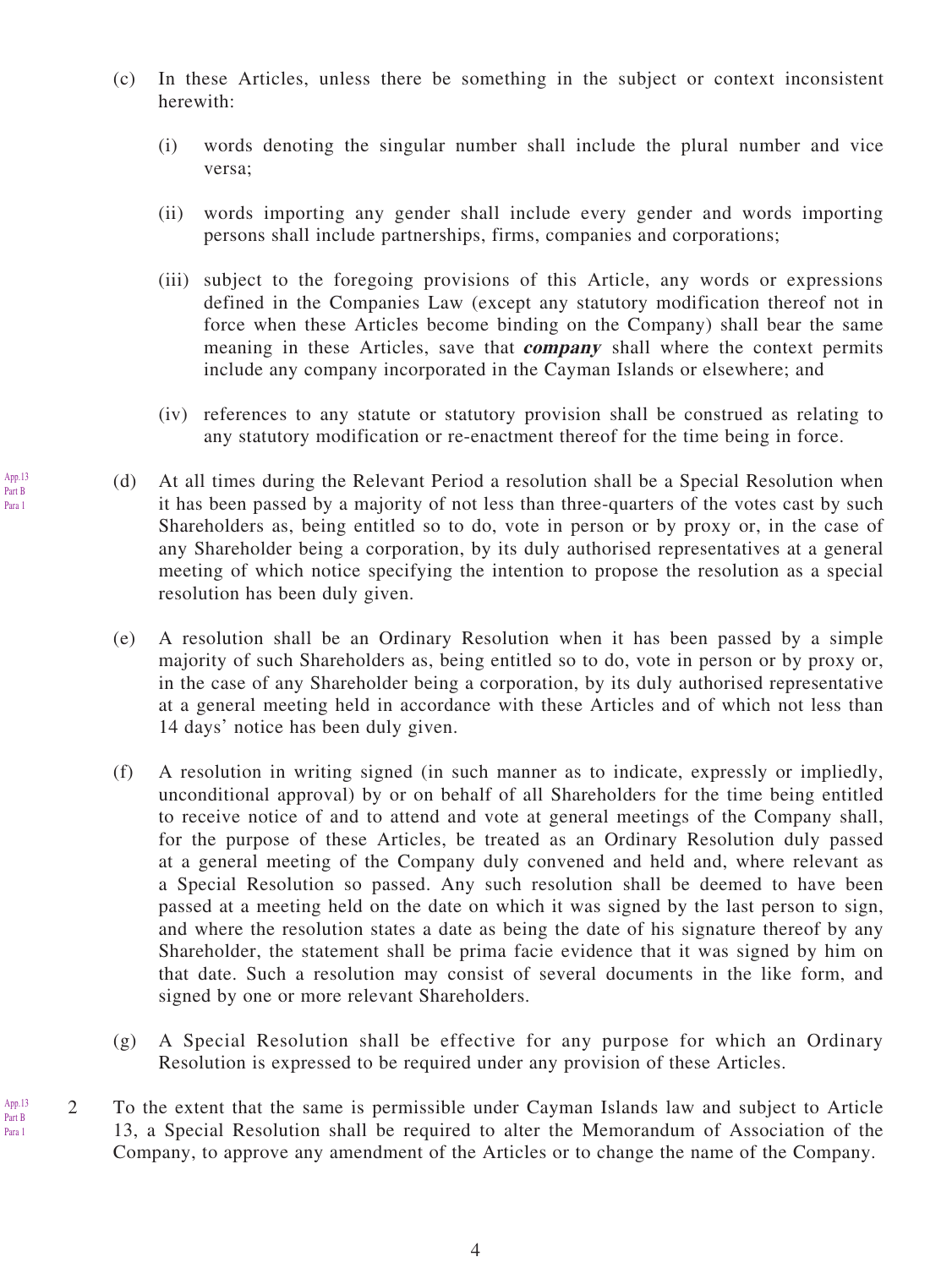#### **SHARES, WARRANTS AND MODIFICATION OF RIGHTS**

- 3 Without prejudice to any special rights or restrictions for the time being attaching to any Shares or any class of Shares including preference Shares, any Share may be issued upon such terms and conditions and with such preferred, deferred or other qualified or special rights, or such restrictions, whether in regard to Dividend, voting, return of capital or otherwise, as the Company may from time to time by Ordinary Resolution determine (or, in the absence of any such determination or so far as the same may not make specific provision, as the Board may determine) and any Share may be issued on the terms that it is liable to be redeemed upon the happening of a specified event or upon a given date and either at the option of the Company, or at the option of the holder. No Shares shall be issued to bearer. App.3 Para 6(1)
- 4 The Board may issue warrants to subscribe for any class of Shares or other securities of the Company, which warrants may be issued on such terms as the Board may from time to time determine. Where warrants are issued to bearer, no certificate thereof shall be issued to replace one that has been lost unless the Board is satisfied beyond reasonable doubt that the original certificate thereof has been destroyed and the Company has received an indemnity in such form as the Board shall think fit with regard to the issue of any such replacement certificate. App.3 Para 2(2)
- 5 (a) If at any time the share capital of the Company is divided into different classes of Shares, all or any of the special rights attached to any class (unless otherwise provided for by the terms of issue of the Shares of that class) may, subject to the provisions of the Companies Law, be varied or abrogated either with the consent in writing of the holders of not less than three-quarters in nominal value of the issued Shares of that class or with the sanction of a Special Resolution passed at a separate general meeting of the holders of the Shares of that class. To every such separate general meeting the provisions of these Articles relating to general meetings shall mutatis mutandis apply, provided that: App.3 Para 6(2) App.13 Part B Para 2(1)
	- (i) the necessary quorum (other than at an adjourned meeting) shall be not less than two persons holding (or, in the case of a Shareholder being a corporation, by its duly authorised representative) or representing by proxy one-third in nominal value of the issued Shares of that class. In the event of any adjourned meeting as a result of a lack of quorum, two Shareholders present in person (or in the case of the Shareholder being a corporation, by its duly authorised representative) or by proxy (whatever the number of Shares held by them) shall be a quorum; and
	- (ii) any holder of Shares of the class present in person (or in the case of the Shareholder being a corporation, by its duly authorised representative) or by proxy may demand a poll.
	- (b) The provisions of this Article shall apply to the variation or abrogation of the rights attached to the Shares of any class as if each group of Shares of the class differently treated formed a separate class the rights whereof are to be varied or abrogated.
	- (c) The special rights conferred upon the holders of any Shares or class of Shares shall not, unless otherwise expressly provided in the rights attaching to the terms of issue of such Shares, be deemed to be altered by the creation or issue of further Shares ranking pari passu therewith.

5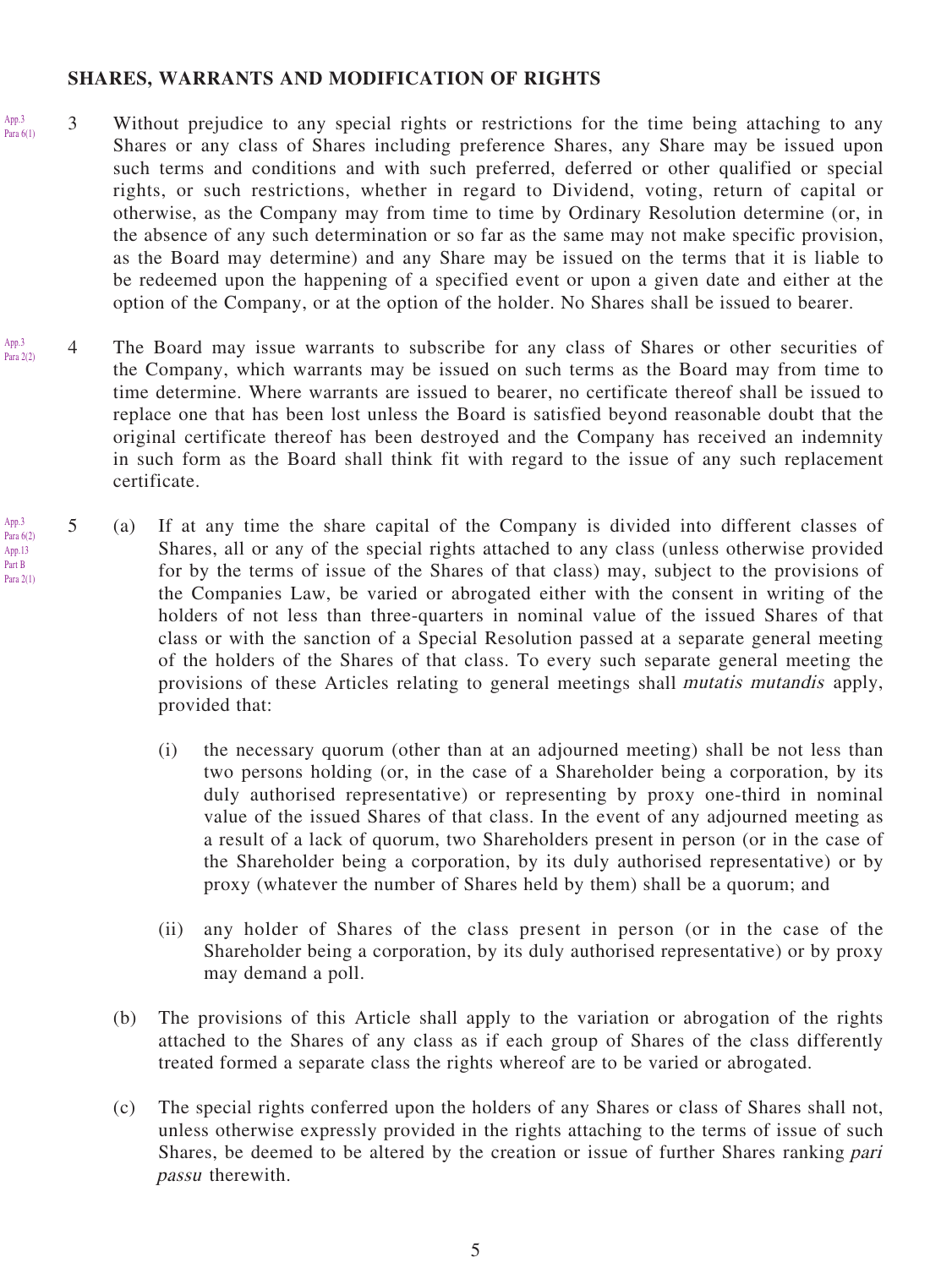- 6 The authorised share capital of the Company on the date of the adoption of these Articles is US\$50,000.00 divided into 500,000,000 shares of a par value of US\$0.0001 each. App.3 Para 9
	- 7 The Company in general meeting may from time to time, whether or not all the Shares for the time being authorised shall have been issued and whether or not all the Shares for the time being issued shall have been fully paid up, by Ordinary Resolution increase its share capital by the creation of new Shares, such new capital to be of such amount and to be divided into Shares of such class or classes and of such amounts in Hong Kong dollars or such other currency as the Shareholders may think fit and as the resolution may prescribe.
- 8 Any new Shares shall be issued upon such terms and conditions and with such rights, privileges or restrictions attached thereto as the general meeting resolving upon the creation thereof shall direct, and if no direction be given, subject to the provisions of the Companies Law and of these Articles, as the Board shall determine; and in particular such Shares may be issued with a preferential or qualified right to participate in Dividends and in the distribution of assets of the Company and with a special right or without any right of voting. App.3 Para 6(1)
	- 9 The Board may, before the issue of any new Shares, determine that the same, or any of them, shall be offered in the first instance, and either at par or at a premium, to all the existing holders of any class of Shares in proportion as nearly as may be to the number of Shares of such class held by them respectively, or make any other provisions as to the allotment and issue such Shares, but in default of any such determination or so far as the same shall not extend, such Shares may be dealt with as if they formed part of the capital of the Company existing prior to the issue of the same.
- 10 Except so far as otherwise provided by the conditions of issue or by these Articles, any capital raised by the creation of new Shares shall be treated as if it formed part of the original capital of the Company and such Shares shall be subject to the provisions contained in these Articles with reference to the payment of calls and instalments, transfer and transmission, forfeiture, lien, cancellation, surrender, voting and otherwise. App.3 Para  $6(1)$ 
	- 11 (a) All unissued Shares and other securities of the Company shall be at the disposal of the Board and it may offer, allot (with or without conferring a right of renunciation), grant options over or otherwise dispose of them to such persons, at such times, for such consideration and generally on such terms (subject to Article 9) as it in its absolute discretion thinks fit, provided that no Shares shall be issued at a discount. The Board shall, as regards any offer or allotment of Shares, comply with the provisions of the Companies Law, if and so far as such provisions may be applicable thereto.

6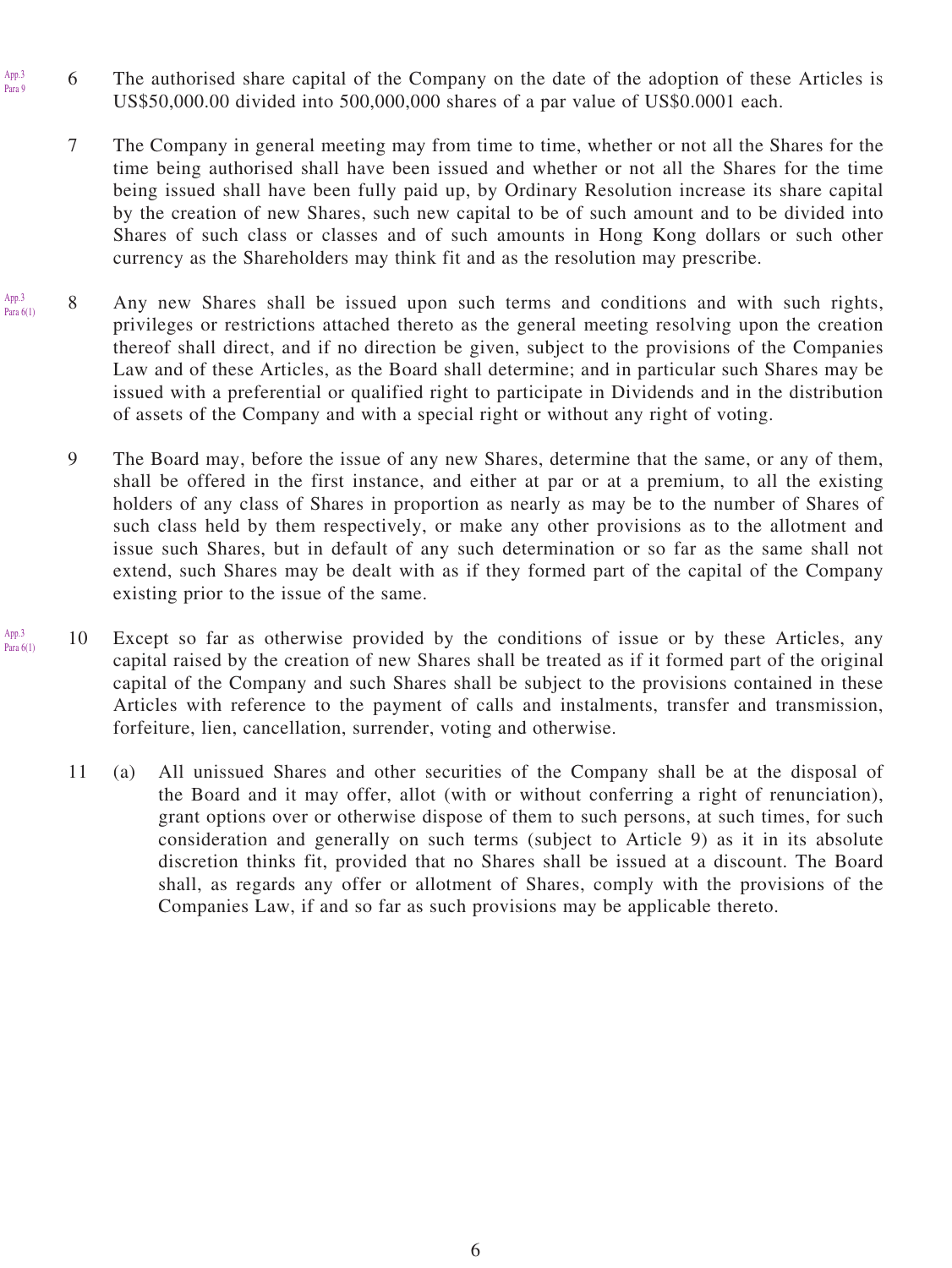- (b) Neither the Company nor the Board shall be obliged, when making or granting any allotment of, offer of, option over or disposal of Shares or other securities of the Company, to make, or make available, and may resolve not to make, or make available, any such allotment, offer, option or Shares or other securities to Shareholders or others with registered addresses in any jurisdiction outside of the Relevant Territory, or in any particular territory or territories being a territory or territories where, in the absence of a registration statement or other special formalities, this would or might, in the opinion of the Board, be unlawful or impracticable, or the existence or extent of the requirement for such registration statement or special formalities might be expensive (whether in absolute terms or in relation to the rights of the Shareholder(s) who may be affected) or time consuming to determine. The Board shall be entitled to make such arrangements to deal with fractional entitlements arising on an offer of any unissued Shares or other securities as it thinks fit, including the aggregation and the sale thereof for the benefit of the Company. Shareholders who may be affected as a result of any of the matters referred to in this paragraph (b) shall not be, and shall be deemed not to be, a separate class of Shareholders for any purposes whatsoever.
- 12 (a) The Company may at any time pay commission to any person for subscribing or agreeing to subscribe (whether absolutely or conditionally) for any Shares or procuring or agreeing to procure subscriptions (whether absolute or conditional) for any Shares, provided that the conditions and requirements of the Companies Law shall be observed and complied with, and in each case the commission shall not exceed ten per cent of the price at which the Shares are issued.
	- (b) If any Shares are issued for the purpose of raising money to defray the expenses of the construction of any works or buildings or the provision of any plant which cannot be made profitable within a period of one year, the Company may pay interest on so much of that share capital as is for the time being paid up for the period and, subject to any conditions and restrictions mentioned in the Companies Law, may charge the sum so paid by way of interest to capital as part of the cost of construction of the works or buildings, or the provisions of the plant.
- 13 The Company may from time to time by Ordinary Resolution:
	- (a) increase its share capital as provided by Article 7;
	- (b) consolidate or divide all or any of its share capital into Shares of larger or smaller amount than its existing Shares; and on any consolidation of fully paid Shares into Shares of larger amount, the Board may settle any difficulty which may arise as it thinks expedient and in particular (but without prejudice to the generality of the foregoing) may as between the holders of Shares to be consolidated determine which particular Shares are to be consolidated into a consolidated Share, and if it shall happen that any person shall become entitled to fractions of a consolidated Share or Shares, such fractions may be sold by some person appointed by the Board for that purpose and the person so appointed may transfer the Shares so sold to the purchaser thereof and the validity of such transfer shall not be questioned, and so that the net proceeds of such sale (after deduction of the expenses of such sale) may either be distributed among the persons who would otherwise be entitled to a fraction or fractions of a consolidated Share or Shares rateably in accordance with their rights and interest or may be paid to the Company for the Company's benefit;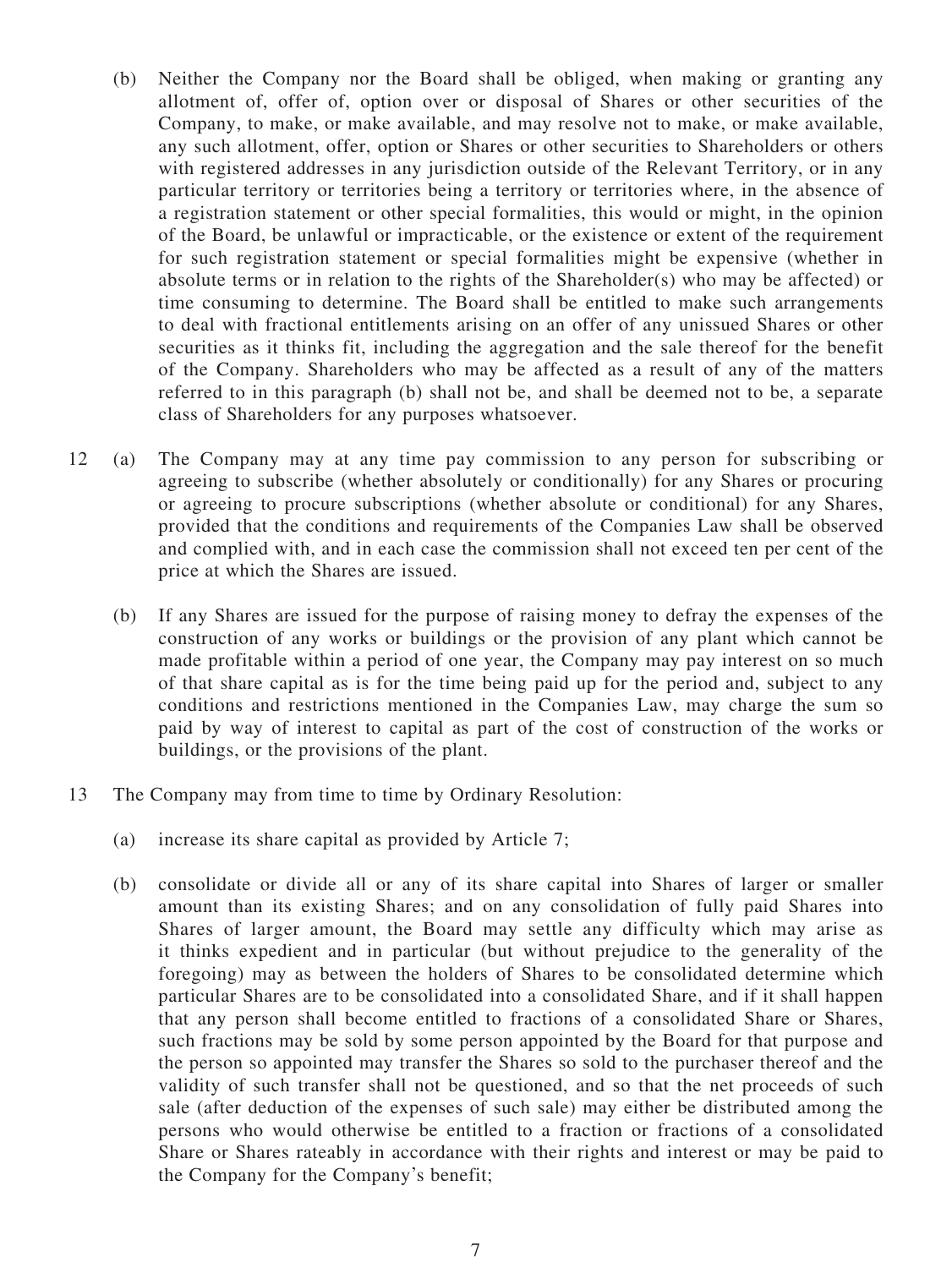- (c) divide its unissued Shares into several classes and attach thereto respectively any preferential, deferred, qualified or special rights, privileges or conditions;
- (d) sub-divide its Shares or any of them into Shares of smaller amount than is fixed by the Memorandum of Association, subject nevertheless to the provisions of the Companies Law, and so that the resolution whereby any Share is sub-divided may determine that, as between the holders of the Shares resulting from such sub-division, one or more of the Shares may have any such preferred or other special rights over, or may have such deferred rights or be subject to any such restrictions as compared with the others as the Company has power to attach to unissued or new Shares;
- (e) cancel any Shares which as at the date of the passing of the resolution have not been taken or agreed to be taken by any person, and diminish the amount of its share capital by the amount of the Shares so cancelled;
- (f) make provision for the allotment and issue of Shares which do not carry any voting rights;
- (g) change the currency of denomination of its share capital; and/or
- (h) reduce its share premium account in any manner authorised, and subject to any conditions prescribed by law.
- 14 The Company may by Special Resolution reduce its share capital or undistributable reserve in any manner authorised, and subject to any conditions prescribed, by law.
- 15 (a) Subject to the Companies Law, or any other law or so far as not prohibited by any law and subject to any rights conferred on the holders of any class of Shares, the Company shall have the power to purchase or otherwise acquire all or any of its own Shares (which expression as used in this Article includes redeemable Shares), provided that the manner and terms of purchase have first been authorised by an Ordinary Resolution, and to purchase or otherwise acquire warrants and other securities for the subscription or purchase of its own Shares, and shares and warrants and other securities for the subscription or purchase of any shares in any company which is its Holding Company and may make payment therefor in any manner and terms authorised or not prohibited by law, including out of capital, or to give, directly or indirectly, by means of a loan, a guarantee, an indemnity, the provision of security or otherwise howsoever, financial assistance for the purpose of or in connection with a purchase or other acquisition made or to be made by any person of any Shares or warrants or other securities in the Company or any company which is a Holding Company of the Company. If the Company purchases or otherwise acquires its own Shares or warrants or other securities, neither the Company nor the Board shall be required to select the Shares or warrants or other securities to be purchased or otherwise acquired rateably or in any other manner and terms as between the holders of Shares or warrants or other securities of the same class or as between them and the holders of Shares or warrants or other securities of any other class or in accordance with the rights as to Dividends or capital conferred by any class of Shares, provided always that any such purchase or other acquisition or financial assistance shall only be made in accordance with the relevant code, rules or regulations issued from time to time by the HK Stock Exchange and/or the Securities and Futures Commission of Hong Kong from time to time in force.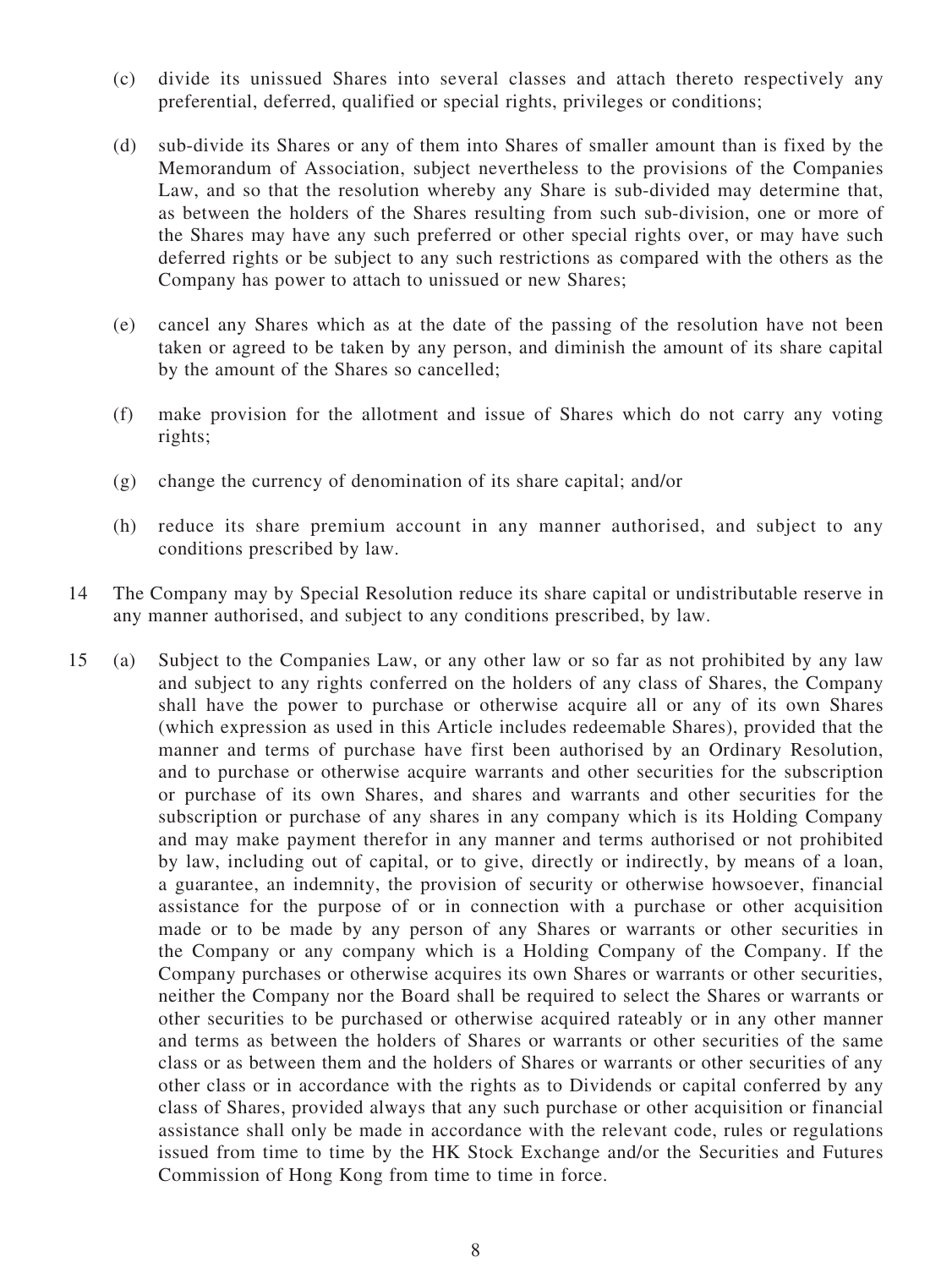- (b) Subject to the provisions of the Companies Law and the Memorandum of Association of the Company, and to any special rights conferred on the holders of any Shares or attaching to any class of Shares, Shares may be issued on the terms that they may, at the option of the Company or the holders thereof, be liable to be redeemed on such terms and in such manner, including out of capital, as the Board may deem fit.
- (c) Where the Company purchases for redemption a redeemable Share, purchases not made through the market or by tender shall be limited to a maximum price, and if purchases are by tender, tenders shall be available to all Shareholders alike.
- (d) The purchase or redemption of any Share shall not be deemed to give rise to the purchase or redemption of any other Share.
- (e) The holder of the Shares being purchased or redeemed shall be bound to deliver up to the Company at the Head Office or such other place as the Board shall specify the certificate(s) thereof for cancellation and thereupon the Company shall pay to him the purchase or redemption monies in respect thereof.

#### **REGISTER OF SHAREHOLDERS AND SHARE CERTIFICATES**

- 16 Except as otherwise expressly provided by these Articles or as required by law or as ordered by a court of competent jurisdiction, no person shall be recognised by the Company as holding any Share upon any trust and, except as aforesaid, the Company shall not be bound by or be compelled in any way to recognise (even when having notice thereof) any equitable, contingent, future or partial interest in any Share or any interest in any fractional part of a Share or any other right or claim to or in respect of any Shares except an absolute right to the entirety thereof of the registered holder.
- 17 (a) The Board shall cause to be kept the Register and there shall be entered therein the particulars required under the Companies Law.
	- (b) Subject to the provisions of the Companies Law, if the Board considers it necessary or appropriate, the Company may establish and maintain a principal or branch register of Shareholders at such location as the Board thinks fit and, during the Relevant Period, the Company shall keep its principal or a branch register of Shareholders in Hong Kong.
	- (c) During the Relevant Period (except when the Register is closed), any Shareholder may inspect during business hours any Register maintained in Hong Kong without charge and require the provision to him of copies or extracts thereof in all respects as if the Company were incorporated under and were subject to the Companies Ordinance.
	- (d) The Register may be closed at such time or for such period not exceeding in the whole 30 days in each year as the Board may determine (or such longer period as the members of the Company may by Ordinary Resolution determine, provided that such period shall not be extended beyond 60 days in any year).

App.13 Part B Para 3(2)

App.13 Part B Para 3(2)

App.13 Part B Para 3(2)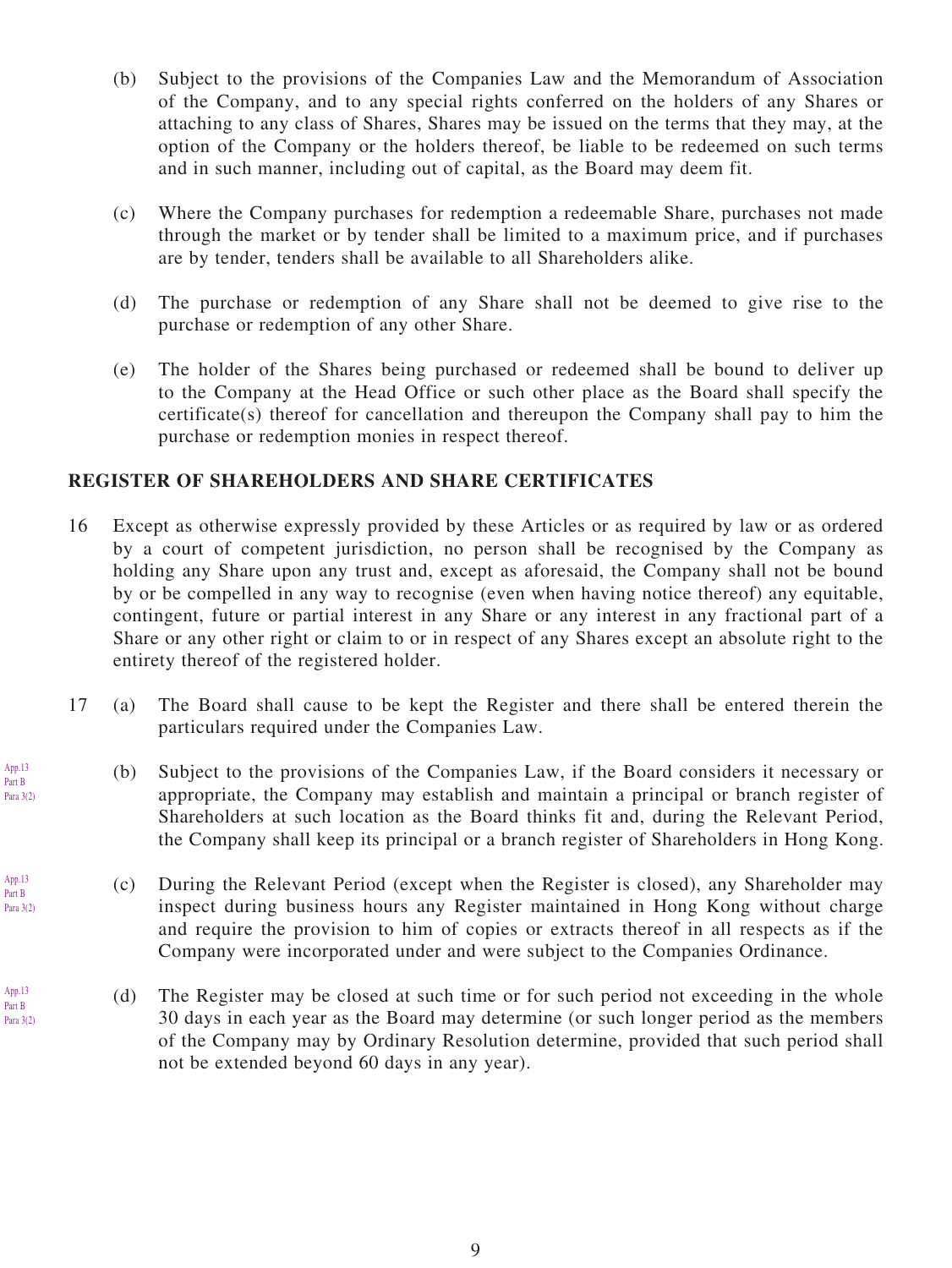- 18 (a) Every person whose name is entered as a Shareholder in the Register shall be entitled to receive within the relevant time limit as prescribed in the Companies Law or as the HK Stock Exchange may from time to time determine, whichever is shorter, after allotment or lodgement of a transfer (or within such other period as the conditions of issue shall provide or is required by the applicable rules of the stock exchange of the Relevant Territory) one certificate for all his Shares, or, if he shall so request, in a case where the allotment or transfer is of a number of Shares in excess of the number for the time being forming a stock exchange board lot for the purposes of the stock exchange of the Relevant Territory on which the Shares are listed upon payment of such sum (in the case of a transfer, not exceeding in the case of any share capital listed on a stock exchange in Hong Kong, HK\$2.50 or such other sum as may from time to time be allowed or not prohibited under the Listing Rules, and in the case of any other Shares, such sum in such currency as the Board may from time to time determine to be reasonable in the territory in which the relevant Register is situated, or otherwise such other sum as the Company may by Ordinary Resolution determine) for every certificate after the first as the Board may from time to time determine, such number of certificates for Shares in stock exchange board lots or whole multiples thereof as he shall request and one for the balance (if any) of the Shares in question, provided that in respect of a Share or Shares held jointly by several persons, the Company shall not be bound to issue a certificate or certificates to each such person, and the issue and delivery of a certificate or certificates to one of the joint holders shall be sufficient delivery to all such holders.
	- (b) The Company may, in the event of a change in the form of definitive Share certificate adopted by the Board, issue new definitive certificates to all holders of Shares appearing on the Register in replacement of old definitive certificates issued to such holders. The Board may resolve whether or not to require the return of the old certificates as a condition precedent to the issue of replacement certificates and, as regards any old certificates which have been lost or defaced, to impose such conditions (including as to indemnity) as the Board shall see fit. If the Board elects not to require the return of the old certificates, the same shall be deemed to have been cancelled and of no further effect for all purposes.
- 19 Every certificate for Shares, warrants or debentures or representing any other form of securities of the Company shall be issued under the Seal of the Company, which for this purpose may be a duplicate Seal. App.3 Para 2(1)
- 20 Every share certificate hereafter issued shall specify the number and class of Shares in respect of which it is issued and the amount paid thereon and may otherwise be in such form as the Board may from time to time prescribe. A share certificate shall relate to only one class of Shares, and where the capital of the Company includes Shares with different voting rights, the designation of each class of Shares, other than those which carry the general right to vote at general meetings, must include the words **restricted voting** or **limited voting** or **non-voting** or some other appropriate designation which is commensurate with the rights attaching to the relevant class of Shares. App.3 Para 10(1); 10(2)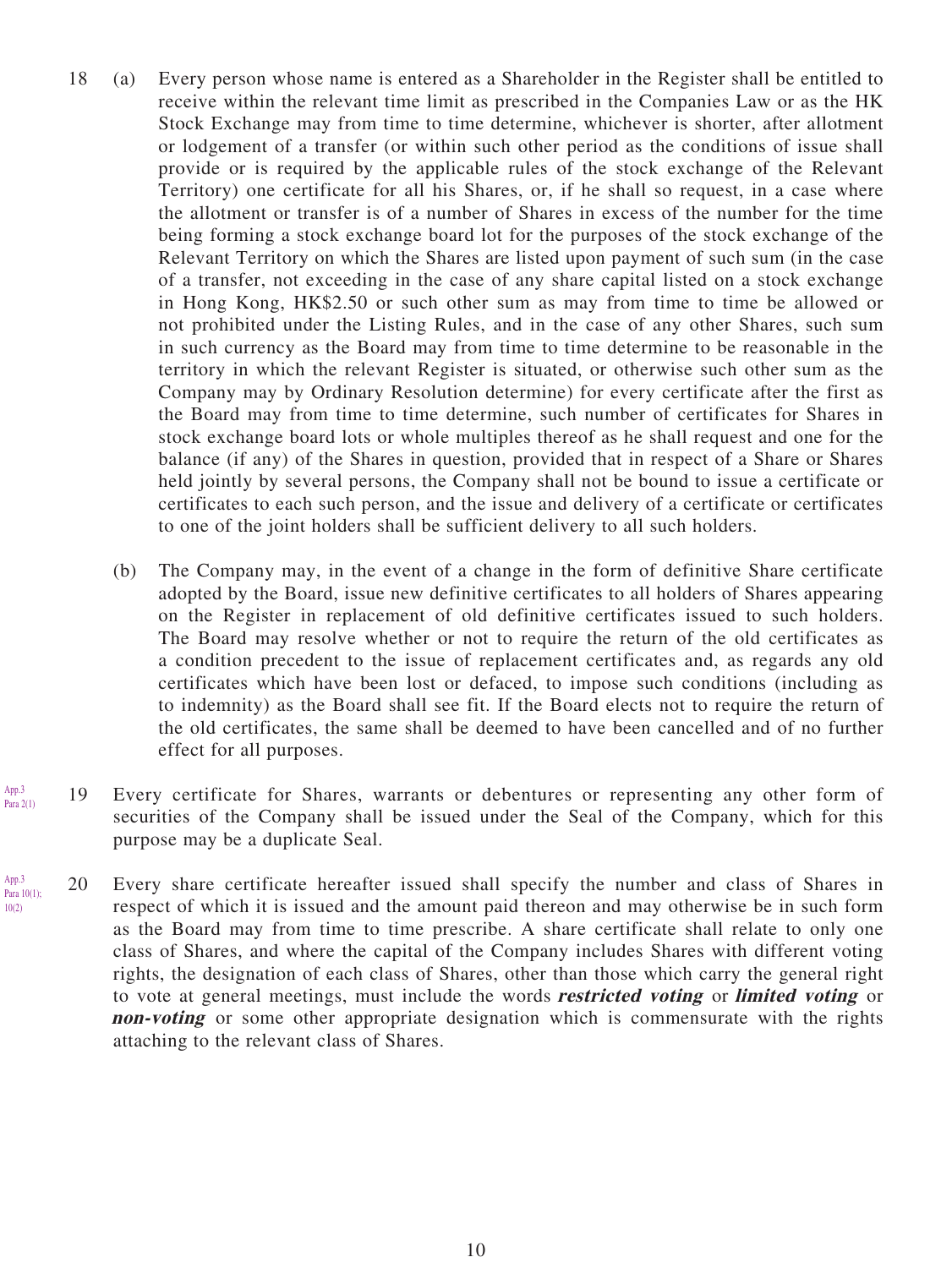- 21 (a) The Company shall not be bound to register more than four persons as joint holders of any Share. Para  $1(3)$ 
	- (b) If any Shares shall stand in the names of two or more persons, the person first named in the Register shall be deemed to be sole holder thereof as regards service of notice and, subject to the provisions of these Articles, all or any other matter connected with the Company, except the transfer of such Shares.
	- 22 If a share certificate is defaced, lost or destroyed, it may be replaced on payment of such fee, if any (not exceeding, in the case of any share capital listed on a stock exchange in Hong Kong, HK\$2.50 or such other sum as may from time to time be allowed or not prohibited under the Listing Rules, and, in the case of any other capital, such sum in such currency as the Board may from time to time determine to be reasonable in the territory in which the relevant Register is situated, or such other sum as the Company may by Ordinary Resolution determine), as the Board shall from time to time determine and on such terms and conditions, if any, as to publication of notices, evidence and indemnity as the Board thinks fit and in the case of wearing out or defacement, after delivery up of the old certificate. In the case of destruction or loss, the person to whom such replacement certificate is given shall also bear and pay to the Company all costs and out-of-pocket expenses incidental to the investigation by the Company of the evidence of such destruction or loss and of such indemnity.

#### **LIEN**

App.3

- 23 The Company shall have a first and paramount lien on every Share (not being a fully paid Share) for all moneys, whether presently payable or not, called or payable at a fixed time in respect of that Share; and the Company shall also have a first and paramount lien and charge on all Shares (other than fully paid-up Shares) standing registered in the name of a Shareholder, whether singly or jointly with any other person or persons, for all the debts and liabilities of such Shareholder or his estate to the Company and whether the same shall have been incurred before or after notice to the Company of any equitable or other interest of any person other than such Shareholder, and whether the period for the payment or discharge of the same shall have actually arrived or not, and notwithstanding that the same are joint debts or liabilities of such Shareholder or his estate and any other person, whether a Shareholder or not. The Company's lien (if any) on a Share shall extend to all Dividends and bonuses declared in respect thereof. The Board may at any time either generally or in any particular case waive any lien that has arisen, or declare any Share to be exempt wholly or partially from the provisions of this Article. App.3 Para 1(2)
	- 24 The Company may sell, in such manner as the Board thinks fit, any Shares on which the Company has a lien, but no sale shall be made unless some sum in respect of which the lien exists is presently payable or the liability or engagement in respect of which such lien exists is liable to be presently fulfilled or discharged, nor until the expiration of 14 days after a notice in writing, stating and demanding payment of the sum presently payable or specifying the liability or engagement and demanding fulfilment or discharge thereof and giving notice of intention to sell in default, shall have been given, in the manner in which notices may be sent to Shareholders of the Company as provided in these Articles, to the registered holder for the time being of the Shares, or the person entitled by reason of such holder's death, bankruptcy or winding-up to the Shares.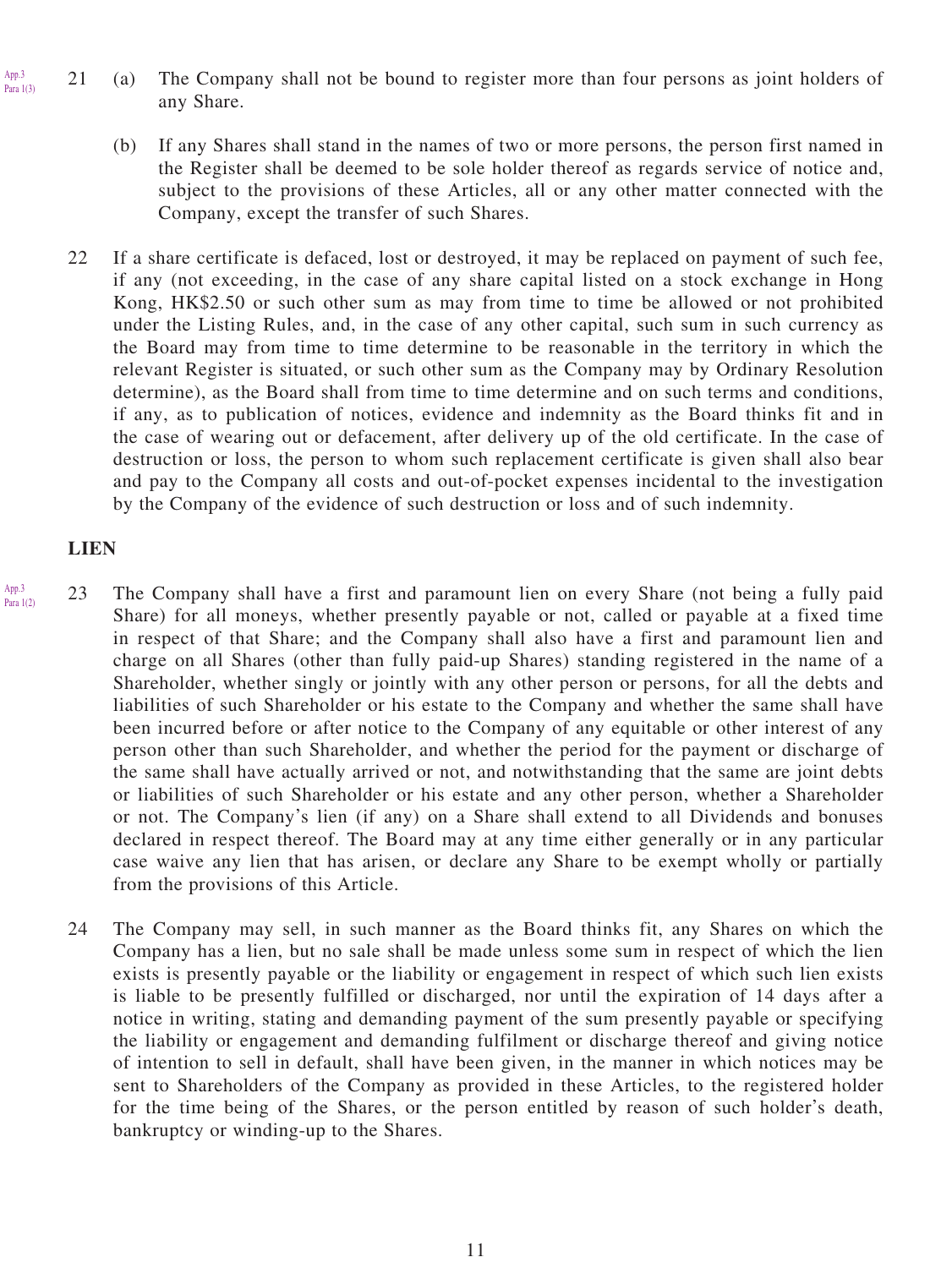25 The net proceeds of such sale after the payment of the costs of such sale shall be applied in or towards payment or satisfaction of the debt or liability or engagement in respect whereof the lien exists, so far as the same is presently payable, and any residue shall (subject to a like lien for debts or liabilities not presently payable as existed upon the Shares prior to the sale) be paid to the person entitled to the Shares at the time of the sale. For the purpose of giving effect to any such sale, the Board may authorise some person to transfer the Shares sold to the purchaser thereof and may enter the purchaser's name in the Register as holder of the Shares, and the purchaser shall not be bound to see the application of the purchase money, nor shall his title to the Shares be affected by any irregularity or invalidity in the proceedings relating to the sale.

# **CALLS ON SHARES**

- 26 The Board may from time to time make such calls as it thinks fit upon the Shareholders in respect of any moneys unpaid on the Shares held by them respectively (whether on account of the nominal value of the Shares or by way of premiums) and not by the conditions of allotment thereof made payable at a fixed time. A call may be made payable either in one sum or by instalments.
- 27 At least 14 days' notice of any call shall be given to the relevant Shareholders specifying the time and place of payment and to whom such call shall be paid.
- 28 A copy of the notice referred to in Article 27 shall be sent to the relevant Shareholders in the manner in which notices may be sent to Shareholders by the Company as herein provided.
- 29 In addition to the giving of notice in accordance with Article 28, notice of the person appointed to receive payment of every call and of the times and places appointed for payment may be given to the relevant Shareholders by notice to be inserted at least once in the Newspapers.
- 30 Every Shareholder upon whom a call is made shall pay the amount of every call so made on him to the person and at the time or times and place or places as the Board shall appoint.
- 31 A call shall be deemed to have been made at the time when the resolution of the Board authorising such call was passed.
- 32 The joint holders of a Share shall be severally as well as jointly liable for the payment of all calls and instalments due in respect of such Share or other moneys due in respect thereof.
- 33 The Board may from time to time at its discretion extend the time fixed for any call, and may extend such time as regards all or any of the Shareholders, whom due to residence outside the Relevant Territory or other cause the Board may deem entitled to any such extension, but no Shareholder shall be entitled to any such extension except as a matter of grace and favour.
- 34 If the sum payable in respect of any call or instalment is not paid before or on the day appointed for payment thereof, the person or persons from whom the sum is due shall pay interest on the same at such rate not exceeding 20 per cent per annum as the Board shall fix from the day appointed for the payment thereof to the time of the actual payment, but the Board may waive payment of such interest wholly or in part.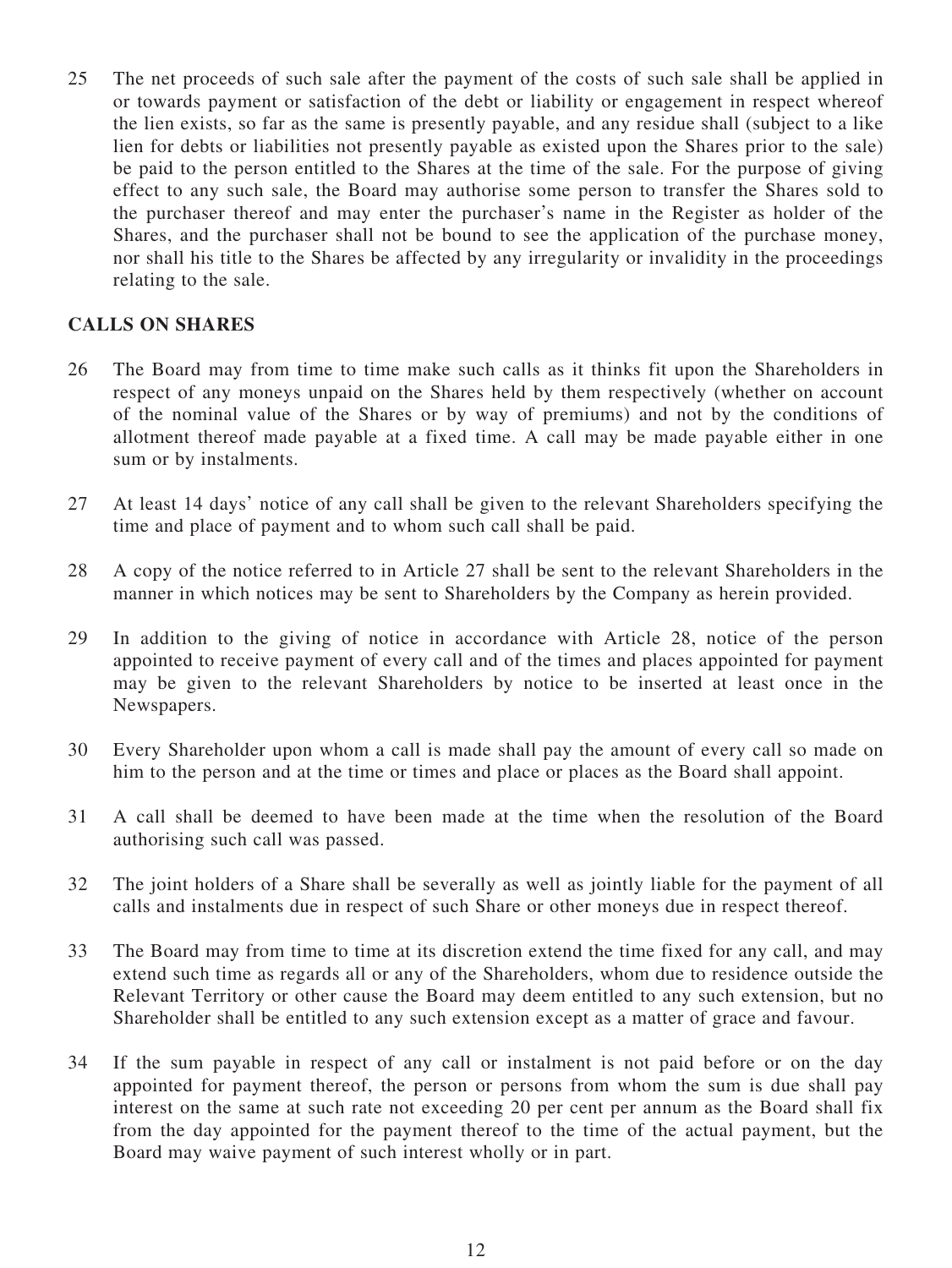- 35 No Shareholder shall be entitled to receive any Dividend or bonus or to be present or vote (save as proxy or authorised representative for another Shareholder) at any general meeting, either personally or (save as proxy or authorised representative for another Shareholder) by proxy, or be counted in a quorum, or to exercise any other privilege as a Shareholder until all calls or instalments due from him to the Company, whether alone or jointly or jointly and severally with any other person, together with interest and expenses (if any) shall have been paid.
- 36 On the trial or hearing of any action or other proceedings for the recovery of any money due for any call, it shall be sufficient to prove that the name of the Shareholder sued is entered in the Register as the holder, or one of the holders, of the Shares in respect of which such debt accrues; that the resolution of the Board making the call has been duly recorded in the minute book of the Board; and that notice of such call was given to the Shareholder sued, in pursuance of these Articles, and it shall not be necessary to prove the appointment of the Directors who made such call, nor any other matters whatsoever, but the proof of the matters aforesaid shall be conclusive evidence of the debt.
- 37 (a) Any sum which by the terms of allotment of a Share is made payable upon allotment or at any fixed date, whether on account of the nominal value of the Share and/or by way of premium, shall for all purposes of these Articles be deemed to be a call duly made and notified and payable on the date fixed for payment, and in case of non-payment, all the relevant provisions of these Articles, including without limitation the provisions as to payment of interest and expenses and forfeiture, shall apply as if such sums had become payable by virtue of a call duly made and notified.
	- (b) The Board may on the issue of Shares differentiate between the allottees or holders as to the amount of calls to be paid and the time of payment.
- 38 The Board may, if it thinks fit, receive from any Shareholder willing to advance the same, and either in money or money's worth, all or any part of the money uncalled and unpaid or instalments payable upon any Shares held by him, and in respect of all or any of the moneys so advanced may pay interest at such rate (if any) not exceeding 20 per cent per annum, as the Board may decide, but a payment in advance of a call shall not entitle the Shareholder to receive any Dividend subsequently declared or to exercise any other rights or privileges as a Shareholder in respect of the Share or the due portion of the Shares upon which payment has been advanced by such Shareholder before it is called up. The Board may at any time repay the amount so advanced upon giving to such Shareholder not less than one Month's notice in writing of its intention on that behalf, unless before the expiration of such notice the amount so advanced shall have been called up on the Shares in respect of which it was advanced. App.3 Para 3(1)

#### **TRANSFER OF SHARES**

39 Subject to the Companies Law, all transfers of Shares shall be effected by transfer in writing in the usual or common form or in such other form as the Board may accept, provided always that it shall be in such a form prescribed by the HK Stock Exchange and may be under hand only or, if the transferor or transferee is a Clearing House (or its nominee(s)), under hand or by machine imprinted signature or by such other means of execution as the Board may approve from time to time.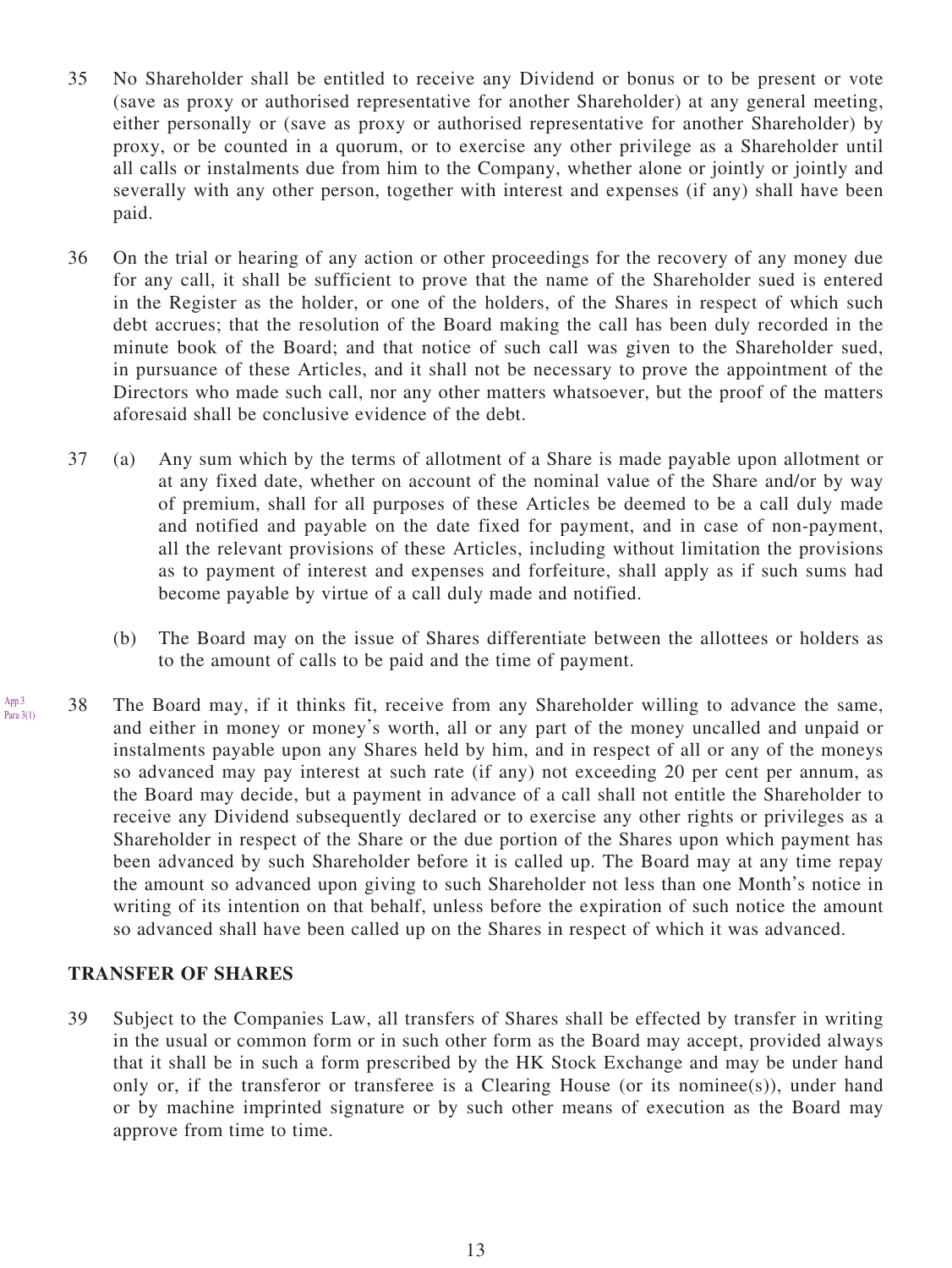40 The instrument of transfer of any Share shall be executed by or on behalf of the transferor and by or on behalf of the transferee, provided that the Board may dispense with the execution of the instrument of transfer by the transferor or the transferee or accept mechanically executed transfers in any case in which it in its absolute discretion thinks fit to do so. The transferor shall be deemed to remain the holder of the Share until the name of the transferee is entered in the Register in respect thereof. Nothing in these Articles shall preclude the Board from recognising a renunciation of the allotment or provisional allotment of any Share by the allottee in favour of some other person. Para  $1(1)$ 

App.3

App.3 Para 1(1)

- 41 (a) The Board may, in its absolute discretion at any time and from time to time, remove any Share on the principal Register to any branch Register or any Share on any branch Register to the principal Register or any other branch Register.
	- (b) Unless the Board otherwise agrees (which agreement may be on such terms and subject to such conditions as the Board in its absolute discretion may from time to time stipulate, and which agreement it shall, without giving any reason therefore, be entitled in its absolute discretion to give or withhold) no Shares on the principal Register shall be removed to any branch Register nor shall Shares on any branch Register be removed to the principal Register or any other branch Register and all removals and other documents of title relating to or affecting the title to any share or other securities of the Company shall be lodged for registration, and be registered, in the case of any Shares on a branch Register, at the relevant Registration Office, and, in the case of any Shares on the principal Register, at the Transfer Office.
	- (c) Notwithstanding anything contained in these Articles, the Company shall as soon as practicable and on a regular basis record in the principal Register all removals of Shares effected on any branch Register and shall at all times maintain the principal Register and all branch Registers in all respects in accordance with the Companies Law.
- 42 Fully paid Shares shall be free from any restriction with respect to the right of the holder thereof to transfer such Shares (except when permitted by the HK Stock Exchange) and shall also be free from all liens. The Board may, however, in its absolute discretion, refuse to register a transfer of any Share which is not fully paid to a person of whom it does not approve or any Share issued under any share option scheme upon which a restriction on transfer imposed thereby still subsists, and it may also refuse to register a transfer of any Share (whether fully paid up or not) to more than four joint holders or a transfer of any Shares (not being a fully paid up Share) on which the Company has a lien. App.3 Para 1(2)
	- 43 The Board may also decline to recognise any instrument of transfer unless:
		- (a) a fee of such maximum as the HK Stock Exchange may from time to time determine to be payable (or such lesser sum as the Board may from time to time require) has been paid to the Company;
			- (b) the instrument of transfer is lodged at the relevant Registration Office or, as the case may be, the Transfer Office accompanied by the certificate of the Shares to which it relates, and such other evidence as the Board may reasonably require to show the right of the transferor to make the transfer (and, if the instrument of transfer is executed by some other person on his behalf, the authority of that person so to do);
			- (c) the instrument of transfer is in respect of only one class of Share;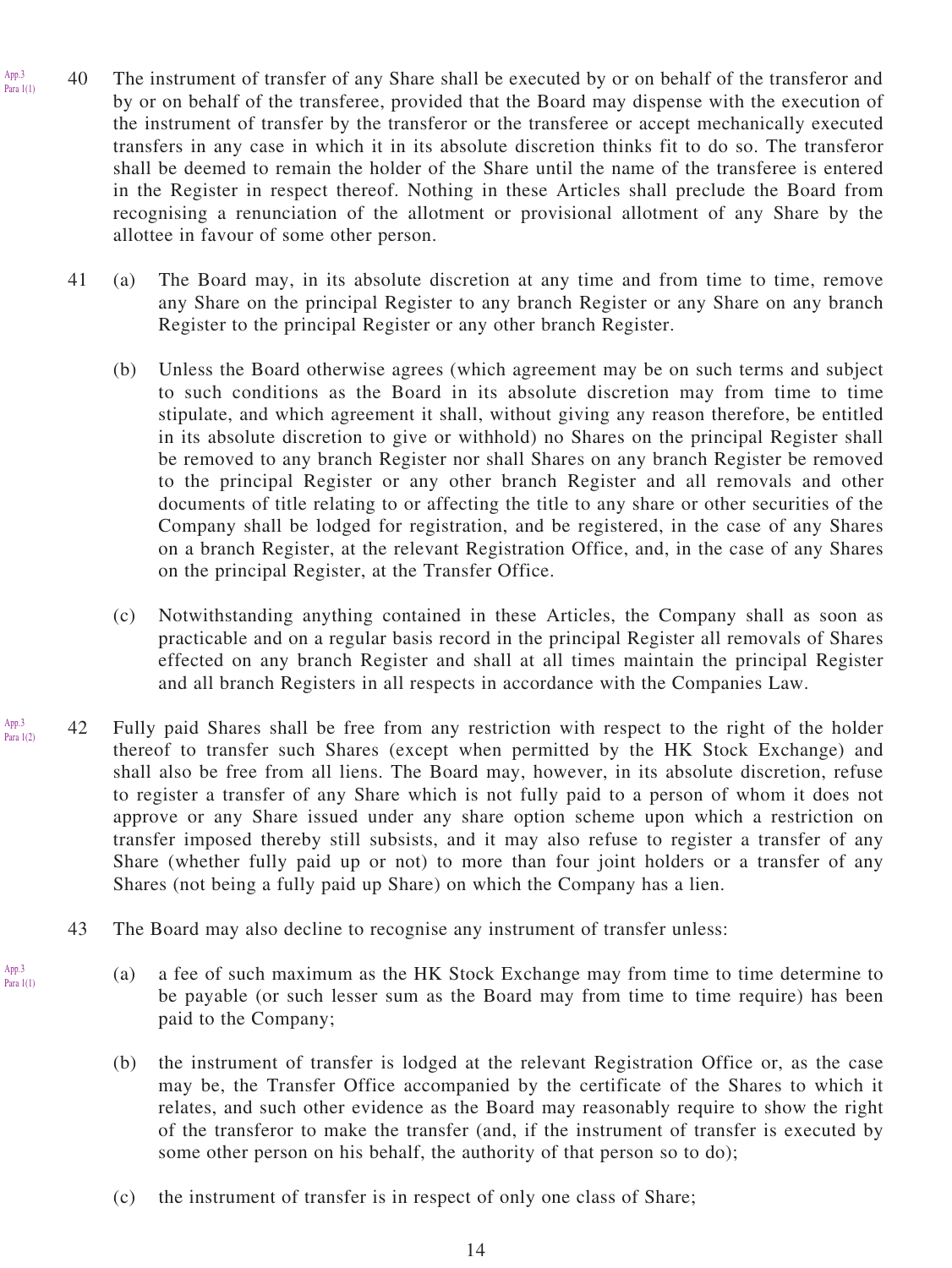- (d) the Shares concerned are free of any lien in favour of the Company; and
- (e) if applicable, the instrument of transfer is properly stamped.
- 44 The Board may refuse to register a transfer of any Share to an infant or to a person of unsound mind or under other legal disability.
- 45 If the Board shall refuse to register a transfer of any Share, it shall, within two months after the date on which the transfer was lodged with the Company, send to each of the transferor and the transferee notice of such refusal and, except where the subject Share is not a fully paid Share, the reason(s) for such refusal.
- 46 Upon every transfer of Shares, the certificate in respect thereof held by the transferor shall be given up to be cancelled, and shall forthwith be cancelled accordingly, and a new certificate shall be issued to the transferee in respect of the Shares transferred to him as provided in Article 18. If any of the Shares included in the certificate so given up shall be retained by the transferor, a new certificate in respect thereof shall be issued to him as provided in Article 18. The Company shall retain the instrument of transfer.
- 47 The registration of transfers may be suspended when the Register is closed in accordance with Article 17(d).

# **TRANSMISSION OF SHARES**

- 48 In the case of the death of a Shareholder, the survivor or survivors where the deceased was a joint holder, and the legal personal representatives of the deceased where he was a sole or only surviving holder, shall be the only persons recognised by the Company as having any title to his interest in the Shares; but nothing herein contained shall release the estate of a deceased holder (whether sole or joint) from any liability in respect of any Share solely or jointly held by him.
- 49 Any person becoming entitled to a Share in consequence of the death or bankruptcy or winding-up of a Shareholder may, upon such evidence as to his title being produced as may from time to time be required by the Board, and subject as hereinafter provided, elect either to be registered himself as holder of the Share or to have some person nominated by him registered as the transferee thereof.
- 50 If the person becoming entitled to a Share pursuant to Article 49 shall elect to be registered himself as the holder of such Share, he shall deliver or send to the Company a notice in writing signed by him at (unless the Board otherwise agrees) the Registration Office, stating that he so elects. If he shall elect to have his nominee registered, he shall testify his election by executing a transfer of such Share to his nominee. All the limitations, restrictions and provisions of these Articles relating to the right to transfer and the registration of transfers of Shares shall be applicable to any such notice or transfer as aforesaid as if the death, bankruptcy or winding-up of the Shareholder had not occurred and the notice or transfer were a transfer executed by such Shareholder.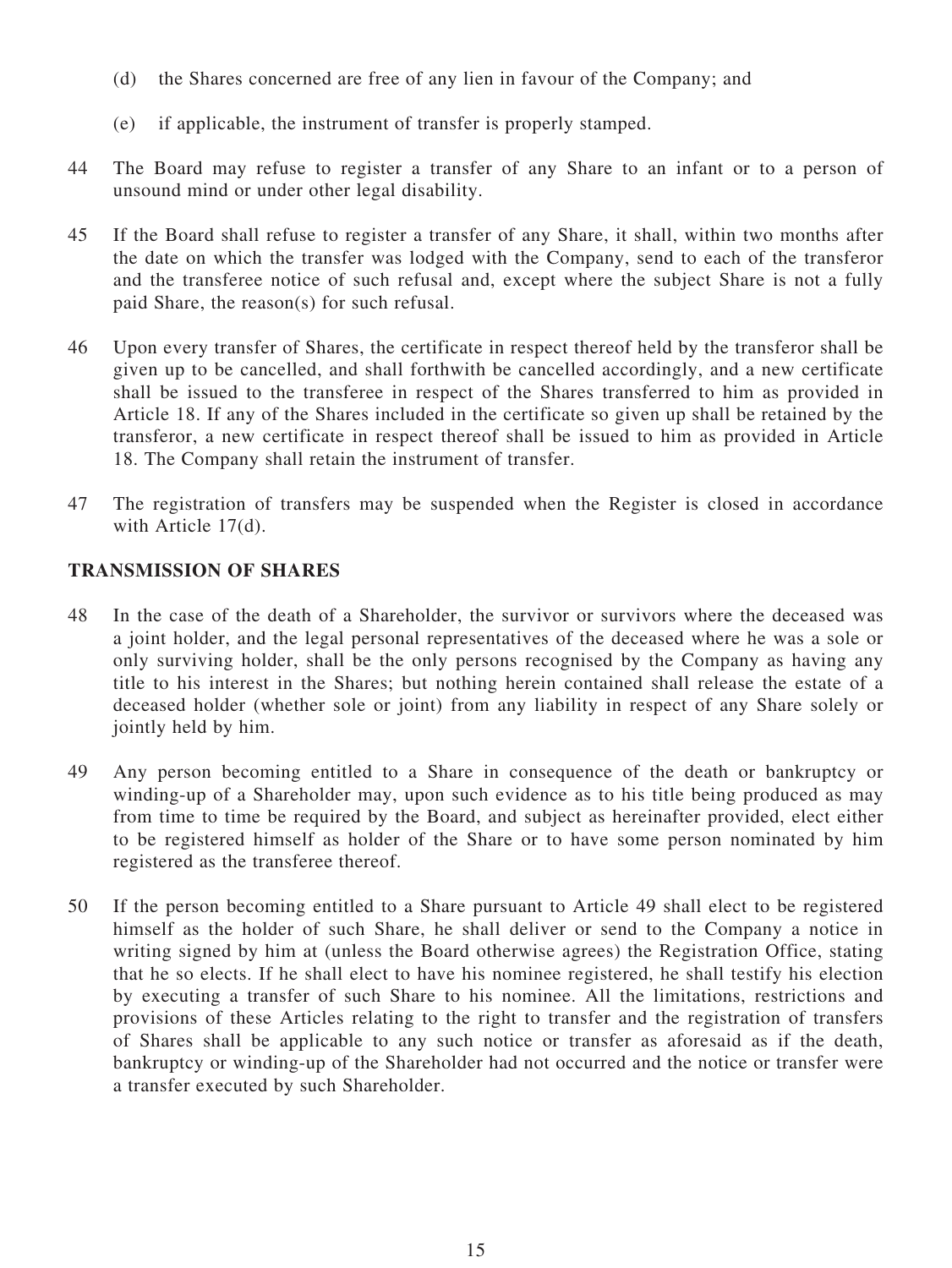51 A person becoming entitled to a Share by reason of the death, bankruptcy or winding-up of the holder shall be entitled to the same Dividends and other advantages to which he would be entitled if he were the registered holder of the Share. However, the Board may, if it thinks fit, withhold the payment of any Dividend payable or other advantages in respect of such Share until such person shall become the registered holder of the Share or shall have effectually transferred such Share, but, subject to the requirements of Article 81 being met, such a person may vote at general meetings of the Company.

## **FORFEITURE OF SHARES**

- 52 If a Shareholder fails to pay any call or instalment of a call on the day appointed for payment thereof, the Board may, at any time thereafter during such time as any part of the call or instalment remains unpaid, without prejudice to the provisions of Article 34, serve notice on him requiring payment of so much of the call or instalment as is unpaid, together with any interest which may have accrued and which may still accrue up to the date of actual payment.
- 53 The notice shall name a further day (not earlier than the expiration of 14 days from the date of the notice) on or before which the payment required by the notice is to be made, and it shall also name the place where payment is to be made such place being the Registered Office or a Registration Office or another place within the Relevant Territory. The notice shall also state that, in the event of non-payment at or before the time appointed, the Shares in respect of which the call was made will be liable to be forfeited.
- 54 If the requirements of any such notice as aforesaid are not complied with, any Share in respect of which the notice has been given may at any time thereafter, before the payment required by the notice has been made, be forfeited by a resolution of the Board to that effect. Such forfeiture shall include all Dividends and bonuses declared in respect of the forfeited Share and not actually paid before the forfeiture. The Board may accept the surrender of any Share liable to be forfeited hereunder and in such cases references in these Articles to forfeiture shall include surrender.
- 55 Any Share so forfeited shall be deemed to be the property of the Company, and may be re-allotted, sold or otherwise disposed of on such terms and in such manner as the Board thinks fit and at any time before a sale or disposition, the forfeiture may be cancelled on such terms as the Board thinks fit.
- 56 A person whose Shares have been forfeited shall cease to be a Shareholder in respect of the forfeited Shares, but shall, nevertheless, remain liable to pay to the Company all moneys which, as at the date of forfeiture, were payable by him to the Company in respect of the forfeited Shares, together with (if the Board shall in its discretion so require) interest thereon from the date of forfeiture until the date of actual payment (including the payment of such interest) at such rate not exceeding 20 per cent per annum as the Board may prescribe, and the Board may enforce the payment thereof if it thinks fit, and without any deduction or allowance for the value of the Shares as at the date of forfeiture, but his liability shall cease if and when the Company shall have received payment in full of all such moneys in respect of the Shares. For the purposes of this Article any sum which by the terms of issue of a Share, is payable thereon at a fixed time which is subsequent to the date of forfeiture, whether on account of the nominal value of the Share or by way of premium, shall notwithstanding that such time has not yet arrived be deemed to be payable on the date of forfeiture, and the same shall become due and payable immediately upon the forfeiture, but interest thereon shall only be payable in respect of any period between the said fixed time and the date of actual payment.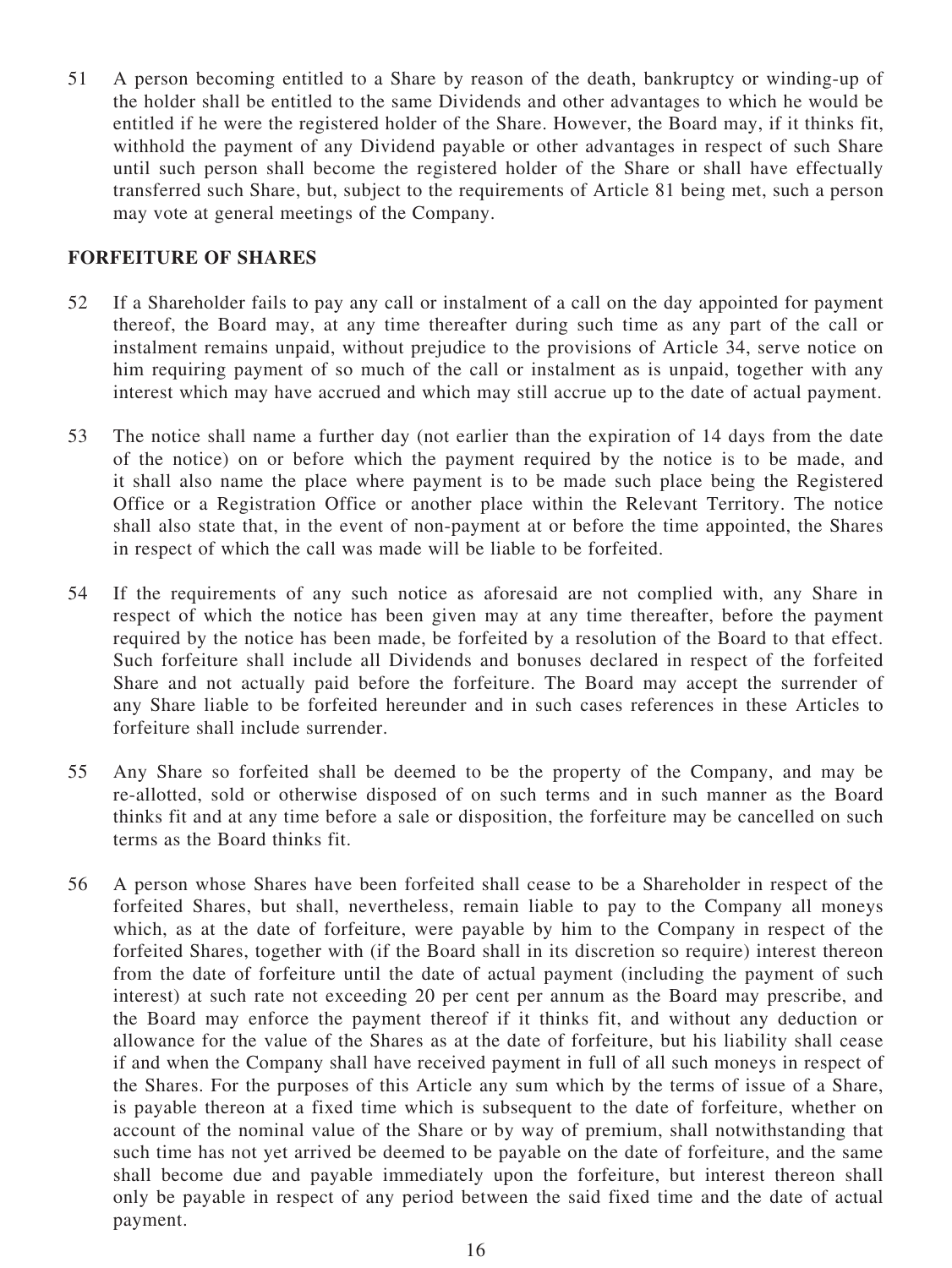- 57 A certificate in writing that the declarant is a Director or the Secretary, and that a Share has been duly forfeited or surrendered on a date stated in the certificate, shall be conclusive evidence of the facts therein stated as against all persons claiming to be entitled to the Share. The Company may receive the consideration, if any, given for the Share on any re-allotment, sale or disposition thereof and may execute a transfer of the Share in favour of the person to whom the Share is re-allotted, sold or disposed of and such person shall thereupon be registered as the holder of the Share, and shall not be bound to see to the application of the subscription or purchase money, (if any), nor shall his title to the Share be affected by any irregularity or invalidity in the proceedings in reference to the forfeiture, re-allotment, sale or disposal of such Share.
- 58 When any Share shall have been forfeited, notice of the forfeiture shall be given to the Shareholder in whose name it stood immediately prior to the forfeiture, and an entry of the forfeiture, with the date thereof, shall forthwith be made in the Register, but no forfeiture shall be in any manner invalidated by any omission or neglect to give such notice or make any such entry.
- 59 Notwithstanding any such forfeiture as aforesaid the Board may at any time, before any Shares so forfeited shall have been re-allotted, sold or otherwise disposed of, cancel the forfeiture on such terms as it thinks fit or permit the Shares so forfeited to be bought back or redeemed upon the terms of payment of all calls and interest due upon and expenses incurred in respect of the Shares, and upon such further terms (if any) as it thinks fit.
- 60 The forfeiture of a Share shall not prejudice the right of the Company to any call already made or any instalment payment thereon.
- 61 (a) The provisions of these Articles as to forfeiture shall apply in the case of non-payment of any sum which, by terms of issue of a Share, becomes payable at a fixed time, whether on account of the nominal value of the Share or by way of premium, as if the same had been payable by virtue of a call duly made and notified.
	- (b) In the event of a forfeiture of Shares the Shareholder shall be bound to deliver and shall forthwith deliver to the Company the certificate or certificates held by him for the Shares so forfeited and in any event the certificates representing Shares so forfeited shall be void and of no further effect.

#### **GENERAL MEETINGS**

62 At all times during the Relevant Period other than the year of the Company's adoption of these Articles, the Company shall in each year hold a general meeting as its annual general meeting in addition to any other meeting in that year and shall specify the meeting as such in the notice calling it; and not more than 15 Months (or such longer period as may be authorised by the HK Stock Exchange) shall elapse between the date of one annual general meeting of the Company and that of the next. The annual general meeting shall be held in the Relevant Territory or elsewhere as may be determined by the Board and at such time and place as the Board shall appoint. A meeting of the Shareholders or any class thereof may be held by means of such telephone, electronic or other communication facilities as permit all persons participating in the meeting to communicate with each other simultaneously and instantaneously, and participation in such a meeting shall constitute presence at such meetings.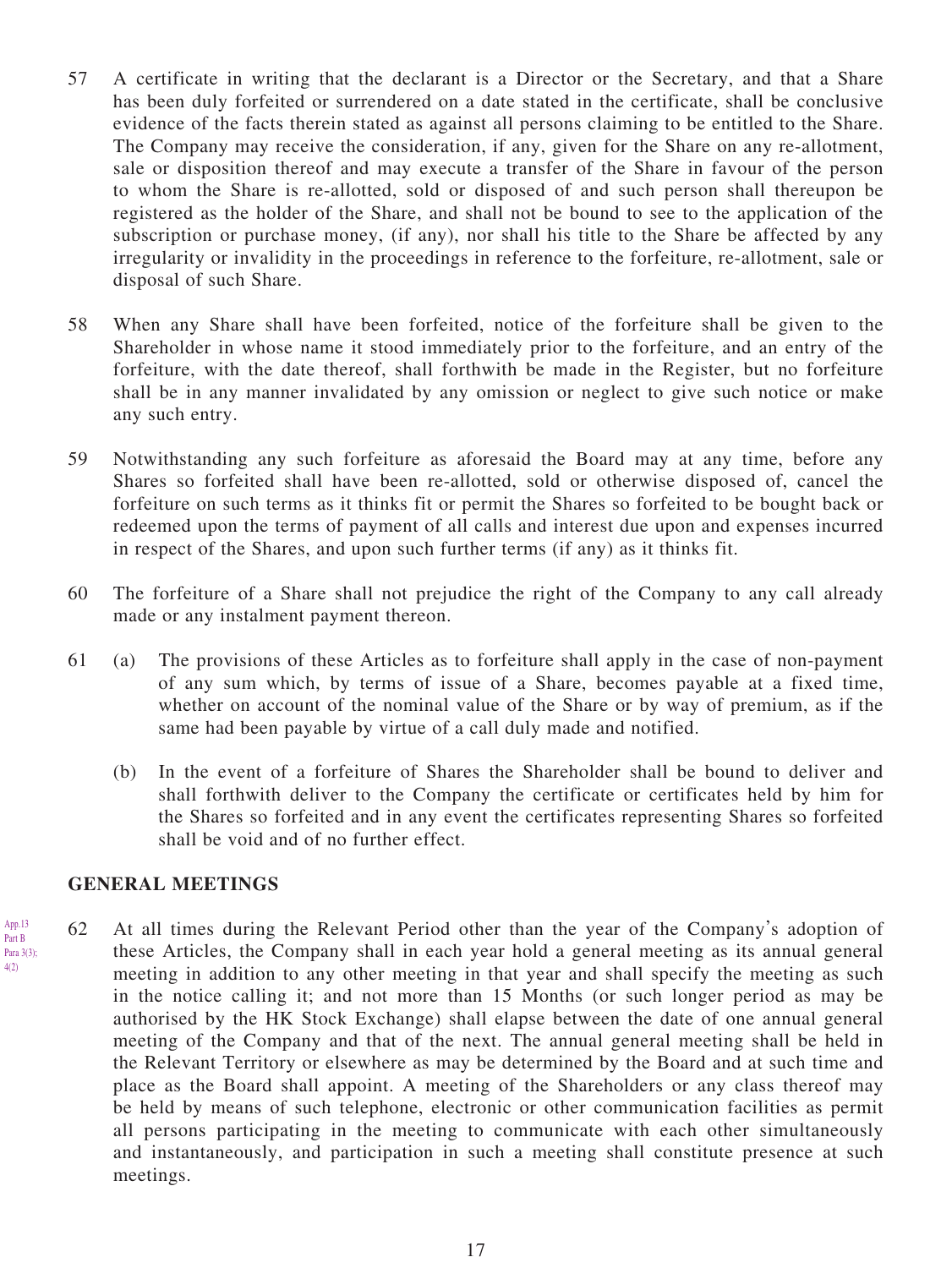- 63 All general meetings other than annual general meetings shall be called extraordinary general meetings.
- 64 The Board may, whenever it thinks fit, convene an extraordinary general meeting. Extraordinary general meetings shall also be convened on the requisition of one or more Shareholders holding, as at the date of deposit of the requisition, not less than one-tenth of the paid up capital of the Company having the right of voting at general meetings. Such requisition shall be made in writing to the Board or the Secretary for the purpose of requiring an extraordinary general meeting to be called by the Board for the transaction of any business specified in such requisition. Such meeting shall be held within two Months after the deposit of such requisition. If within 21 days of such deposit, the Board fails to proceed to convene such meeting, the requisitionist(s) himself (themselves) may do so in the same manner, and all reasonable expenses incurred by the requisitionist(s) as a result of the failure of the Board shall be reimbursed to the requisitionist(s) by the Company.
- 65 An annual general meeting of the Company shall be called by at least 21 days' (and not less than 20 clear business days') notice in writing, and a general meeting of the Company, other than an annual general meeting, shall be called by at least 14 days' (and not less than 10 clear business days') notice in writing. The notice shall be exclusive of the day on which it is served or deemed to be served and of the day for which it is given, and shall specify the place, the day, the hour and the agenda of the meeting and particulars of the resolutions to be considered at that meeting and in case of special business (as defined in Article 67), the general nature of that business, and shall be given, in manner hereinafter mentioned or in such other manner, if any, as may be prescribed by the Company in general meeting, to such persons as are, under these Articles, entitled to receive such notices from the Company, provided that a meeting of the Company shall notwithstanding that it is called by shorter notice than that specified in this Article be deemed to have been duly called if it is so agreed:
	- (a) in the case of a meeting called as the annual general meeting, by all the Shareholders entitled to attend and vote thereat; and
	- (b) in the case of any other meeting, by a majority in number of the Shareholders having a right to attend and vote at the meeting, being a majority together holding not less than 95 per cent of the total voting rights at the meeting of all members of the Company.
	- 66 (a) The accidental omission to give any notice to, or the non-receipt of any notice by, any person entitled to receive notice shall not invalidate any resolution passed or any proceedings at any such meeting.
		- (b) In the case where forms of proxy or notice of appointment of corporate representative are to be sent out with any notice, the accidental omission to send such forms of proxy or notice of appointment of corporate representative to, or the non-receipt of such forms by, any person entitled to receive notice of the relevant meeting shall not invalidate any resolution passed or any proceeding at any such meeting.

App.13

Part B Para 3(1)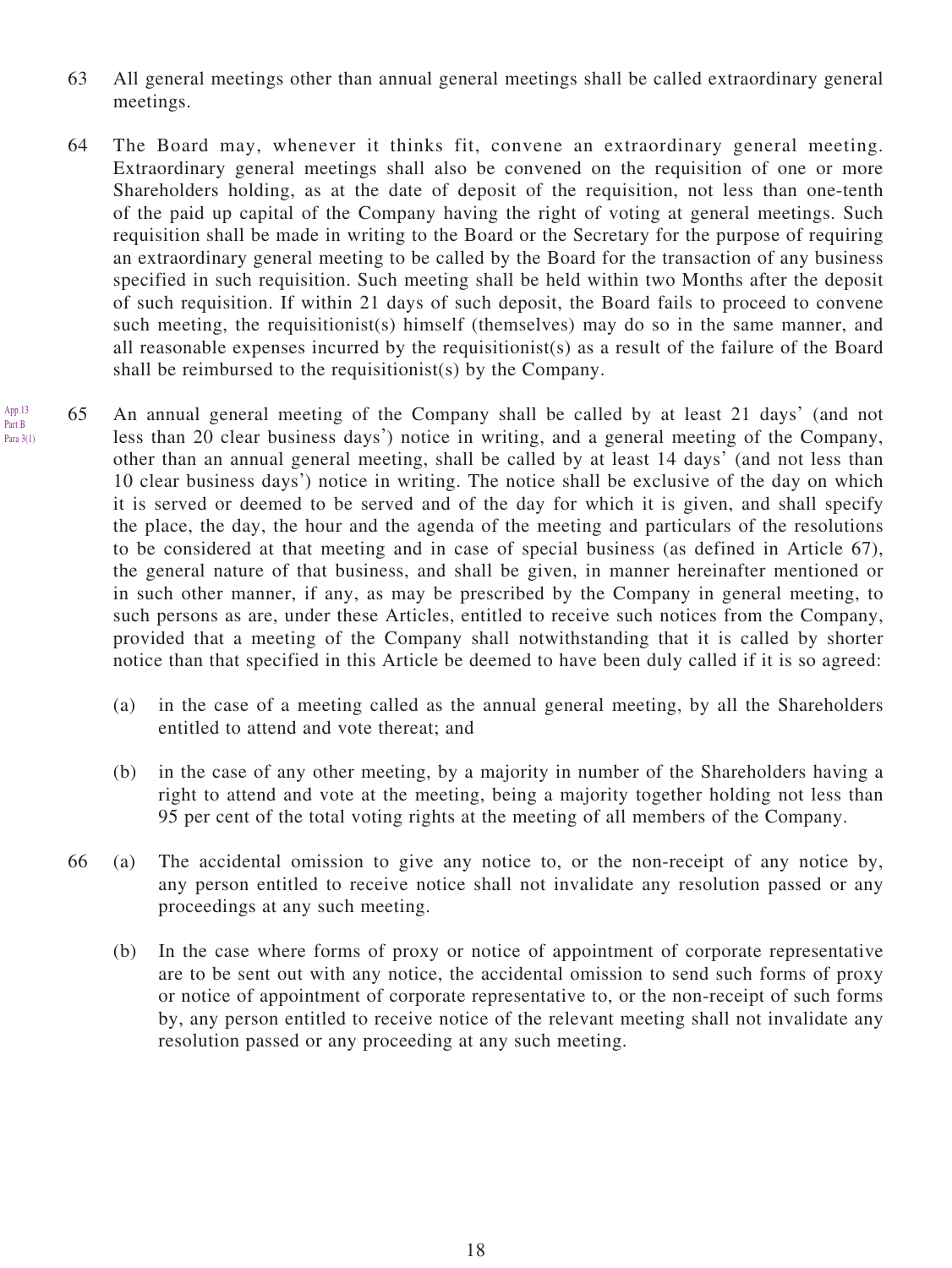# **PROCEEDINGS AT GENERAL MEETINGS**

- 67 (a) All business shall be deemed special that is transacted at an extraordinary general meeting and also all business shall be deemed special that is transacted at an annual general meeting with the exception of the following, which shall be deemed ordinary business:
	- (i) the declaration and sanctioning of Dividends;
	- (ii) the consideration and adoption of the accounts and balance sheets and the reports of the Directors and Auditors and other documents required to be annexed to the balance sheets;
	- (iii) the election of Directors in place of those retiring;
	- (iv) the appointment of Auditors;
	- (v) the fixing of, or the determining of the method of fixing of the remuneration of the Directors and of the Auditors;
	- (vi) the granting of any mandate or authority to the Board to offer, allot, grant options over, or otherwise dispose of the unissued Shares representing not more than 20 per cent (or such other percentage as may from time to time be specified in the Listing Rules) in nominal value of its then existing issued share capital and the number of any securities repurchased pursuant to paragraph (vii) of this Article; and
	- (vii) the granting of any mandate or authority to the Board to repurchase securities of the Company.
- 68 For all purposes the quorum for a general meeting shall be two Shareholders present in person (or, in the case of a Shareholder being a corporation, by its duly authorised representative) or by proxy and entitled to vote. No business shall be transacted at any general meeting unless the requisite quorum shall be present at the time when the meeting proceeds to business and continues to be present until the conclusion of the meeting.
- 69 If within 15 minutes from the time appointed for the meeting a quorum is not present, the meeting, if convened upon the requisition of Shareholders, shall be dissolved, but in any other case it shall stand adjourned to the same day in the next week and at such time and place as shall be decided by the Board, and if at such adjourned meeting a quorum is not present within 15 minutes from the time appointed for holding the meeting, the Shareholder or the Shareholders present in person (or, in the case of a Shareholder being a corporation by its duly authorised representative) or by proxy and entitled to vote shall be a quorum and may transact the business for which the meeting was called.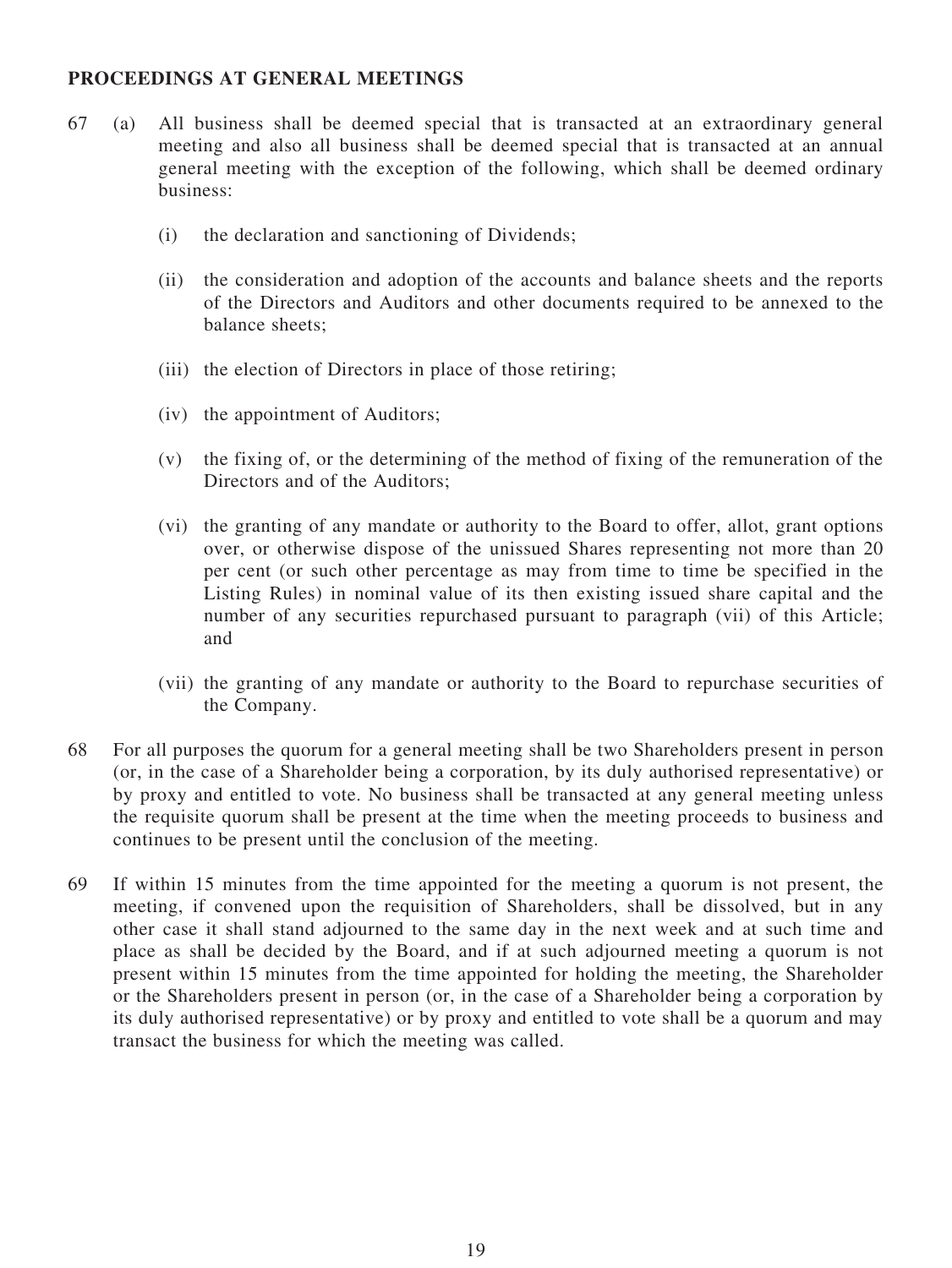- 70 The chairman (if any) of the Company or if he is absent or declines to take the chair at such meeting, the Vice chairman (if any) of the Company shall take the chair at every general meeting, or, if there be no such chairman or Vice chairman, or, if at any general meeting neither of such chairman or Vice chairman is present within 15 minutes after the time appointed for holding such meeting, or both such persons decline to take the chair at such meeting, the Directors present shall choose one of their number as chairman of the meeting, and if no Director be present or if all the Directors present decline to take the chair or if the chairman chosen shall retire from the chair, then the Shareholders present shall choose one of their number to be chairman of the meeting.
- 71 The chairman of the meeting may, with the consent of any general meeting at which a quorum is present, and shall, if so directed by the meeting, adjourn any meeting from time to time and from place to place as the meeting shall determine. Whenever a meeting is adjourned for 14 days or more, at least seven clear days' notice, specifying the place, the day and the hour of the adjourned meeting shall be given in the same manner as in the case of an original meeting but it shall not be necessary to specify in such notice the nature of the business to be transacted at the adjourned meeting. Save as aforesaid, no notice of an adjournment or of the business to be transacted at any adjourned meeting needs to be given nor shall any Shareholder be entitled to any such notice. No business shall be transacted at an adjourned meeting other than the business which might have been transacted at the meeting from which the adjournment took place.
- 72 At any general meeting a resolution put to the vote of the meeting shall be decided by poll save that the chairman of the meeting may, pursuant to the Listing Rules, allow a resolution to be voted by a show of hands. Where a show of hands is allowed, before or on the declaration of the result of the show of hands, a poll may be demanded by: App.13 Part B Para 2(3)
	- (a) at least two Shareholders present in person (or, in the case of a Shareholder being a corporation, by its duly authorised representative) or by proxy for the time being entitled to vote at the meeting;
	- (b) any Shareholder or Shareholders present in person (or, in the case of a Shareholder being a corporation, by its duly authorised representative) or by proxy and representing not less than one-tenth of the total voting rights of all the Shareholders having the right to vote at the meeting; or
	- (c) any Shareholder or Shareholders present in person (or, in the case of a Shareholder being a corporation, by its duly authorised representative) or by proxy and holding Shares conferring a right to vote at the meeting being Shares on which an aggregate sum has been paid up equal to not less than one-tenth of the total sum paid up on all the Shares conferring that right.
	- 73 Where a resolution is voted on by a show of hands, a declaration by the chairman of the meeting that a resolution has on a show of hands been carried or carried unanimously, or by a particular majority, or not carried by a particular majority, or lost, and an entry to that effect made in the minute book of the Company shall be conclusive evidence of the facts without proof of the number or proportion of the votes recorded in favour of or against such resolution.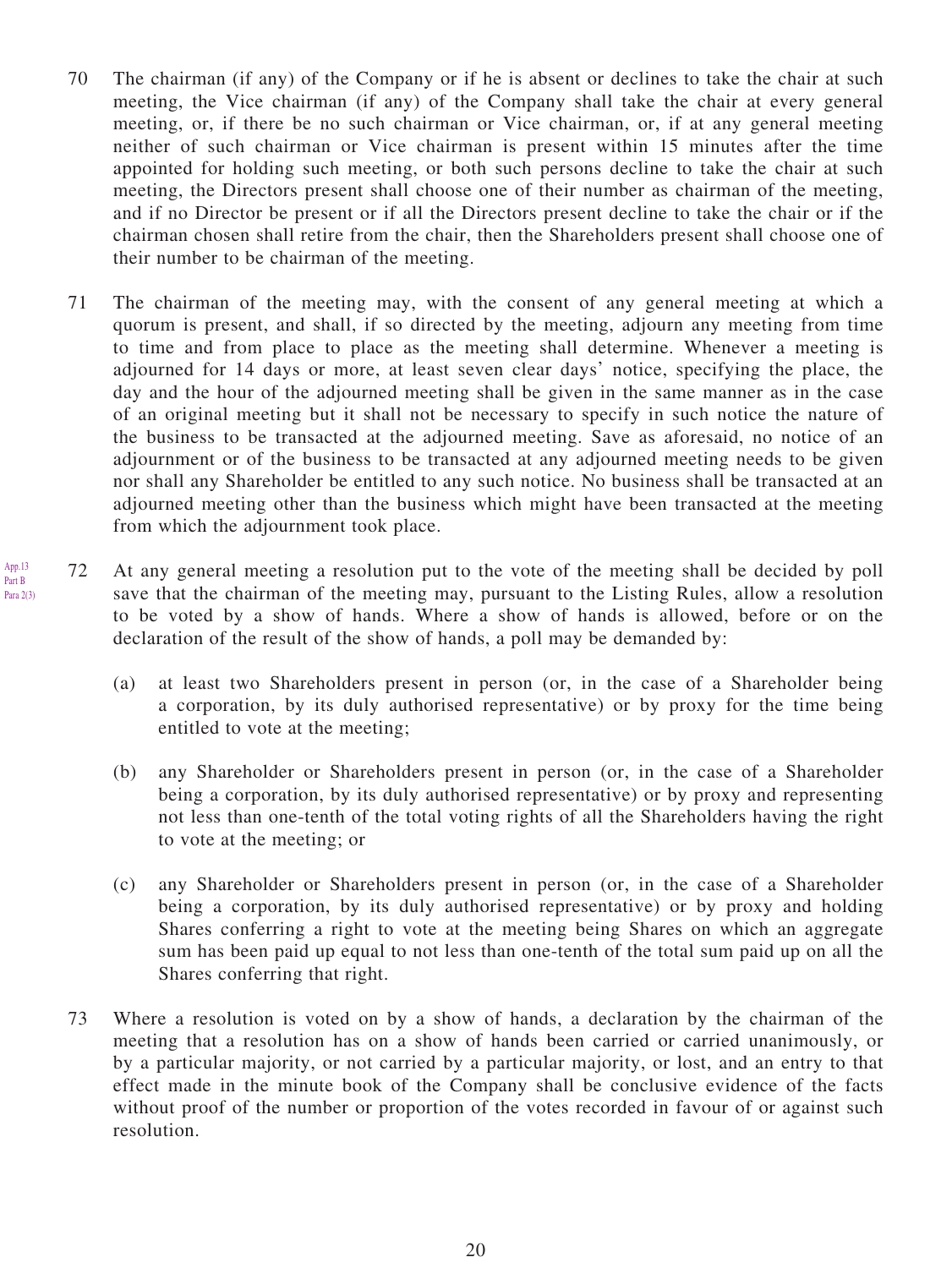- 74 A poll shall be taken in such manner (including the use of ballot or voting papers or tickets) and at such time and place as the chairman of the meeting directs. No notice need be given of a poll not taken immediately. The result of the poll shall be deemed to be the resolution of the meeting at which the poll was required or demanded. In the event that a poll is demanded after the chairman of the meeting allows a show of hands pursuant to Article 72, the demand for a poll may be withdrawn, with the consent of the chairman of the meeting, at any time before the close of the meeting at which the poll was demanded or the taking of the poll, whichever is the earlier.
- 75 Any poll on the election of a chairman of a meeting or on any question of adjournment shall be taken at the meeting and without adjournment.
- 76 In the case of an equality of votes, whether on a show of hands or on a poll, the chairman of the meeting shall be entitled to a second or casting vote. In case of any dispute as to the admission or rejection of any vote, the chairman of the meeting shall determine the same, and such determination shall be final and conclusive.
- 77 The demand for a poll shall not prevent the continuance of a meeting for the transaction of any business other than the question on which a poll has been demanded.
- 78 If an amendment shall be proposed to any resolution under consideration but shall in good faith be ruled out of order by the chairman of the meeting, the proceedings shall not be invalidated by any error in such ruling. In the case of a resolution duly proposed as a Special Resolution no amendment thereto (other than a mere clerical amendment to correct a patent error) may in any event be considered or voted upon.

#### **VOTES OF SHAREHOLDERS**

App.3

14

- 79 Subject to any special rights, privileges or restrictions as to voting for the time being attached to any class or classes of Shares, at any general meeting on a poll every Shareholder present in person (or, in the case of a Shareholder being a corporation, by its duly authorised representative) or by proxy, shall have one vote for every Share of which he is the holder which is fully paid or credited as fully paid (provided that no amount paid or credited as paid on a Share in advance of calls or instalments shall be treated for the purposes of this Article as paid on the Share), and on a show of hands every Shareholder who is present in person (or, in the case of a Shareholder being a corporation, by its duly authorised representative) or by proxy shall (save as provided otherwise in this Article) have one vote. On a poll a Shareholder entitled to more than one vote need not use all his votes or cast all his votes in the same way. Notwithstanding anything contained in these Articles, where more than one proxy is appointed by a Shareholder which is a Clearing House (or its nominee(s)), each such proxy shall have one vote on a show of hands and on a poll, each such proxy is under no obligation to cast all his votes in the same way. App.3 Para 6(1)
- 80 Where the Company has knowledge that any Shareholder is, under the Listing Rules, required to abstain from voting on any particular resolution or restricted to voting only for or only against any particular resolution, any votes cast by or on behalf of such Shareholder in contravention of such requirement or restriction shall not be counted. No powers shall be taken to freeze or otherwise impair any of the rights attaching to any share by reason only that the person or persons who are interested directly or indirectly therein have failed to disclose their interests to the Company. Para 12;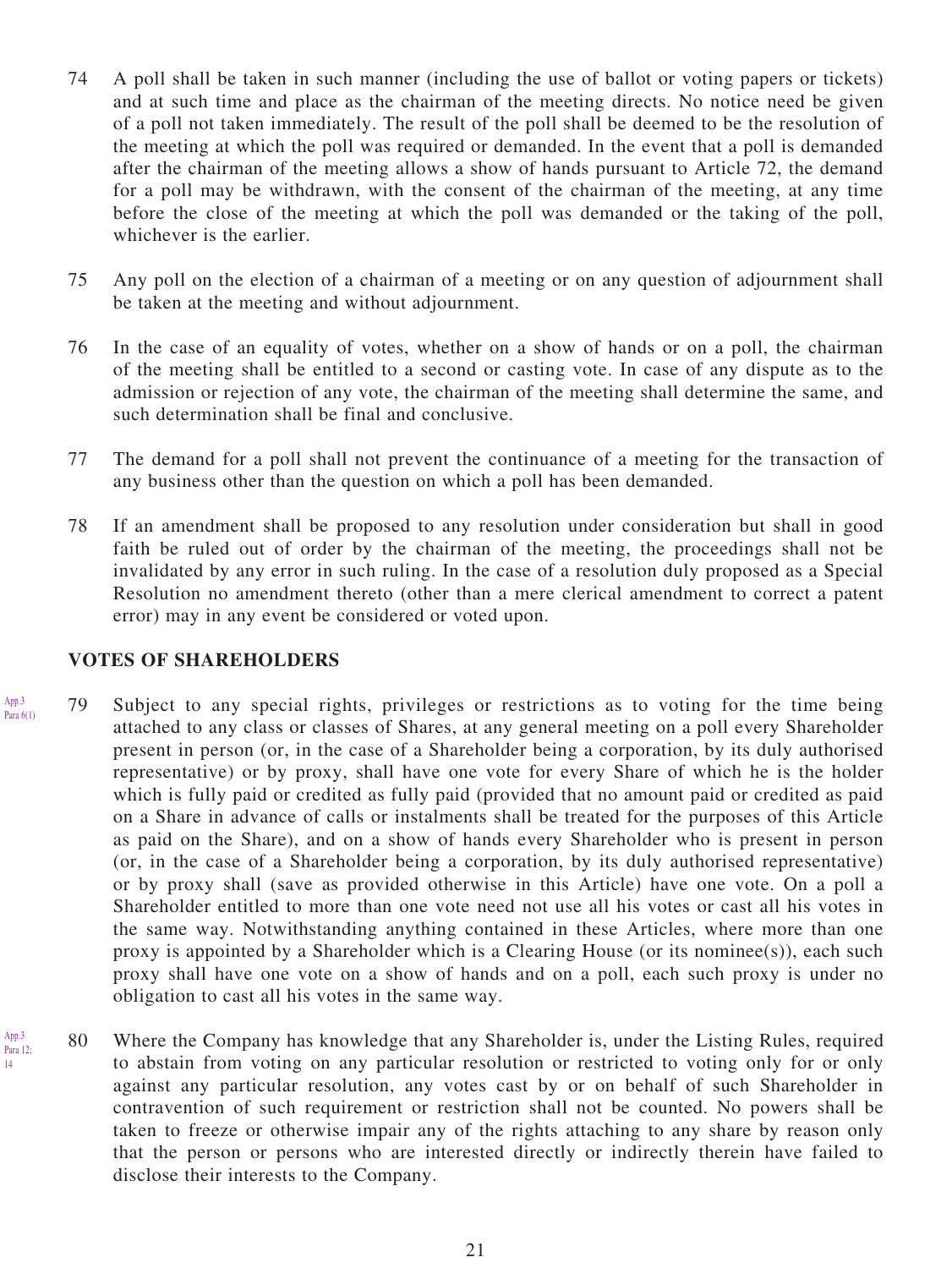- 81 Any person entitled under Article 51 to be registered as the holder of any Shares may vote at any general meeting in respect thereof in the same manner as if he were the registered holder of such Shares, provided that at least 48 hours before the time of the holding of the meeting or adjourned meeting (as the case may be) at which he proposes to vote, he shall satisfy the Board of his right to be registered as the holder of such Shares or the Board shall have previously admitted his right to vote at such meeting in respect thereof.
- 82 Where there are joint registered holders of any Share, any one of such persons may vote at any meeting, either personally or by proxy, in respect of such Share as if he were solely entitled thereto; but if more than one of such joint holders be present at any meeting personally or by proxy, that one of the said persons so present whose name stands first on the Register in respect of such Share shall alone be entitled to vote in respect thereof. Several executors or administrators of a deceased Shareholder, and several trustees in bankruptcy or liquidators of a Shareholder in whose name any Share stands shall for the purposes of this Article be deemed joint holders thereof.
- 83 A Shareholder of unsound mind or in respect of whom an order has been made by any court having jurisdiction in lunacy may vote, whether on a poll or on a show of hands, by his committee or receiver, or other person in the nature of a committee or receiver appointed by that court, and any such committee, receiver or other person may vote on a poll by proxy. Evidence to the satisfaction of the Board of the authority of the person claiming to exercise the right to vote shall be delivered to such place or one of such places (if any) as is specified in accordance with these Articles for the deposit of instruments of proxy or, if no place is specified, at the Registration Office, not later than the latest time at which an instrument of proxy must, if it is to be valid for the meeting, be delivered.
- 84 Save as expressly provided in these Articles or otherwise determined by the Board, no person other than a Shareholder duly registered and who shall have paid everything for the time being due from him payable to the Company in respect of his Shares shall be entitled to be present or to vote (save as proxy or authorised representative for another Shareholder) whether personally, by proxy or by attorney or to be counted in the quorum, at any general meeting.
- 85 No objection shall be raised to the qualification of any person exercising or purporting to exercise a vote or the admissibility of any vote except at the meeting or adjourned meeting at which the vote objected to is given or tendered, and every vote not disallowed at such meeting shall be valid for all purposes. Any such objection made in due time shall be referred to the chairman of the meeting, whose decision shall be final and conclusive.

#### **APPOINTMENT OF PROXY AND CORPORATE REPRESENTATIVE**

86 Any Shareholder entitled to attend and vote at a meeting of the Company shall be entitled to appoint another person as his proxy to attend and vote instead of him. A Shareholder who is the holder of two or more Shares may appoint more than one proxy to represent him and vote on his behalf at a general meeting of the Company or at a class meeting. A proxy need not be a Shareholder. On a poll or a show of hands votes may be given either personally (or, in the case of a Shareholder being a corporation, by its duly authorised representative) or by proxy. A proxy shall be entitled to exercise the same powers on behalf of a Shareholder who is an individual and for whom he acts as proxy as such Shareholder could exercise. In addition, a proxy shall be entitled to exercise the same powers on behalf of a Shareholder which is a corporation and for which he acts as proxy as such Shareholder could exercise if it were an individual Shareholder. App.13 Part B Para 2(2)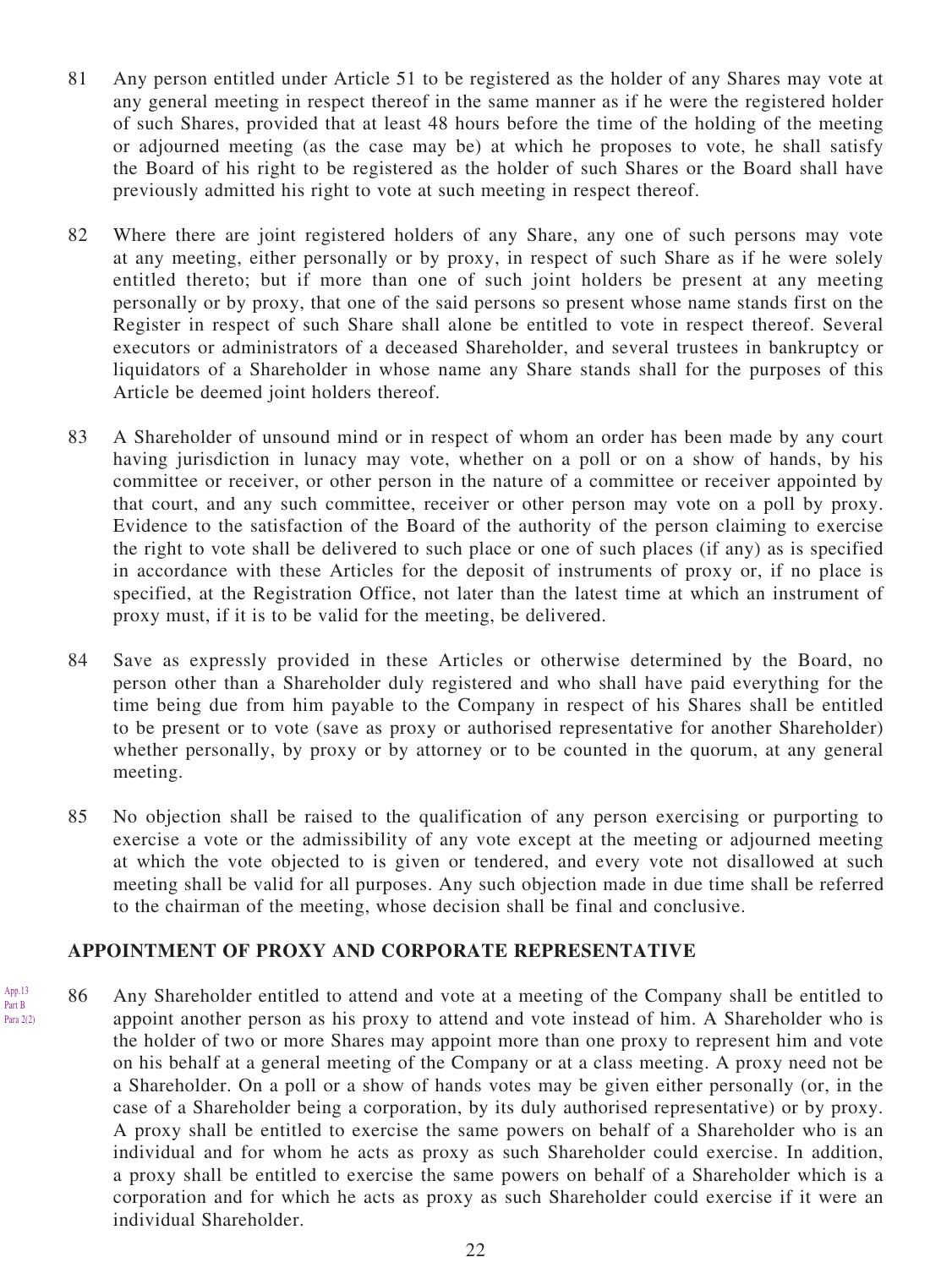- 87 No appointment of a proxy shall be valid unless it names the person appointed and his appointor. The Board may, unless it is satisfied that the person purporting to act as proxy is the person named in the relevant instrument for his appointment and the validity and authenticity of the signature of his appointor, decline such person's admission to the relevant meeting, reject his vote or, in the event that a poll is demanded after the chairman of the meeting allows a show of hands pursuant to Article 72, his demand for a poll and no Shareholder who may be affected by any exercise by the Board of its power in this connection shall have any claim against the Directors or any of them nor may any such exercise by the Board of its powers invalidate the proceedings of the meeting in respect of which they were exercised or any resolution passed or defeated at such meeting.
- 88 The instrument appointing a proxy shall be in writing under the hand of the appointor or of his attorney duly authorised in writing, or if the appointor is a corporation, either under seal or under the hand of an officer or attorney duly authorised. App.3 Para 11(2)
	- 89 The instrument appointing a proxy and, if requested by the Board, the power of attorney or other authority (if any) under which it is signed or a notarially certified copy of that power or authority shall be deposited at such place or one of such places (if any) as is specified in the notice of meeting or in the instrument of proxy issued by the Company (or, if no place is specified, at the Registration Office) not less than 48 hours before the time for holding the meeting or adjourned meeting (as the case may be) at which the person named in such instrument proposes to vote, and in default the instrument of proxy shall not be treated as valid. No instrument appointing a proxy shall be valid after the expiration of 12 Months from the date of its execution, except at an adjourned meeting where the meeting was originally held within 12 Months from such date. Delivery of an instrument appointing a proxy shall not preclude a Shareholder from attending and voting in person (or in the case of a Shareholder being a corporation, its duly authorised representative) at the meeting concerned and, in such event, the instrument appointing a proxy shall be deemed to be revoked.
- 90 Every instrument of proxy, whether for a specified meeting or otherwise, shall be in such form as the Board may from time to time approve, provided that it shall not preclude the use of the two-way form. Any form issued to a Shareholder for use by him for appointing a proxy to attend and vote at an extraordinary general meeting or at an annual general meeting at which any business is to be transacted shall be such as to enable the Shareholder, according to his intentions, to instruct the proxy to vote in favour of or against (or, in default of instructions, to exercise his discretion in respect of) each resolution dealing with any such business. App.3 Para 11(1)
	- 91 The instrument appointing a proxy to vote at a general meeting shall: (i) be deemed to confer authority upon the proxy to demand or join in demanding a poll and to vote on any resolution (or amendment thereto) put to the meeting for which it is given as the proxy thinks fit; and (ii) unless the contrary is stated therein, be valid as well for any adjournment of the meeting as for the meeting to which it relates.

23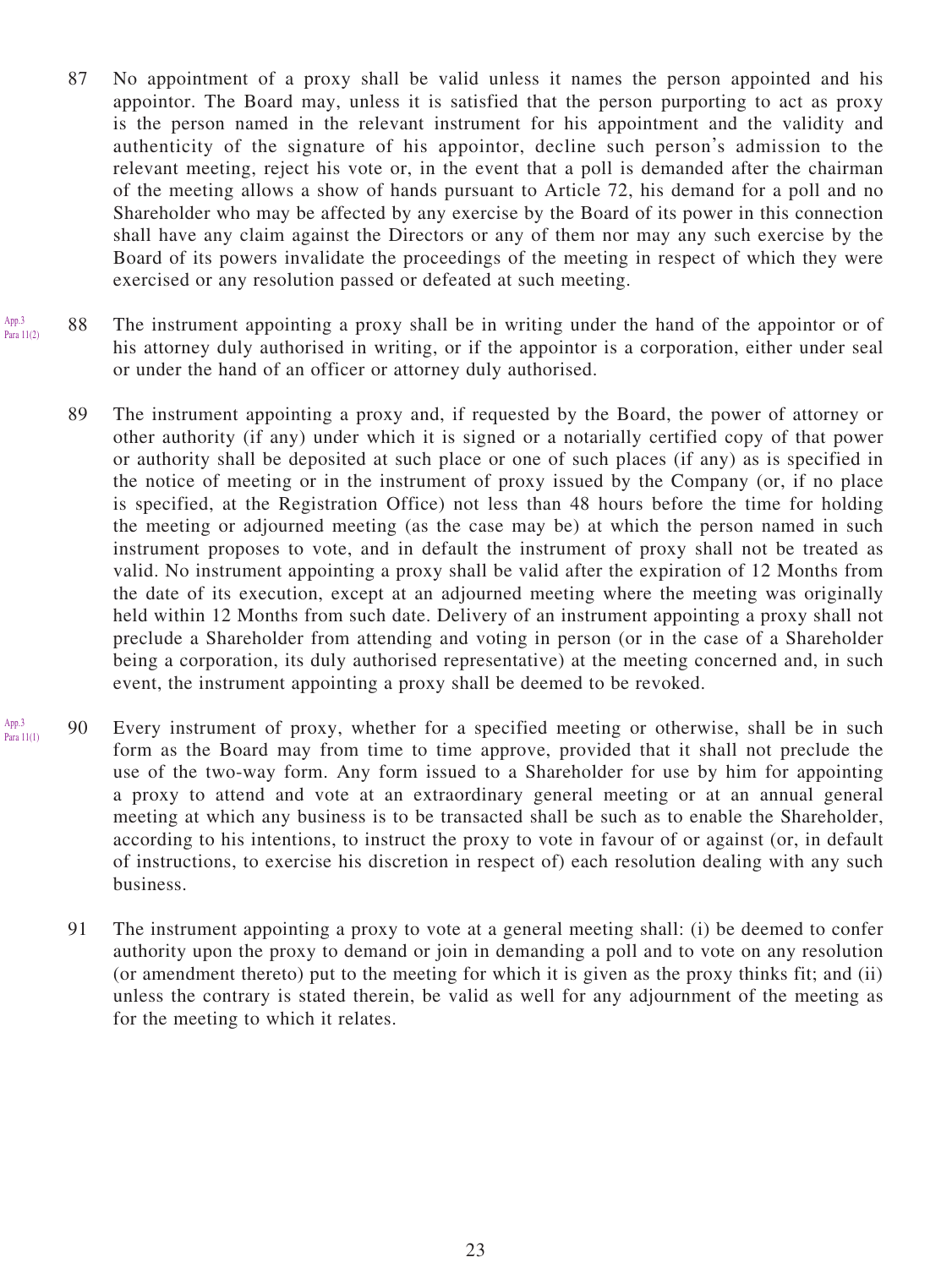- 92 A vote given in accordance with the terms of an instrument of proxy or by the duly authorised representative of a corporation shall be valid notwithstanding the previous death or insanity of the principal or revocation of the proxy or power of attorney or other authority under which the proxy was executed or the transfer of the Share in respect of which the proxy is given, provided that no intimation in writing of such death, insanity, revocation or transfer as aforesaid shall have been received by the Company at its Registration Office, or at such other place as is referred to in Article 89, at least two hours before the commencement of the meeting or adjourned meeting at which the proxy is used.
- 93 (a) Any corporation which is a Shareholder may, by resolution of its directors or other governing body or by power of attorney, authorise such person as it thinks fit to act as its representative at any meeting of the Company or of any class of Shareholders of the Company, and the person so authorised shall be entitled to exercise the same rights and powers on behalf of the corporation which he represents as that corporation could exercise if it were an individual Shareholder. References in these Articles to a Shareholder present in person at a meeting shall, unless the context otherwise requires, include a corporation which is a Shareholder represented at the meeting by such duly authorised representative.

App.13 Part B Para 6

- (b) Where a Shareholder is a Clearing House (or its nominee(s)), it may (subject to Article 94) authorise such person or persons as it thinks fit to act as its representative or representatives at any meeting of the Company or at any meeting of any class of Shareholders, provided that if more than one person is so authorised, the authorisation shall specify the number and class of Shares in respect of which each such representative is so authorised. A person so authorised pursuant to the provisions of this Article shall be deemed to have been duly authorised without further evidence of the facts and be entitled to exercise the same rights and powers on behalf of the Clearing House (or its nominee(s)) which he represents as that Clearing House (or its nominee(s)) could exercise as if such person were an individual Shareholder, including the right to vote individually on a show of hands.
- 94 Unless the Board agrees otherwise, an appointment of a corporate representative shall not be valid as against the Company unless:
	- (a) in the case of such an appointment by a Shareholder which is a Clearing House (or its nominee(s)), a written notification of the appointment issued by any director, the secretary or any authorised officer(s) of such Shareholder shall have been delivered at such place or one of such places (if any) as is specified in the notice of meeting or in the form of notice issued by the Company, or handed to the chairman of the meeting at the meeting or, if no place is specified, at the principal place of business maintained by the Company in the Relevant Territory from time to time before the time of holding the meeting or adjourned meeting at which the person so authorised proposes to vote or handed to the chairman of the meeting at the meeting; and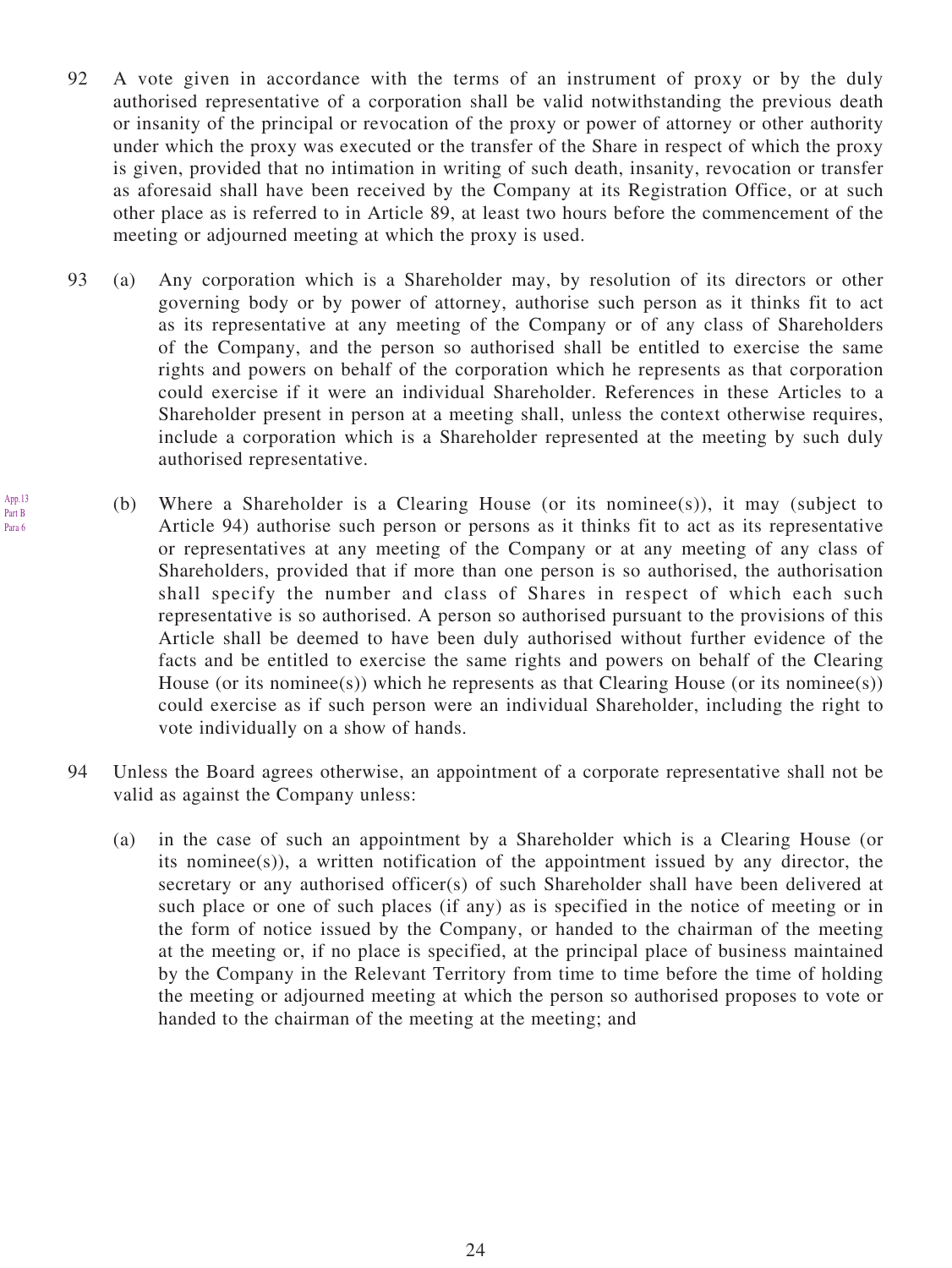- (b) in the case of such an appointment by any other corporate Shareholder, a copy of the resolution of its directors or other governing body of the Shareholder authorising the appointment of the corporate representative or a form of notice of appointment of corporate representative issued by the Company for such purpose or a copy of the relevant power of attorney, together with an up-to-date copy of the Shareholder's constitutive documents and a list of directors or members of the governing body of the Shareholder as at the date of such resolution, or, as the case may be, power of attorney, in each case certified by a director, secretary or a member of the governing body of that Shareholder and notarised, or, in the case of a form of notice of appointment issued by the Company as aforesaid, completed and signed in accordance with the instructions thereon or in the case of a power of attorney a notarised copy of the relevant authority under which it was signed, shall have been deposited at such place or one of such places (if any) as is specified in the notice of meeting or in the form of notice issued by the Company as aforesaid (or, if no place is specified, at the Registration Office) not less than 48 hours before the time for holding the meeting or adjourned meeting or poll (as the case may be) at which the corporate representative proposes to vote.
- 95 No appointment of a corporate representative shall be valid unless it names the person authorised to act as the appointor's representative and the appointor is also named. The Board may, unless it is satisfied that a person purporting to act as a corporate representative is the person named in the relevant instrument for his appointment, decline such person's admission to the relevant meeting and/or reject his vote or demand for a poll and no Shareholder who may be affected by any exercise by the Board of its power in this connection shall have any claim against the Board or any of them nor may any such exercise by the Board of its powers invalidate the proceedings of the meeting in respect of which they were exercised or any resolution passed or defeated at such meeting.

#### **REGISTERED OFFICE**

96 The Registered Office of the Company shall be at such place in the Cayman Islands as the Board shall from time to time decide.

#### **BOARD OF DIRECTORS**

- 97 The number of Directors shall not be less than two. The Company shall keep at its Registered Office a register of its directors and officers in accordance with the Companies Law.
- 98 A Director may at any time, by notice in writing signed by him delivered to the Registered Office or at the Head Office or at a meeting of the Board, appoint any person (including another Director) to act as alternate Director in his place during his absence and may in like manner at any time terminate such appointment. If such person is not another Director such appointment unless previously approved by the Board shall have effect only upon and subject to being so approved. The appointment of an alternate Director shall terminate on the happening of any event which, were he a Director, would cause him to vacate such office or if his appointor ceases to be a Director. An alternate Director may act as alternate to more than one Director.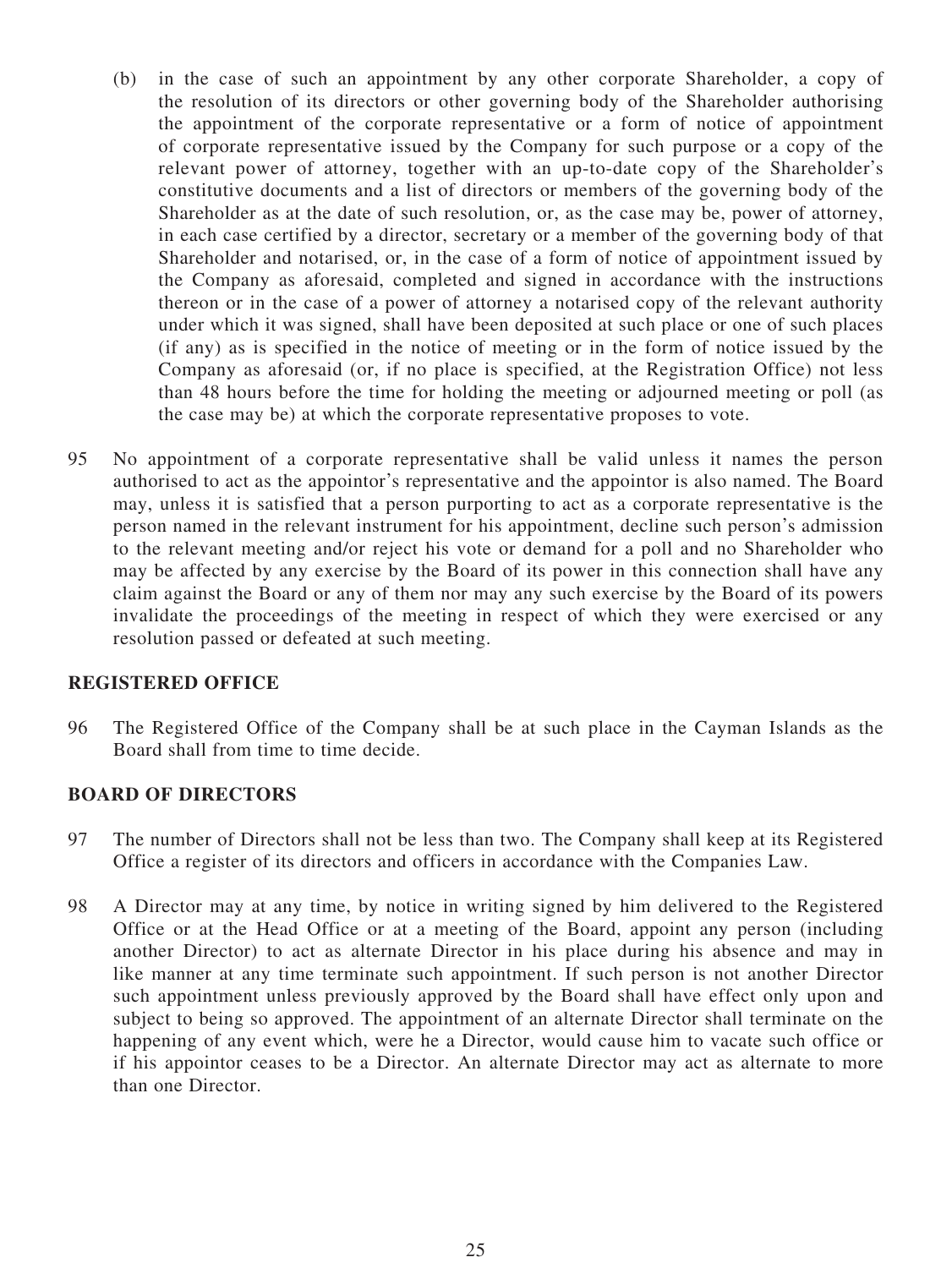- 99 (a) An alternate Director shall (subject to his giving to the Company an address, telephone and facsimile number within the territory of the Head Office for the time being for the giving of notices on him and except when absent from the territory in which the Head Office is for the time being situate) be entitled (in addition to his appointor) to receive and (in lieu of his appointor) to waive notices of meetings of the Board and of any committee of the Board of which his appointor is a member and shall be entitled to attend and vote as a Director at any such meeting at which the Director appointing him is not personally present and generally at such meeting to perform all the functions of his appointor as a Director and for the purposes of the proceedings at such meeting the provisions of these Articles shall apply as if he (instead of his appointor) were a Director. If he shall be himself a Director or shall attend any such meeting as an alternate for more than one Director his voting rights shall be cumulative. If his appointor is for the time being absent from the territory in which the Head Office is for the time being situate or otherwise not available or unable to act, his signature to any resolution in writing of the Directors or any such committee shall be as effective as the signature of his appointor. His attestation of the affixing of the Seal shall be as effective as the signature and attestation of his appointor. An alternate Director shall not, save as aforesaid, have power to act as a Director nor shall he be deemed to be a Director for the purposes of these Articles.
	- (b) An alternate Director shall be entitled to contract and be interested in and benefit from contracts or arrangements or transactions and to be repaid expenses and to be indemnified to the same extent mutatis mutandis as if he were a Director, but he shall not be entitled to receive from the Company in respect of his appointment as alternate Director any remuneration except only such part (if any) of the ordinary remuneration otherwise payable to his appointor as such appointor may by notice in writing to the Company from time to time direct.
	- (c) A certificate by a Director (including for the purpose of this paragraph (c) an alternate Director) or the Secretary that a Director (who may be the one signing the certificate) was at the time of a resolution of the Directors or any committee thereof absent from the territory of the Head Office or otherwise not available or unable to act or has not supplied an address, telephone and facsimile number within the territory of the Head Office for the purposes of giving of notice to him shall in favour of all persons without express notice to the contrary, be conclusive of the matter so certified.
- 100 A Director or an alternate Director shall not be required to hold any qualification Shares but shall nevertheless be entitled to attend and speak at all general meetings of the Company and all meetings of any class of Shareholders of the Company.
- 101 The Directors shall be entitled to receive by way of ordinary remuneration for their services as Directors such sum as shall from time to time be determined by the Company in general meeting or by the Board, such sum (unless otherwise directed by the resolution by which it is voted) to be divided amongst the Directors in such proportions and in such manner as they may agree, or failing agreement, equally, except that in such event any Director holding office for less than the whole of the relevant period in respect of which the ordinary remuneration is paid shall only rank in such division in proportion to the time during such period for which he has held office. Such remuneration shall be in addition to any other remuneration to which a Director who holds any salaried employment or office in the Company may be entitled by reason of such employment or office.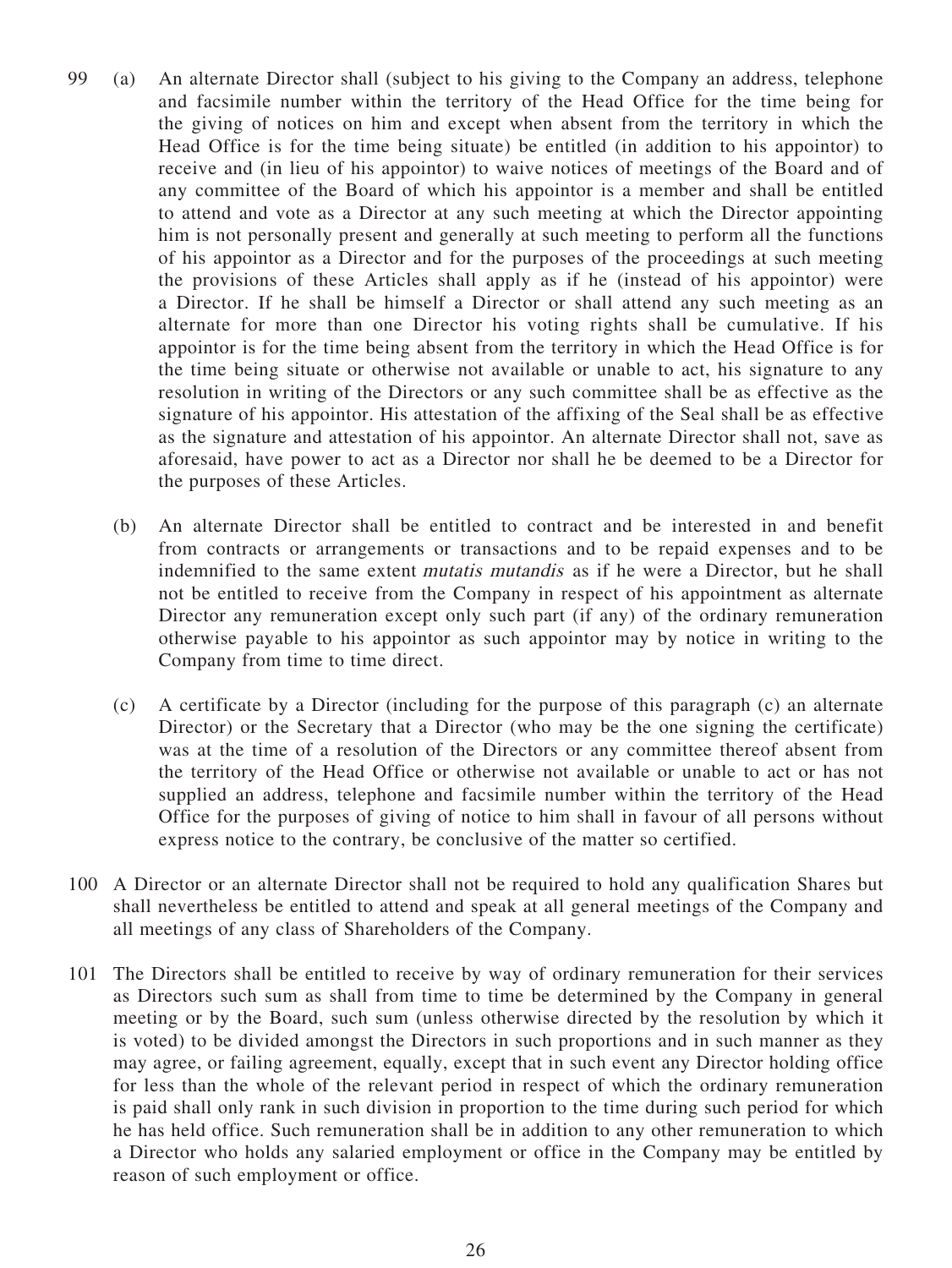- 102 The Directors shall also be entitled to be repaid all travelling, hotel and other expenses reasonably incurred by them respectively in or about the performance of their duties as Directors, including their expenses of travelling to and from Board meetings, committee meetings or general meetings or otherwise incurred whilst engaged on the business of the Company or in the discharge of their duties as Directors.
- 103 The Board may grant special remuneration to any Director who shall perform or has performed any special or extra services at the request of the Company. Such special remuneration may be made payable to such Director in addition to or in substitution for his ordinary remuneration as a Director, and may be made payable by way of salary, commission or participation in profits or otherwise as may be arranged.
- 104 Notwithstanding Articles 101, 102 and 103, the remuneration of a managing director, joint managing director, deputy managing director or an executive director or a Director appointed to any other office in the management of the Company may from time to time be fixed by the Board and may be by way of salary, commission, or participation in profits or otherwise or by all or any of those modes and with such other benefits (including pension and/or gratuity and/or other benefits on retirement) and allowances as the Board may from time to time decide. Such remuneration shall be in addition to his ordinary remuneration as a Director.
- 105 (a) Payments to any Director or past director of the Company of any sum by way of compensation for loss of office or as consideration for or in connection with his retirement from office (not being a payment to which the director of the Company or past director is contractually or statutorily entitled) must be approved by the Company in general meeting.
	- (b) Except as would, if the Company were a company incorporated in Hong Kong, be permitted by the Companies Ordinance as in force as at the date of adoption of these Articles, and except as permitted under the Companies Law, the Company shall not directly or indirectly:
		- (i) make a loan to a Director or a director of any Holding Company of the Company or any of their respective Close Associates;
		- (ii) enter into any guarantee or provide any security in connection with a loan made by any person to a Director or a director of any Holding Company of the Company or any of their respective Close Associates; or
		- (iii) if any one or more Directors hold (jointly or severally or directly or indirectly) a controlling interest in another company, make a loan to that other company or enter into any guarantee or provide any security in connection with a loan made by any person to that other company.
		- (c) Article 105(a) and (b) shall only apply during the Relevant Period.

App.13 Part B Para 5(2)

App.13 Part B Para 5(4)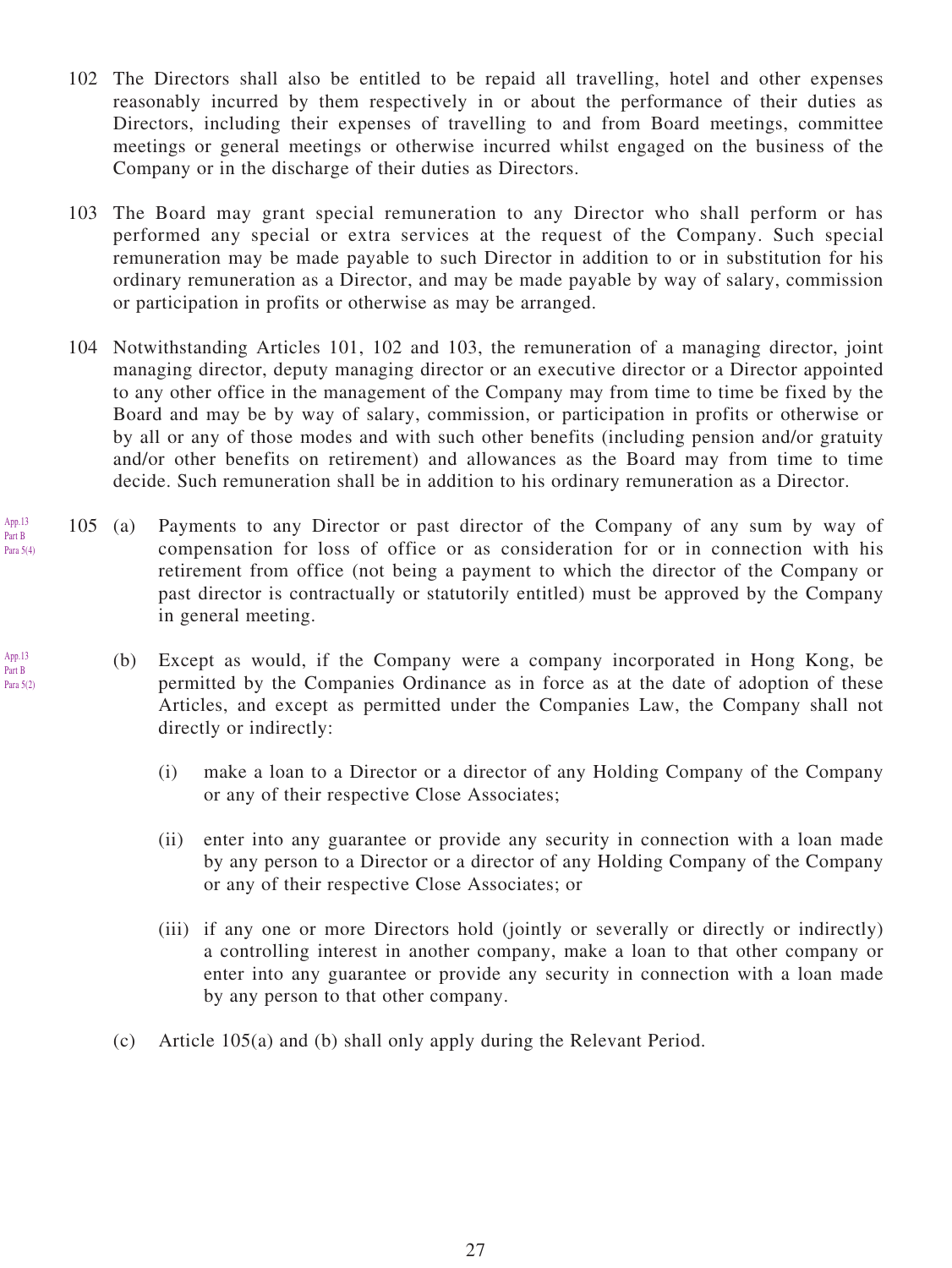106 A Director shall vacate his office:

App.13 Part B Para 5(3)

- (a) if he becomes bankrupt or has a receiving order made against him or suspends payment or compounds with his creditors generally;
- (b) if he dies or becomes of unsound mind as determined pursuant to an order made by any competent court or official on the grounds that he is or may be suffering from mental disorder or is otherwise incapable of managing his affairs and the Board resolves that his office be vacated;
- (c) if he absents himself from the meetings of the Board during a continuous period of six months, without special leave of absence from the Board, and his alternate Director (if any) shall not during such period have attended in his stead, and the Board pass a resolution that he has by reason of such absence vacated his office;
- (d) if he becomes prohibited by law from acting as a Director, or he ceases to be a Director by virtue of any provision of law or is removed from office pursuant to these Articles;
- (e) if he has been validly required by the stock exchange of the Relevant Territory to cease to be a Director and the relevant time period for application for review of or appeal against such requirement has lapsed and no application for review or appeal has been filed or is underway against such requirement;
- (f) if by notice in writing delivered to the Company at its Registered Office or at the Head Office or tendered at a meeting of the Board he resigns from his office;
- (g) if he shall be removed from office by an Ordinary Resolution of the Company under Article 115; or
- (h) if he shall be removed from the office by notice in writing served on him signed by not less than three-quarters in number (or if that is not a round number, the nearest lower round number) of the Directors (including himself) then in office.
- 107 No Director shall be required to vacate office or be ineligible for re-election or re-appointment as a Director, and no person shall be ineligible for appointment as a Director by reason only of his having attained any particular age.
- 108 (a) No Director or intended Director shall be disqualified by his office from contracting with the Company either as vendor, purchaser or otherwise nor shall any such contract or any contract or arrangement entered into by or on behalf of the Company with any person, company or partnership of or in which any Director shall be a member or otherwise interested be capable on that account of being avoided, nor shall any Director so contracting or being any member or so interested be liable to account to the Company for any profit so realised by any such contract or arrangement by reason only of such Director holding that office or the fiduciary relationship thereby established, provided that such Director shall, if his interest in such contract or arrangement is material, declare the nature of his interest at the earliest meeting of the Board at which it is practicable for him to do so, either specifically or by way of a general notice stating that, by reason of the facts specified in the notice, he is to be regarded as interested in any contracts of a specified description which may subsequently be made by the Company.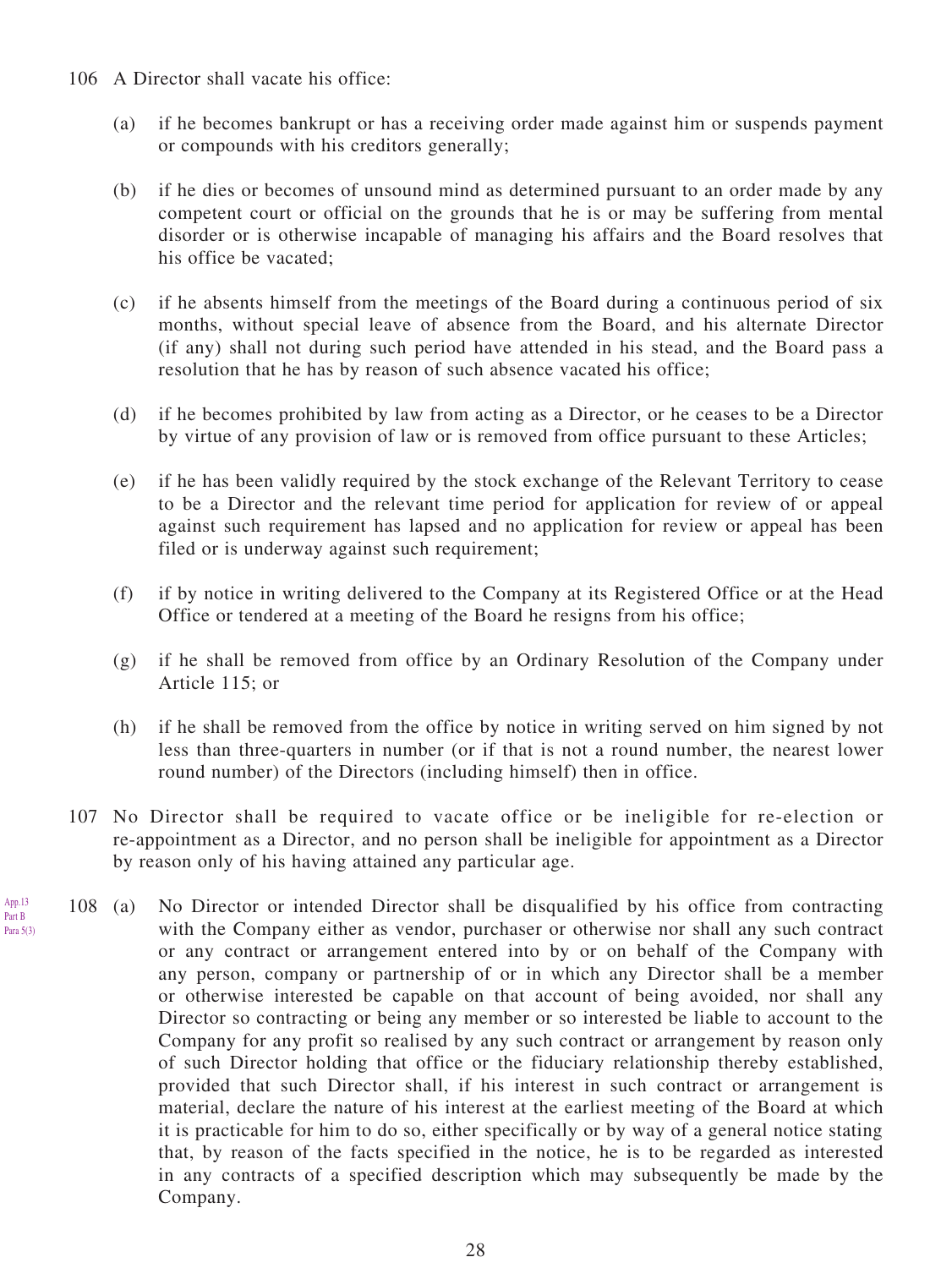- (b) Any Director may continue to be or become a director, managing director, joint managing director, deputy managing director, executive director, manager or other officer or member of any other company in which the Company may be interested and (unless otherwise agreed between the Company and the Director) no such Director shall be liable to account to the Company or the Shareholders for any remuneration or other benefits received by him as a director, managing director, joint managing director, deputy managing director, executive director, manager or other officer or member of any such other company. The Directors may exercise the voting powers conferred by the shares in any other company held or owned by the Company, or exercisable by them as directors of such other company in such manner in all respects as they think fit (including the exercise thereof in favour of any resolution appointing themselves or any of them as directors, managing directors, joint managing directors, deputy managing director, executive directors, managers or other officers of such company) and any Director may vote in favour of the exercise of such voting rights in the manner aforesaid notwithstanding that he may be, or is about to be, appointed a director, managing director, joint managing director, deputy managing director, executive director, manager or other officer of such a company, and that as such he is or may become interested in the exercise of such voting rights in the manner aforesaid.
- (c) A Director may hold any other office or place of profit with the Company (except that of Auditors) in conjunction with his office of Director for such period and upon such terms as the Board may determine, and may be paid such extra remuneration therefor (whether by way of salary, commission, participation in profit or otherwise) as the Board may determine, and such extra remuneration shall be in addition to any remuneration provided for by or pursuant to any other Articles.
- (d) A Director shall not vote (nor shall he be counted in the quorum) on any resolution of the Board in respect of any contract or arrangement or proposal in which he or any of his Close Associate(s) has/have a material interest, and if he shall do so his vote shall not be counted (nor shall he be counted in the quorum for that resolution), but this prohibition shall not apply to any of the following matters namely:
	- (i) the giving of any security or indemnity either:
		- (A) to the Director or his Close Associate(s) in respect of money lent or obligations incurred or undertaken by him or any of them at the request of or for the benefit of the Company or any of its subsidiaries; or
		- (B) to a third party in respect of a debt or obligation of the Company or any of its subsidiaries for which the Director or his Close Associate(s) has himself/ themselves assumed responsibility in whole or in part and whether alone or jointly under a guarantee or indemnity or by the giving of security;
	- (ii) any proposal concerning an offer of shares or debentures or other securities of or by the Company or any other company which the Company may promote or be interested in for subscription or purchase where the Director or his Close Associate(s) is/are or is/are to be interested as a participant in the underwriting or sub-underwriting of the offer;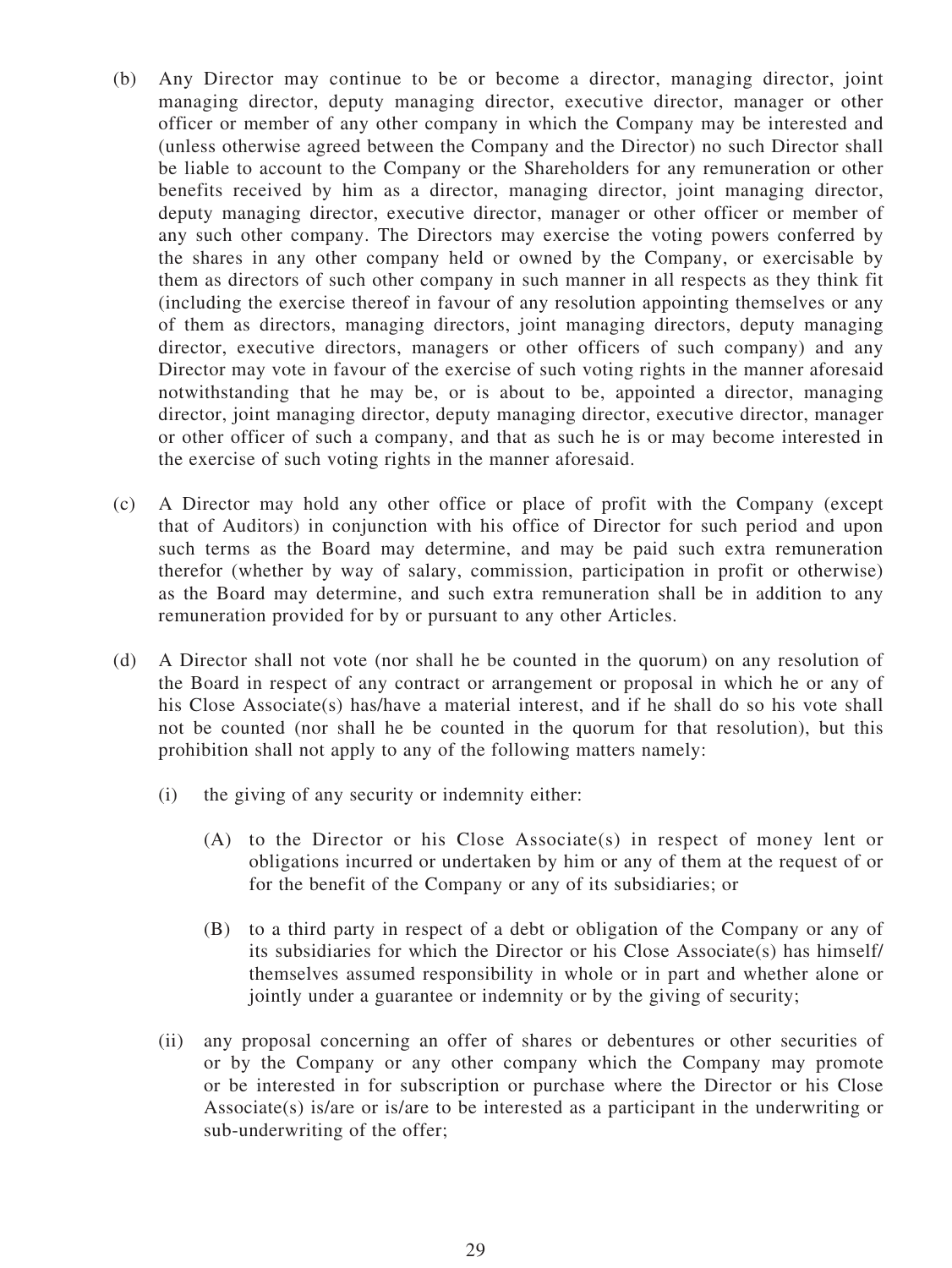- (iii) any proposal or arrangement concerning the benefit of employees of the Company or its subsidiaries including:
	- (A) the adoption, modification or operation of any employees' share scheme or any share incentive or share option scheme under which the Director or his Close Associate(s) may benefit; or
	- (B) the adoption, modification or operation of a pension fund or retirement, death or disability benefits scheme which relates both to Directors, his Close Associates and employees of the Company or any of its subsidiaries and does not provide in respect of any Director or his Close Associate(s), as such any privilege or advantage not generally accorded to the class of persons to which such scheme or fund relates; and
- (iv) any contract or arrangement in which the Director or his Close Associate(s) is/ are interested in the same manner as other holders of shares or debentures or other securities of the Company by virtue only of his/their interest in shares or debentures or other securities of the Company.
- (e) Where proposals are under consideration concerning the appointment (including fixing or varying the terms of or terminating the appointment) of two or more Directors to offices or employments with the Company or any company in which the Company is interested, such proposals shall be divided and considered in relation to each Director separately and in such case each of the Directors concerned (if not prohibited from voting under paragraph (d)) shall be entitled to vote (and be counted in the quorum) in respect of each resolution except that concerning his own appointment.
- (f) If any question shall arise at any meeting of the Board as to the materiality of the interest of a Director (other than the chairman of the meeting) or his Close Associates or as to the entitlement of any Director (other than the chairman of the meeting) to vote or be counted in the quorum and such question is not resolved by his voluntarily agreeing to abstain from voting or not to be counted in the quorum, such question shall be referred to the chairman of the meeting and his ruling in relation to such other Director shall be final and conclusive except in a case where the nature or extent of the interest of the Director or his Close Associates concerned as known to such Director has not been fairly disclosed to the Board. If any question as aforesaid shall arise in respect of the chairman of the meeting or his Close Associates such question shall be decided by a resolution of the Board (for which purpose such chairman shall not be counted in the quorum and shall not vote thereon) and such resolution shall be final and conclusive except in a case where the nature or extent of the interest of such chairman or his Close Associates as known to him has not been fairly disclosed to the Board.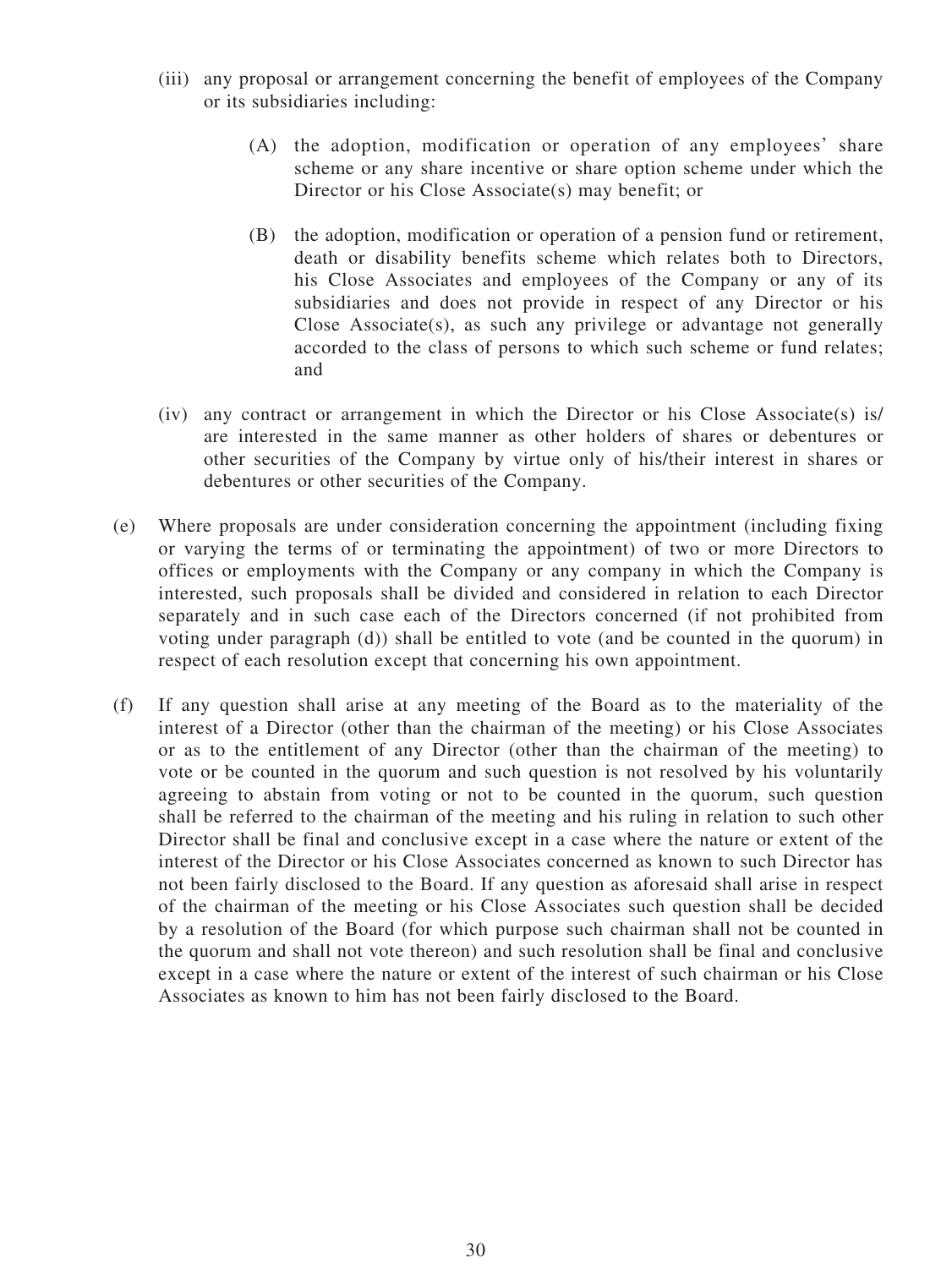## **APPOINTMENT AND ROTATION OF DIRECTORS**

- 109 (a) Notwithstanding any other provisions in these Articles, at each annual general meeting one-third of the Directors for the time being, or, if their number is not three or a multiple of three, then the number nearest to but not less than one-third, shall retire from office by rotation, provided that every Director (including those appointed for a specific term) shall be subject to retirement by rotation at least once every three years. A retiring Director shall be eligible for re-election. The Company at the general meeting at which a Director retires may fill the vacated office.
	- (b) The Directors to retire by rotation shall include (so far as necessary to obtain the number required) any Director who wishes to retire and not to offer himself for re-election. Any Director who has not been subject to retirement by rotation in the three years preceding the annual general meeting shall retire by rotation at such annual general meeting. Any further Directors so to retire shall be those who have been longest in office since their last re-election or appointment and so that as between persons who became or were last re-elected Directors on the same day those to retire shall (unless they otherwise agree among themselves) be determined by lot.
	- (c) A Director is not required to retire upon reaching any particular age.
- 110 If at any general meeting at which an election of Directors ought to take place, the places of the retiring Directors are not filled, the retiring Directors or such of them as have not had their places filled shall be deemed to have been re-elected and shall, if willing, continue in office until the next annual general meeting and so on from year to year until their places are filled, unless:
	- (a) it shall be determined at such meeting to reduce the number of Directors;
	- (b) it is expressly resolved at such meeting not to fill such vacated offices;
	- (c) in any such case the resolution for re-election of a Director is put to the meeting and lost;
	- (d) such Director has given notice in writing to the Company that he is not willing to be re-elected.
- 111 The Company in general meeting may from time to time fix and may from time to time by Ordinary Resolution increase or reduce the maximum and minimum number of Directors, provided that the number of Directors shall not be less than two.
- 112 The Company may from time to time in general meeting by Ordinary Resolution elect any person to be a Director either to fill a casual vacancy or as an additional Director. Any Director so appointed shall be subject to retirement by rotation pursuant to Article 109.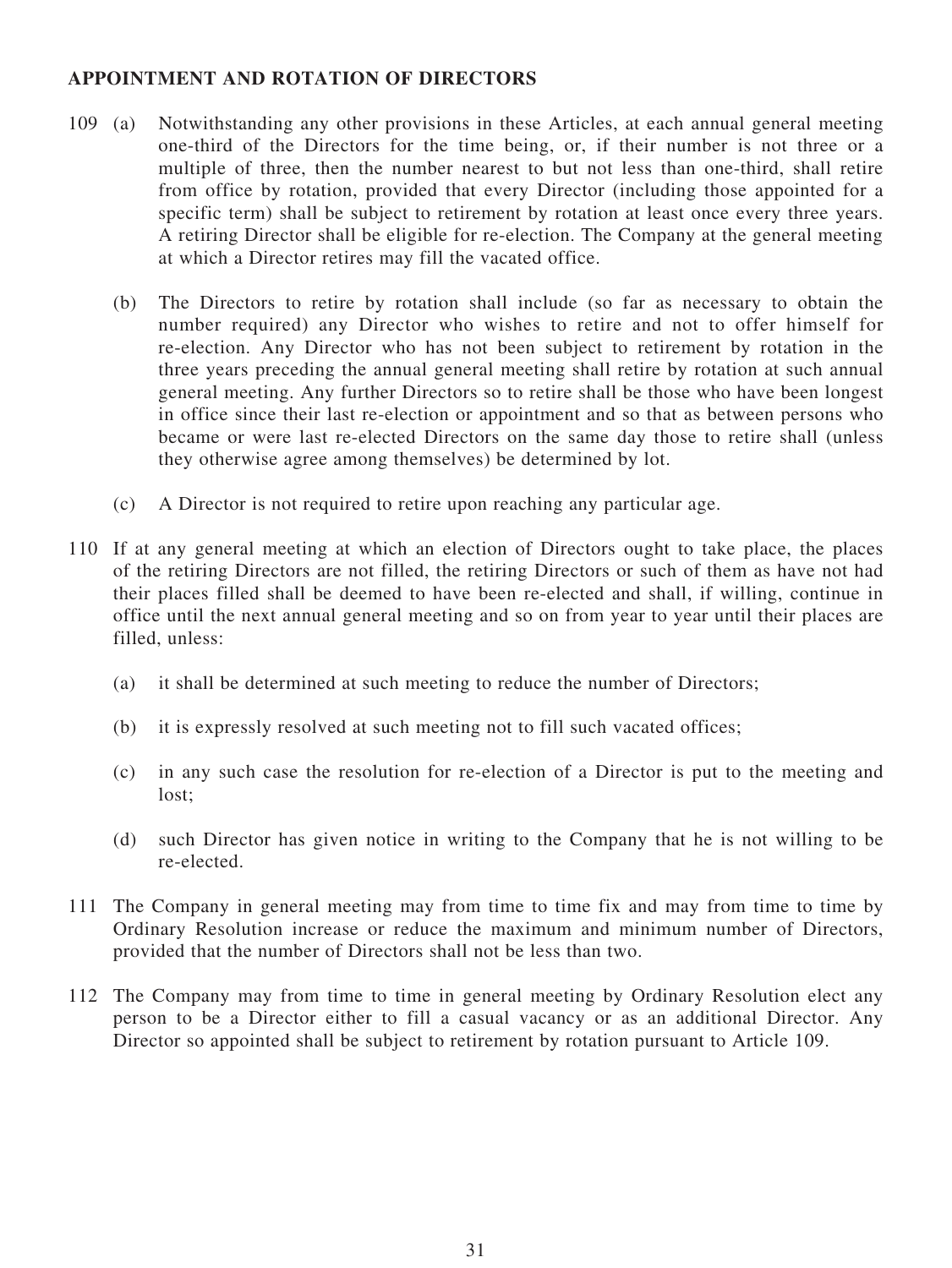- 113 The Board shall have power from time to time and at any time to appoint any person as a Director either to fill a casual vacancy or as an additional Director, provided that the number of Directors so appointed shall not exceed the maximum number determined from time to time by the Shareholders in general meeting. Any Director appointed by the Board to fill a casual vacancy shall hold office only until the first general meeting of the Company after his appointment and be subject to re-election at such meeting. Any Director appointed by the Board as an addition to the existing Board shall hold office only until the next following annual general meeting of the Company and shall then be eligible for re-election. Any Director appointed under this Article shall not be taken into account in determining the Directors or the number of Directors who are to retire by rotation at an annual general meeting. App.3 Para  $4(2)$
- 114 No person, other than a retiring Director, shall, unless recommended by the Board for election, be eligible for election to the office of Director at any general meeting, unless notice in writing of the intention to propose that person for election as a Director and notice in writing by that person of his willingness to be elected shall have been lodged at the Head Office or at the Registration Office. The period for lodgement of the notices required under this Article will commence no earlier than the day after the despatch of the notice of the general meeting appointed for such election and end no later than seven days prior to the date of such general meeting and the minimum length of the period during which such notices to the Company may be given will be at least seven days. App.3 Para  $4(4)$ ; 4(5)
- 115 The Company may by Ordinary Resolution remove any Director (including a managing director or other executive director) before the expiration of his term of office notwithstanding anything in these Articles or in any agreement between the Company and such Director (but without prejudice to any claim which such Director may have for damages for any breach of any contract between him and the Company) and may by Ordinary Resolution elect another person in his stead. Any Director so appointed shall be subject to retirement by rotation pursuant to Article 109. App.3 Para 4(3) App.13 Part B Para 5(1)

#### **BORROWING POWERS**

- 116 The Board may from time to time at its discretion exercise all the powers of the Company to raise or borrow or to secure the payment of any sum or sums of money for the purposes of the Company and to mortgage or charge its undertaking, property and uncalled capital or any part thereof.
- 117 The Board may raise or secure the payment or repayment of such sum or sums in such manner and upon such terms and conditions in all respects as it thinks fit and in particular but subject to the provisions of the Companies Law, by the issue of debentures, debenture stock, bonds or other securities of the Company, whether outright or as collateral security for any debt, liability or obligation of the Company or of any third party.
- 118 Debentures, debenture stock, bonds and other securities (other than Shares which are not fully paid) may be made assignable free from any equities between the Company and the person to whom the same may be issued.
- 119 Any debentures, debenture stock, bonds or other securities (other than Shares) may be issued at a discount, premium or otherwise and with any special privileges as to redemption, surrender, drawings, allotment or subscription of or conversion into Shares, attending and voting at general meetings of the Company, appointment of Directors and otherwise.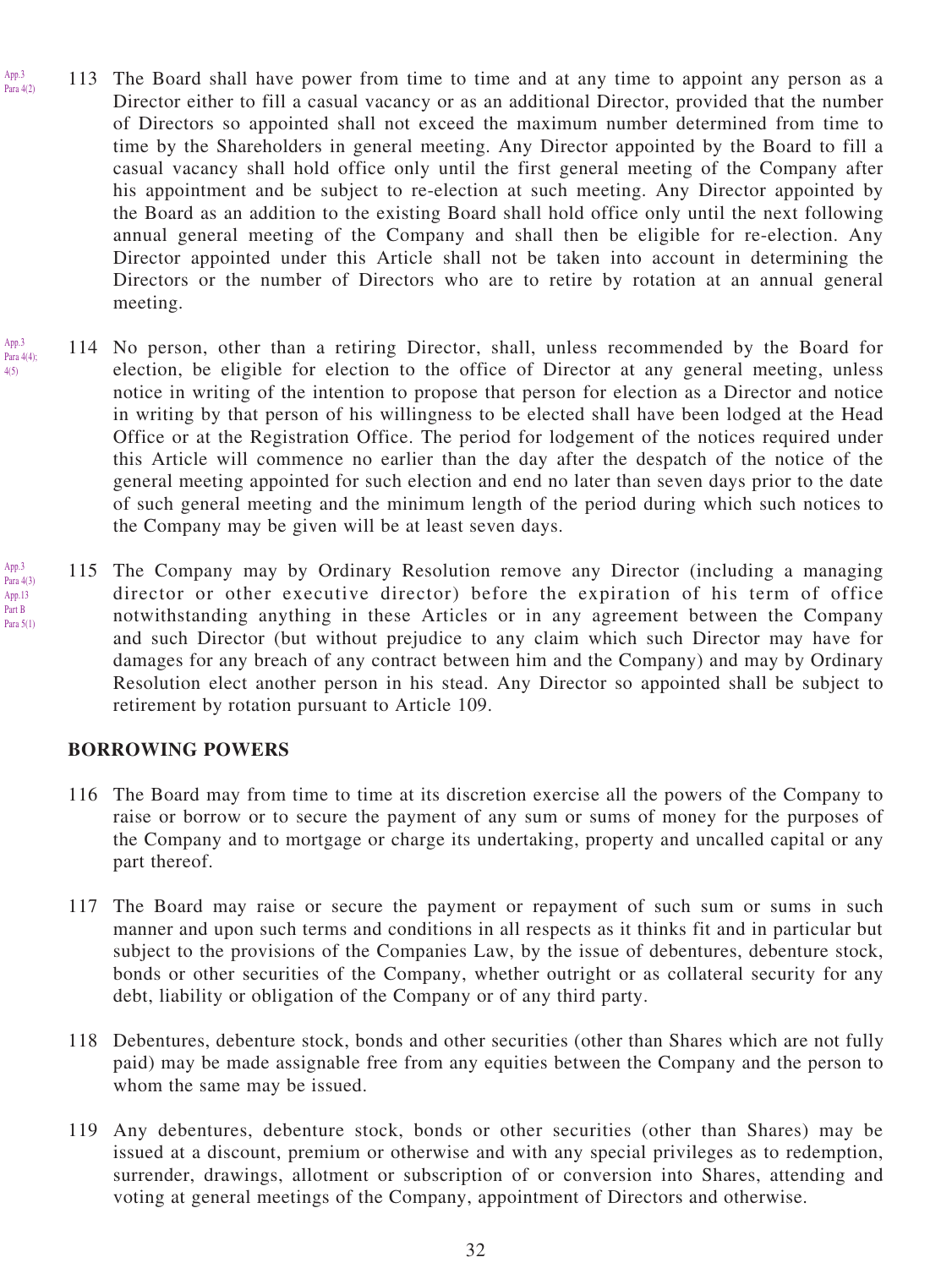- 120 The Directors shall cause a proper register to be kept, in accordance with the provisions of the Companies Law, of all mortgages and charges specifically affecting the property of the Company and shall duly comply with such provisions of the Companies Law with regard to the registration of mortgages and charges as may be specified or required.
- 121 If the Company issues a series of debentures or debenture stock not transferable by delivery, the Board shall cause a proper register to be kept of the holders of such debentures.
- 122 Where any uncalled capital of the Company is charged, all persons taking any subsequent charge thereon shall take the same subject to such prior charge, and shall not be entitled, by notice to the Shareholders or otherwise, to obtain priority over such prior charge.

# **MANAGING DIRECTORS, ETC**

- 123 The Board may from time to time appoint any one or more of them to the office of managing director, joint managing director, deputy managing director or other executive director and/ or such other office in the management of the business of the Company as it may decide for such period and upon such terms as it thinks fit and upon such terms as to remuneration as it may decide in accordance with Article 104.
- 124 Every Director appointed to an office under Article 123 hereof shall, but without prejudice to any claim for damages for breach of any contract of service between himself and the Company, be liable to be dismissed or removed therefrom by the Board.
- 125 A Director appointed to an office under Article 123 shall be subject to the same provisions as to resignation and removal as the other Directors of the Company, and he shall ipso facto and immediately cease to hold such office if he shall cease to hold the office of Director for any cause.
- 126 The Board may from time to time entrust to and confer upon a chairman, vice chairman, managing director, joint managing director, deputy managing director or executive director all or any of the powers of the Board that it may think fit, provided that the exercise of all powers by such Director shall be subject to such regulations and restrictions as the Board may from time to time make and impose, and, subject to the terms thereof, the said powers may at any time be withdrawn, revoked or varied, but no person dealing in good faith and without notice of such withdrawal, revocation or variation shall be affected thereby.
- 127 The Board may from time to time appoint any person to an office or employment having a designation or title including the word **director** or attach to any existing office or employment with the Company such a designation or title. The inclusion of the word **director** in the designation or title of any office or employment with the Company (other than the office of managing director or joint managing director or deputy managing director or executive director) shall not imply that the holder thereof is a Director nor shall such holder be empowered in any respect to act as a Director or be deemed to be a Director for any of the purposes of these Articles.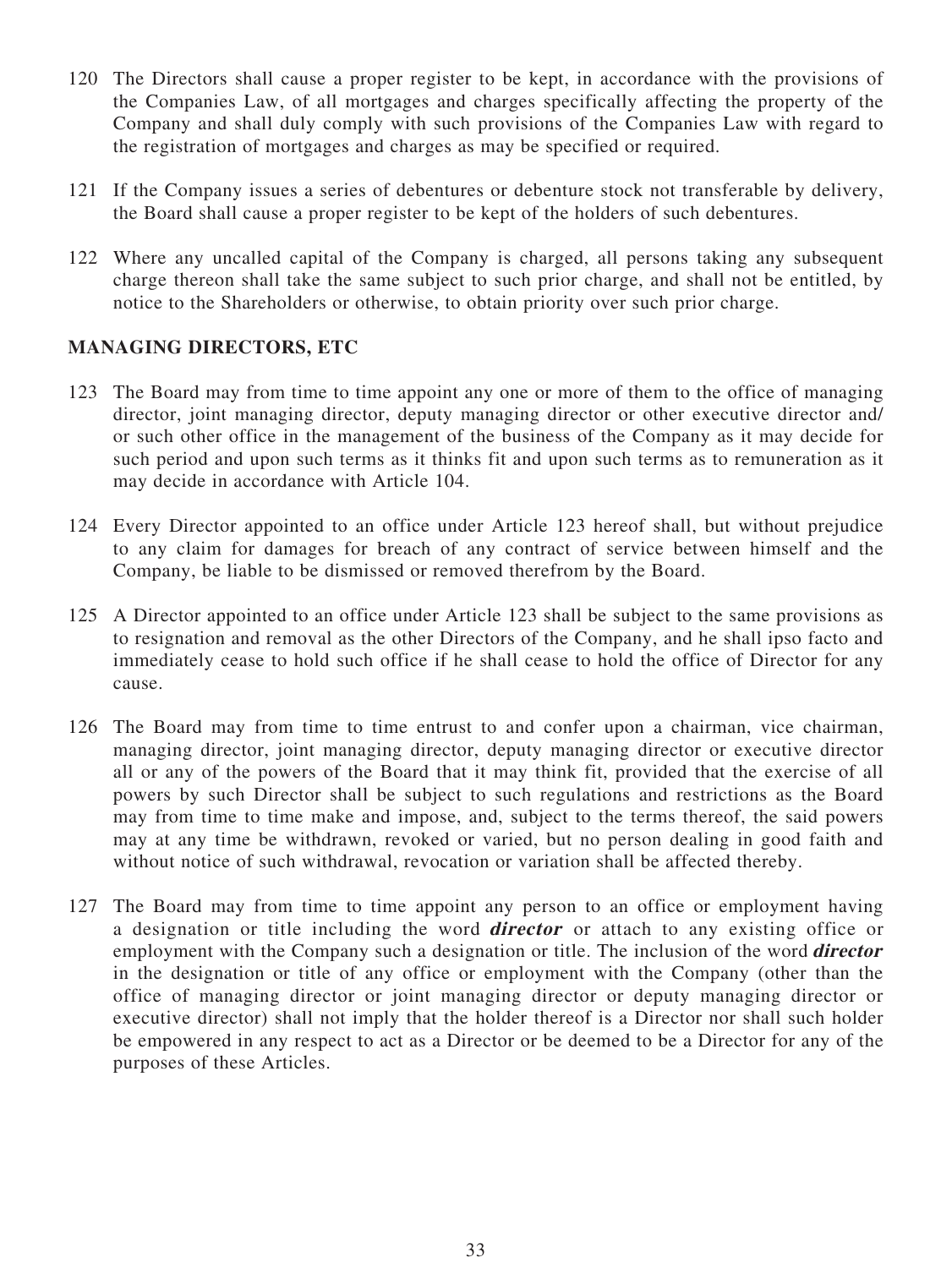# **MANAGEMENT**

- 128 The business of the Company shall be managed by the Board who, in addition to the powers and authorities by these Articles expressly conferred upon it, may exercise all such powers and do all such acts and things as may be exercised or done or approved by the Company and are not hereby or by the Companies Law expressly directed or required to be exercised or done by the Company in general meeting, but subject nevertheless to the provisions of the Companies Law and of these Articles and to any regulations from time to time made by the Company in general meeting not being inconsistent with such provisions or these Articles, provided that no regulation so made shall invalidate any prior act of the Board which would have been valid if such regulation had not been made.
- 129 Without prejudice to the general powers conferred by these Articles, it is hereby expressly declared that the Board shall have the following powers:
	- (a) to give to any person the right or option of requiring at a future date that an allotment shall be made to him of any Share at par or at such premium and on such other terms as may be agreed; and
	- (b) to give to any Directors, officers or employees of the Company an interest in any particular business or transaction or participation in the profits thereof or in the general profits of the Company either in addition to or in substitution for a salary or other remuneration.

#### **MANAGERS**

- 130 The Board may from time to time appoint a general manager, manager or managers of the business of the Company and may fix his or their remuneration either by way of salary or commission or by conferring the right to participation in the profits of the Company or by a combination of two or more of these modes and pay the working expenses of any of the staff of the general manager, manager or managers who may be employed by him or them upon the business of the Company.
- 131 The appointment of such general manager, manager or managers may be for such period as the Board may decide and the Board may confer upon him or them all or any of the powers of the Board and such title or titles as it may think fit.
- 132 The Board may enter into such agreement or agreements with any such general manager, manager or managers upon such terms and conditions in all respects as it may in its absolute discretion think fit, including a power for such general manager, manager or managers to appoint an assistant manager or managers or other employees whatsoever under them for the purpose of carrying on the business of the Company.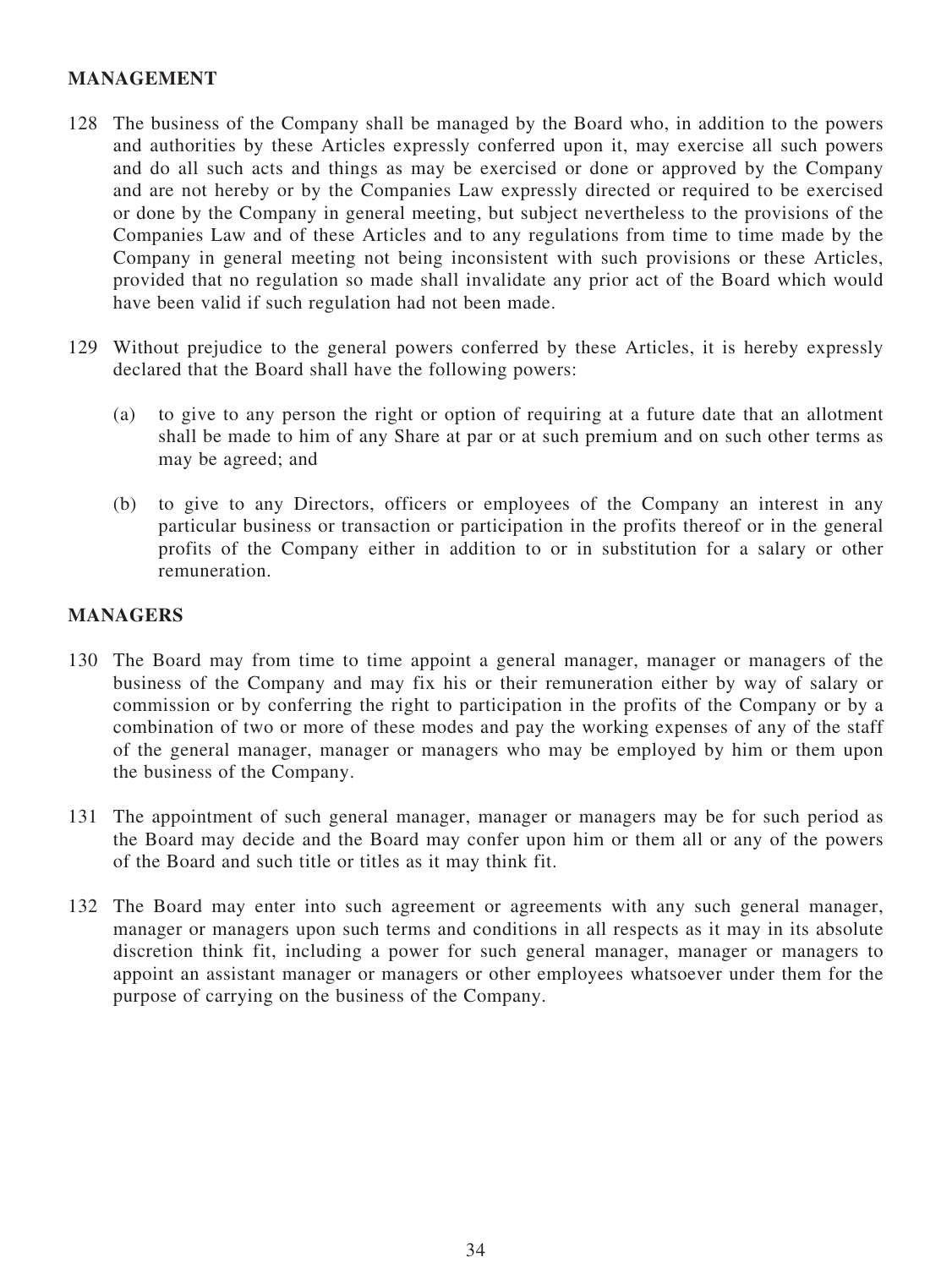#### **CHAIRMAN AND OTHER OFFICERS**

133 The Board may from time to time elect or otherwise appoint one of them to the office of chairman of the Company and another to be the vice chairman of the Company (or two or more vice Chairmen) and determine the period for which each of them is to hold office. The chairman of the Company or, in his absence, the vice chairman of the Company shall preside as chairman at meetings of the Board, but if no such chairman or vice chairman be elected or appointed, or if at any meeting the chairman or vice chairman is not present within five minutes after the time appointed for holding the same and willing to act, the Directors present shall choose one of their number to be chairman of such meeting. All the provisions of Articles 104, 109, 124, 125 and 126 shall mutatis mutandis apply to any Directors elected or otherwise appointed to any office in accordance with the provisions of this Article.

#### **PROCEEDINGS OF THE DIRECTORS**

- 134 The Board may meet together for the despatch of business, adjourn and otherwise regulate its meetings and proceedings as it thinks fit and may determine the quorum necessary for the transaction of business. Unless otherwise determined two Directors shall be a quorum. For the purpose of this Article an alternate Director shall be counted in a quorum separately in respect of himself (if a Director) and in respect of each Director for whom he is an alternate and his voting rights shall be cumulative and he need not use all his votes or cast all his votes in the same way. A meeting of the Board or any committee of the Board may be held by means of such telephone, electronic or other communication facilities as permit all persons participating in the meeting to communicate with each other simultaneously and instantaneously, and participation in such a meeting shall constitute presence in person at such meeting.
- 135 A Director may, and on the request of a Director the Secretary shall, at any time summon a meeting of the Board which may be held in any part of the world, but no such meeting shall be summoned to be held outside the territory in which the Head Office is for the time being situate without the prior approval of the Board. Notice thereof shall be given to each Director and alternate Director in person orally or in writing or by telephone or by telex or telegram or facsimile transmission at the telephone or facsimile number or address from time to time notified to the Company by such Director or in such other manner as the Board may from time to time determine. A Director absent or intending to be absent from the territory in which the Head Office is for the time being situate may request the Board or the Secretary that notices of Board meetings shall during his absence be sent in writing to him at his last known address, facsimile or telex number or any other address, facsimile or telex number given by him to the Company for this purpose, but such notices need not be given any earlier than notices given to the other Directors not so absent and in the absence of any such request it shall not be necessary to give notice of a Board meeting to any Director who is for the time being absent from such territory.
- 136 Subject to Article 108, questions arising at any meeting of the Board shall be decided by a majority of votes, and in case of an equality of votes the chairman of the meeting shall have a second or casting vote.
- 137 A meeting of the Board for the time being at which a quorum is present shall be competent to exercise all or any of the authorities, powers and discretions by or under these Articles for the time being vested in or exercisable by the Board generally.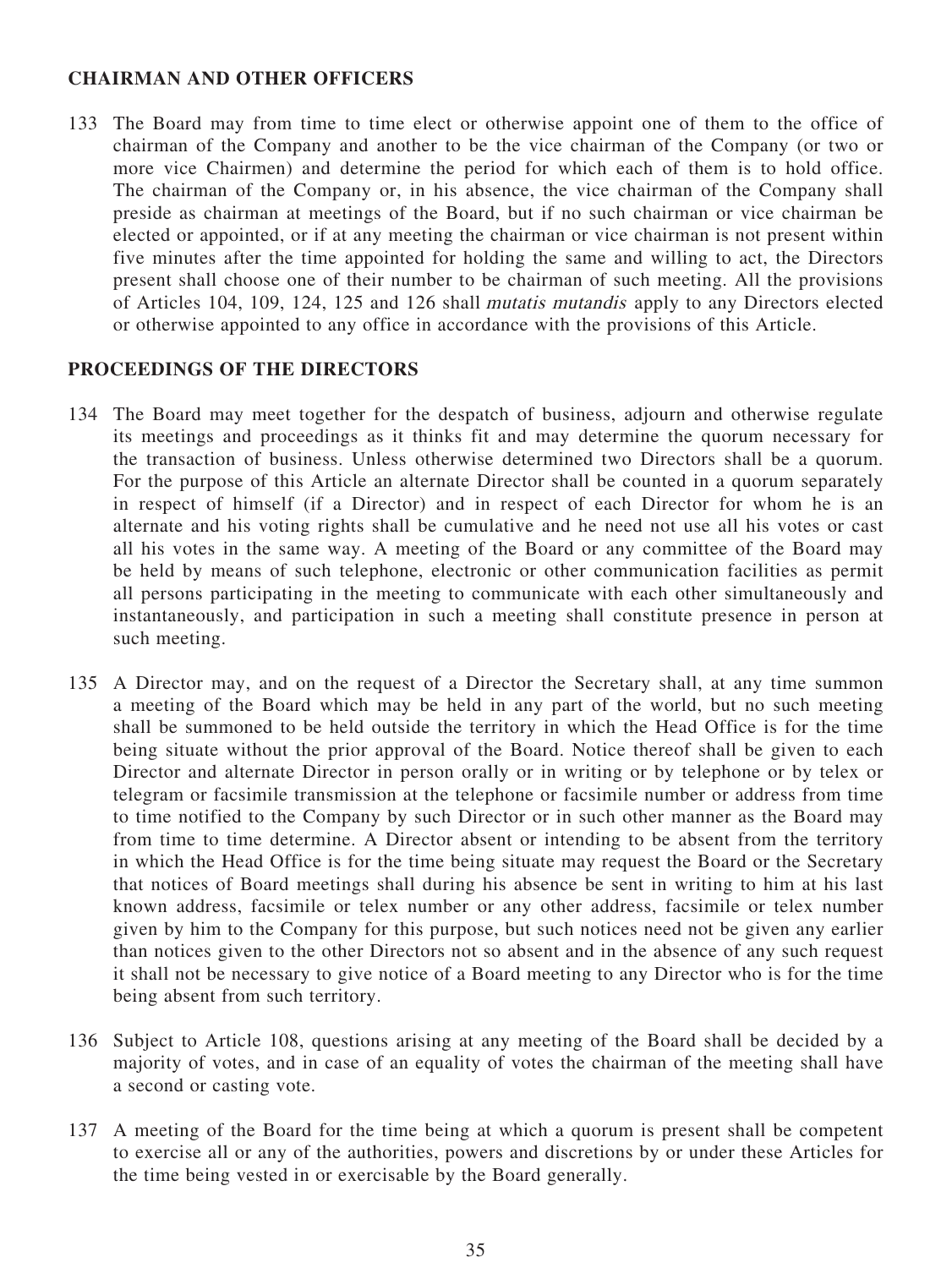- 138 The Board may delegate any of its powers to committees consisting of such member(s) of them and such other person(s) as it thinks fit, and it may from time to time revoke such delegation or revoke the appointment of and discharge any such committees either wholly or in part, and either as to persons or purposes, but every committee so formed shall in the exercise of the powers so delegated conform to any regulations that may from time to time be imposed upon it by the Board.
- 139 All acts done by any such committee in conformity with such regulations and in fulfilment of the purposes for which it is appointed, but not otherwise, shall have the like force and effect as if done by the Board, and the Board shall have power, with the consent of the Company in general meeting, to remunerate the members of any special committee, and charge such remuneration to the current expenses of the Company.
- 140 The meetings and proceedings of any such committee consisting of two or more members shall be governed by the provisions herein contained for regulating the meetings and proceedings of the Board so far as the same are applicable thereto and are not replaced by any regulations imposed by the Board pursuant to Article 138.
- 141 All acts bona fide done by any meeting of the Board or by any such committee or by any person acting as a Director shall, notwithstanding that it shall be afterwards discovered that there was some defect in the appointment of such Director or persons acting as aforesaid or that they or any of them were disqualified, be as valid as if every such person had been duly appointed and was qualified to be a Director or member of such committee.
- 142 The continuing Directors may act notwithstanding any vacancy in their body, but, if and so long as their number is reduced below the number fixed by or pursuant to these Articles as the necessary quorum of the Board meeting, the continuing Director or Directors may act for the purpose of increasing the number of Directors to that number of the necessary quorum or of summoning a general meeting of the Company but for no other purpose.
- 143 (a) A resolution in writing signed by all the Directors (or their respective alternate Directors) shall be as valid and effectual as if it had been passed at a meeting of the Board duly convened and held. Any such resolutions in writing may consist of several documents in like form each signed by one or more of the Directors or alternate Directors.
	- (b) Where a Director is, on the date on which a resolution in writing is last signed by a Director, absent from the territory in which the Head Office is for the time being situated, or cannot be contacted at his last known address or contact telephone or facsimile number, or is temporarily unable to act through ill-health or disability and, in each case, his alternate (if any) is affected by any of these events, the signature of such Director (or his alternate) to the resolution shall not be required, and the resolution in writing, so long as such a resolution shall have been signed by at least two Directors or their respective alternates who are entitled to vote thereon or such number of Directors as shall form a quorum, shall be deemed to have been passed at a meeting of the Board duly convened and held, provided that a copy of such resolution has been given or the contents thereof communicated to all the Directors (or their respective alternates) for the time being entitled to receive notices of meetings of the Board at their respective last known address, telephone or facsimile number or, if none, at the Head Office and provided further that no Director is aware of or has received from any Director any objection to the resolution.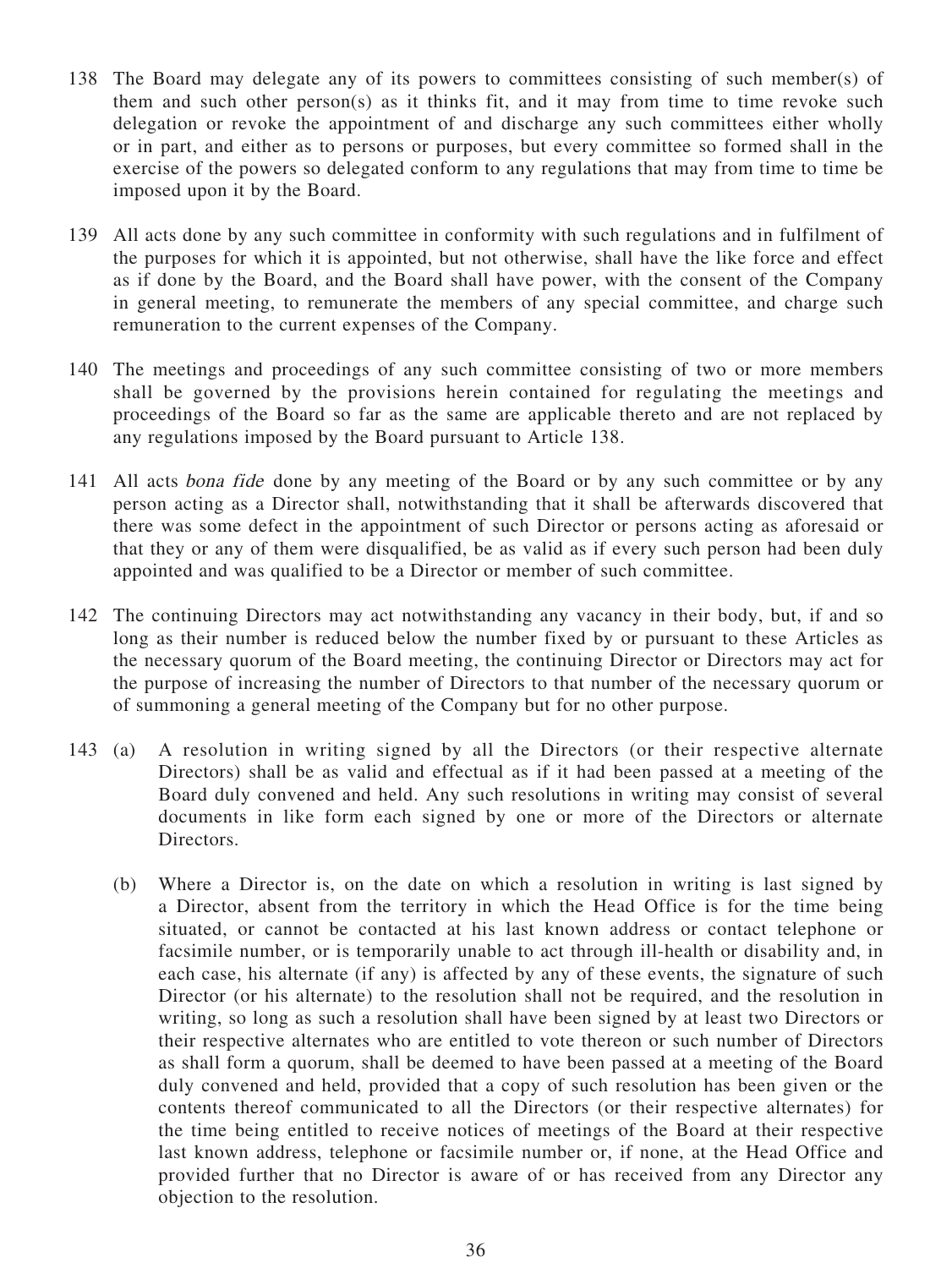(c) A certificate signed by a Director (who may be one of the signatories to the relevant resolution in writing) or the Secretary as to any of the matters referred to in paragraph (a) or (b) of this Article shall in the absence of express notice to the contrary of the person relying thereon, be conclusive of the matters stated on such certificate.

## **MINUTES AND CORPORATE RECORDS**

- 144 (a) The Board shall cause minutes to be made of:
	- (i) all appointments of officers made by it;
	- (ii) the names of the Directors present at each meeting of the Board and of committees appointed pursuant to Article 138; and
	- (iii) all resolutions and proceedings at all meetings of the Company and of the Board and of such committees.
	- (b) Any such minutes shall be conclusive evidence of any such proceedings if they purport to be signed by the chairman of the meeting at which the proceedings were held or by the chairman of the next succeeding meeting.

## **SECRETARY**

App.3

- 145 The Secretary shall be appointed by the Board for such term, at such remuneration and upon such conditions as it may think fit, and any Secretary so appointed may, without prejudice to his right under any contract with the Company, be removed by the Board. Anything by the Companies Law or these Articles required or authorised to be done by or to the Secretary, if the office is vacant or there is for any other reason no Secretary capable of acting, may be done by or to any assistant or deputy Secretary, or if there is no assistant or deputy Secretary capable of acting, by or to any officer of the Company authorised generally or specifically on behalf of the Board.
- 146 The Secretary shall attend all meetings of the Shareholders and shall keep correct minutes of such meetings and enter the same in the proper books provided for the purpose. He shall perform such other duties as are prescribed by the Companies Law and these Articles, together with such other duties as may from time to time be prescribed by the Board.
- 147 A provision of the Companies Law or of these Articles requiring or authorising a thing to be done by or to a Director and the Secretary shall not be satisfied by its being done by or to the same person acting both as Director and as, or in place of the Secretary.

# **GENERAL MANAGEMENT AND USE OF THE SEAL**

148 (a) Subject to the Companies Law, the Company shall have one or more Seals as the Board may determine, and may have a Seal for use outside the Cayman Islands. The Board shall provide for the safe custody of each Seal, and no Seal shall be used without the authority of the Board or a committee authorised by the Board in that behalf.  $P<sub>ara</sub>$  2(1)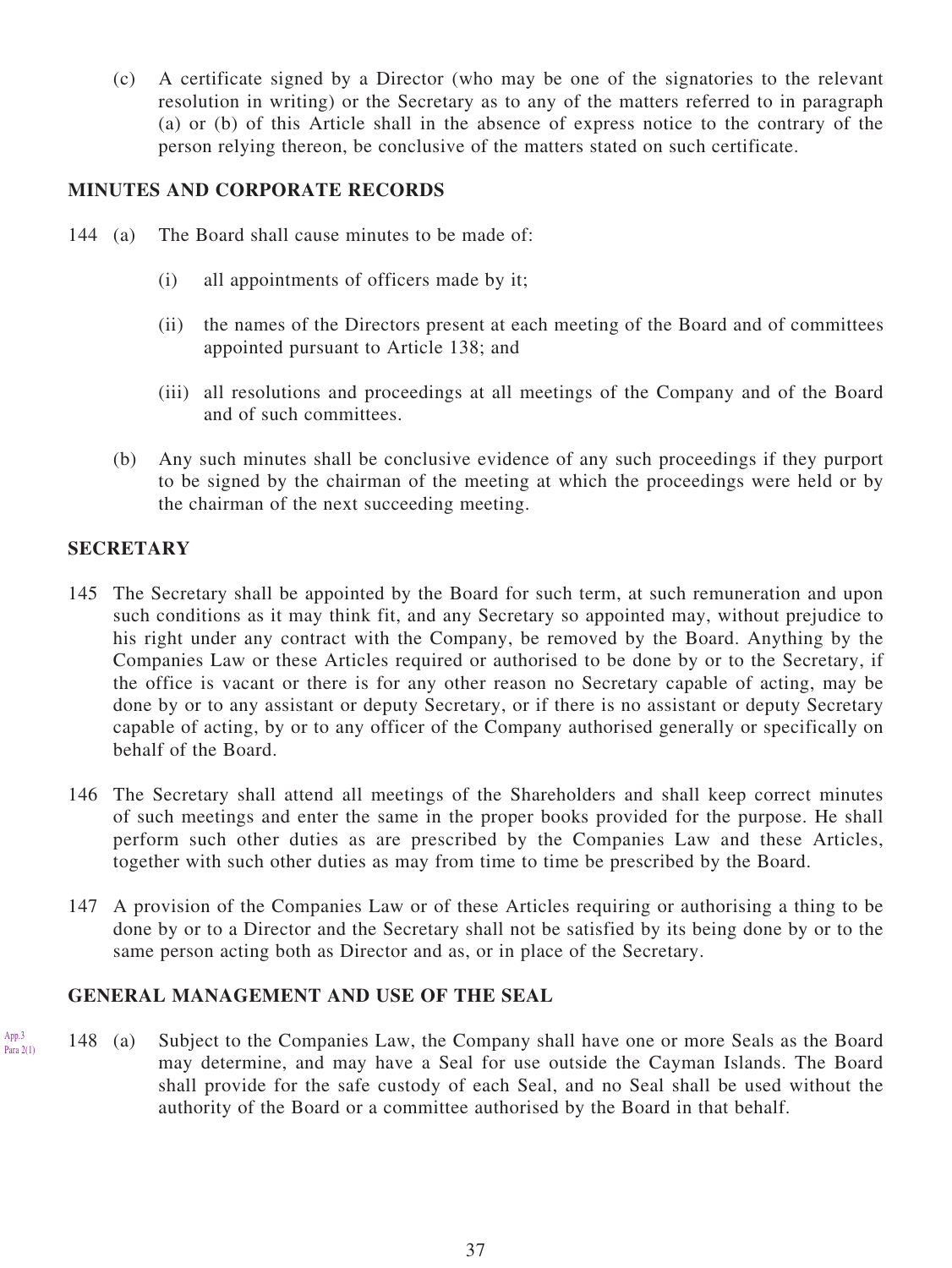- (b) Every instrument to which a Seal shall be affixed shall be signed autographically by one Director and the Secretary, or by two Directors, or by any person or persons (including a Director and/or the Secretary) appointed by the Board for the purpose, provided that as regards any certificates for Shares or Debentures or other securities of the Company, the Board may by resolution determine that such signatures or either of them shall be dispensed with or affixed by some method or system of mechanical signature other than autographic or may be printed thereon as specified in such resolution or that such certificates need not be signed by any person.
- (c) The Company may have a Securities Seal for use for sealing certificates for shares or other securities issued by the Company and no signature of any Director, officer or other person and no mechanical reproduction thereof shall be required on any such certificates or other document and any such certificates or other document to which such Securities Seal is affixed shall be valid and deemed to have been sealed and executed with the authority of the Board notwithstanding the absence of any such signature or mechanical reproduction as aforesaid. The Board may by resolution determine that the affixation of a Securities Seal on certificates for shares or other securities issued by the Company be dispensed with or be affixed by printing the image of the Securities Seal on such certificates.
- 149 All cheques, promissory notes, drafts, bills of exchange and other negotiable instruments, and all receipts for moneys paid to the Company shall be signed, drawn, accepted, endorsed or otherwise executed, as the case may be, in such manner as the Board shall from time to time by resolution determine. The Company's banking accounts shall be kept with such banker or bankers as the Board shall from time to time determine.
- 150 (a) The Board may from time to time and at any time, by power of attorney under its Seal, appoint any company, firm or person or any fluctuating body of persons, whether nominated directly or indirectly by the Board, to be the attorney or attorneys of the Company for such purposes and with such powers, authorities and discretions (not exceeding those vested in or exercisable by the Board under these Articles) and for such period and subject to such conditions as it may think fit, and any such power of attorney may contain such provisions for the protection and convenience of persons dealing with any such attorney as the Board may think fit, and may also authorise any such attorney to sub-delegate all or any of the powers, authorities and discretions vested in him.
	- (b) The Company may, by writing under its Seal, empower any person, either generally or in respect of any specified matter, as its attorney to execute deeds and instruments on its behalf and to enter into contracts and sign the same on its behalf and every deed signed by such attorney on behalf of the Company and under his seal shall bind the Company and have the same effect as if it were under the Seal duly affixed by the Company.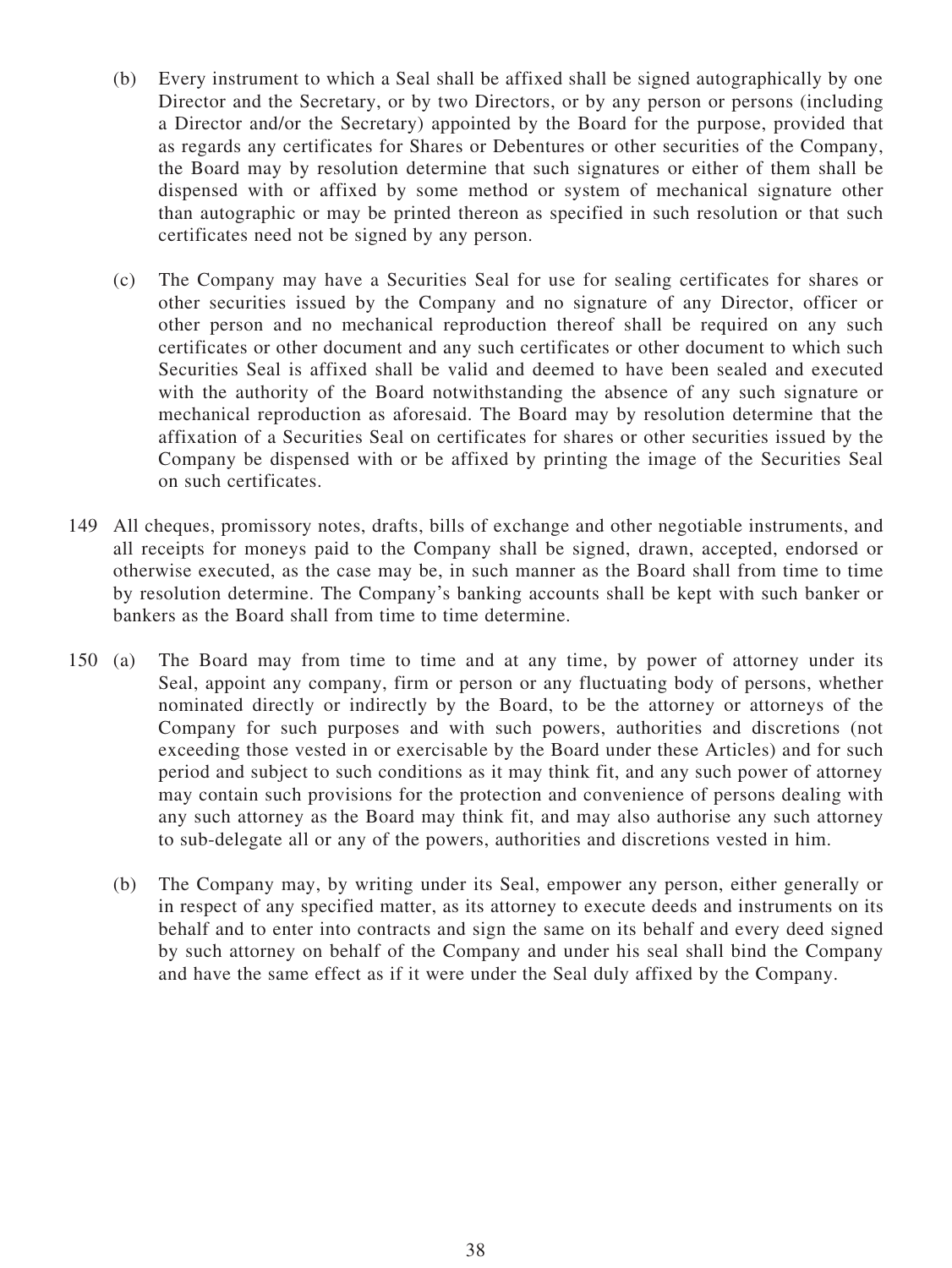- 151 The Board may establish any committees, regional or local boards or agencies for managing any of the affairs of the Company, either in the Relevant Territory or elsewhere, and may appoint any persons to be members of such committees, regional or local boards or agencies and may fix their remuneration, and may delegate to any committee, regional or local board or agent any of the powers, authorities and discretions vested in the Board (other than its powers to make calls and forfeit Shares), with power to sub-delegate, and may authorise the members of any regional or local board or any of them to fill any vacancies therein and to act notwithstanding vacancies, and any such appointment or delegation may be upon such terms and subject to such conditions as the Board may think fit, and the Board may remove any person so appointed and may annul or vary any such delegation, but no person dealing in good faith and without notice of any such annulment or variation shall be affected thereby.
- 152 The Board may establish and maintain or procure the establishment and maintenance of any contributory or non-contributory pension or superannuation funds or personal pension plans for the benefit of, or give or procure the giving of donations, gratuities, pensions, allowances or emoluments to, any persons who are or were at any time in the employment or service of the Company, or of any company which is a subsidiary of the Company, or is allied or associated with the Company or with any such subsidiary company, or who are or were at any time directors or officers of the Company or of any such other company as aforesaid, and holding or who have held any salaried employment or office in the Company or such other company, and the spouses, widows, widowers, families and dependants of any such persons. The Board may also establish and subsidise or subscribe to any institutions, associations, clubs or funds calculated to be for the benefit of or to advance the interests and well-being of the Company or of any such other company as aforesaid or of any such persons as aforesaid, and may make payments for or towards the insurance of any such persons as aforesaid, and subscribe or guarantee money for charitable or benevolent objects or for any exhibition or for any public, general or useful object. The Board may do any of the matters aforesaid, either alone or in conjunction with any such other company as aforesaid. Any Director holding any such employment or office shall be entitled to participate in and retain for his own benefit any such donation, gratuity, pension, allowance or employment.

#### **AUTHENTICATION OF DOCUMENTS**

153 (a) Any Director or the Secretary or other authorised officer of the Company shall have power to authenticate any documents affecting the constitution of the Company and any resolutions passed by the Company or the Board or any committee, and any books, records, documents and accounts relating to the business of the Company, and to certify copies thereof or extracts therefrom as true copies of extracts; and where any books, records, documents or accounts are elsewhere than at the Registered Office or the Head Office, the local manager or such other officer of the Company having the custody thereof shall be deemed to be the authorised officer of the Company as aforesaid.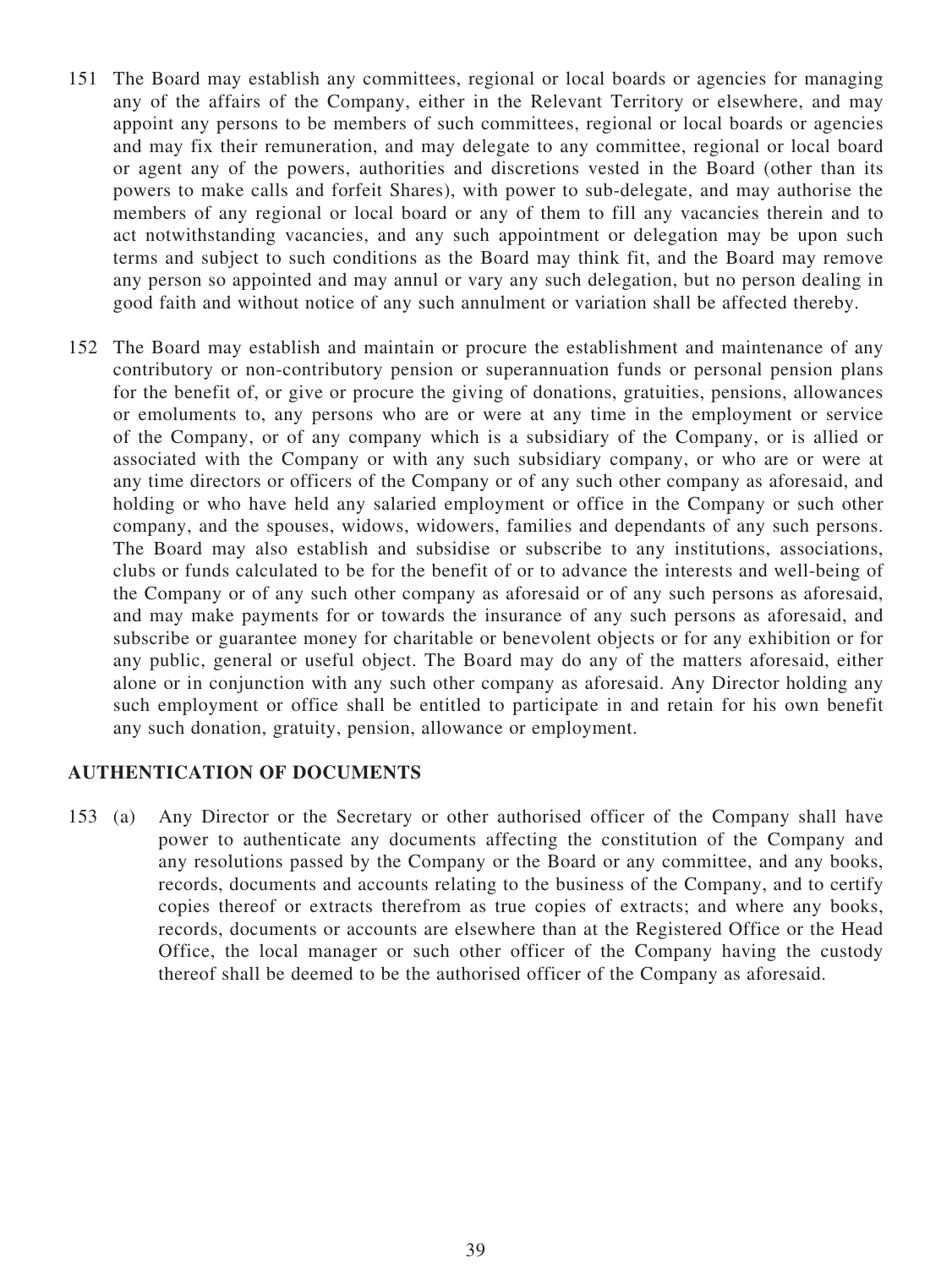(b) A document purporting to be a document so authenticated or a copy of a resolution, or an extract from the minutes of a meeting, of the Company or of the Board or any local board or committee, or of any books, records, documents or accounts or extracts therefrom as aforesaid, and which is certified as aforesaid, shall be conclusive evidence in favour of all persons dealing with the Company upon the faith thereof that the document authenticated (or, if this be authenticated as aforesaid, the matter so authenticated) is authentic or, as the case may be, that such resolution has been duly passed or, as the case may be, that any minute so extracted is a true and accurate record of proceedings at a duly constituted meeting or, as the case may be, that the copies of such books, records, documents or accounts were true copies of their originals or as the case may be, the extracts of such books, records, documents or accounts are true and accurate records of the books, records, documents or accounts from which they were extracted.

# **CAPITALISATION OF RESERVES**

- 154 (a) The Company in general meeting may, upon the recommendation of the Board, resolve to capitalise any sum standing to the credit of any of the Company's reserve accounts which are available for distribution (including its share premium account and capital redemption reserve fund, subject to the Companies Law) and to appropriate such sums to the holders of Shares on the Register as at the close of business on the date of the relevant resolution (or such other date as may be specified therein or determined as provided therein) in the proportions in which such sum would have been divisible amongst them had the same been a distribution of profits by way of Dividend and to apply such sum on their behalf in paying up in full unissued Shares for allotment and distribution credited as fully paid-up to and amongst them in the proportion aforesaid.
	- (b) Subject to the Companies Law, whenever such a resolution as aforesaid shall have been passed, the Board shall make all appropriations and applications of the reserves or profits and undivided profits resolved to be capitalised thereby, and attend to all allotments and issues of fully paid Shares, debentures, or other securities and generally shall do all acts and things required to give effect thereto. For the purpose of giving effect to any resolution under this Article, the Board may settle any difficulty which may arise in regard to a capitalisation issue as it thinks fit, and in particular may disregard fractional entitlements or round the same up or down and may determine that cash payments shall be made to any Shareholders in lieu of fractional entitlements or that fractions of such value as the Board may determine may be disregarded in order to adjust the rights of all parties or that fractional entitlements shall be aggregated and sold and the benefit shall accrue to the Company rather than to the Shareholders concerned, and no Shareholders who are affected thereby shall be deemed to be, and they shall be deemed not to be, a separate class of Shareholders by reason only of the exercise of this power. The Board may authorise any person to enter on behalf of all Shareholders interested in a capitalisation issue any agreement with the Company or other(s) providing for such capitalisation and matters in connection therewith and any agreement made under such authority shall be effective and binding upon all concerned. Without limiting the generality of the foregoing, any such agreement may provide for the acceptance by such persons of the Shares, debentures or other securities to be allotted and distributed to them respectively in satisfaction of their claims in respect of the sum so capitalised.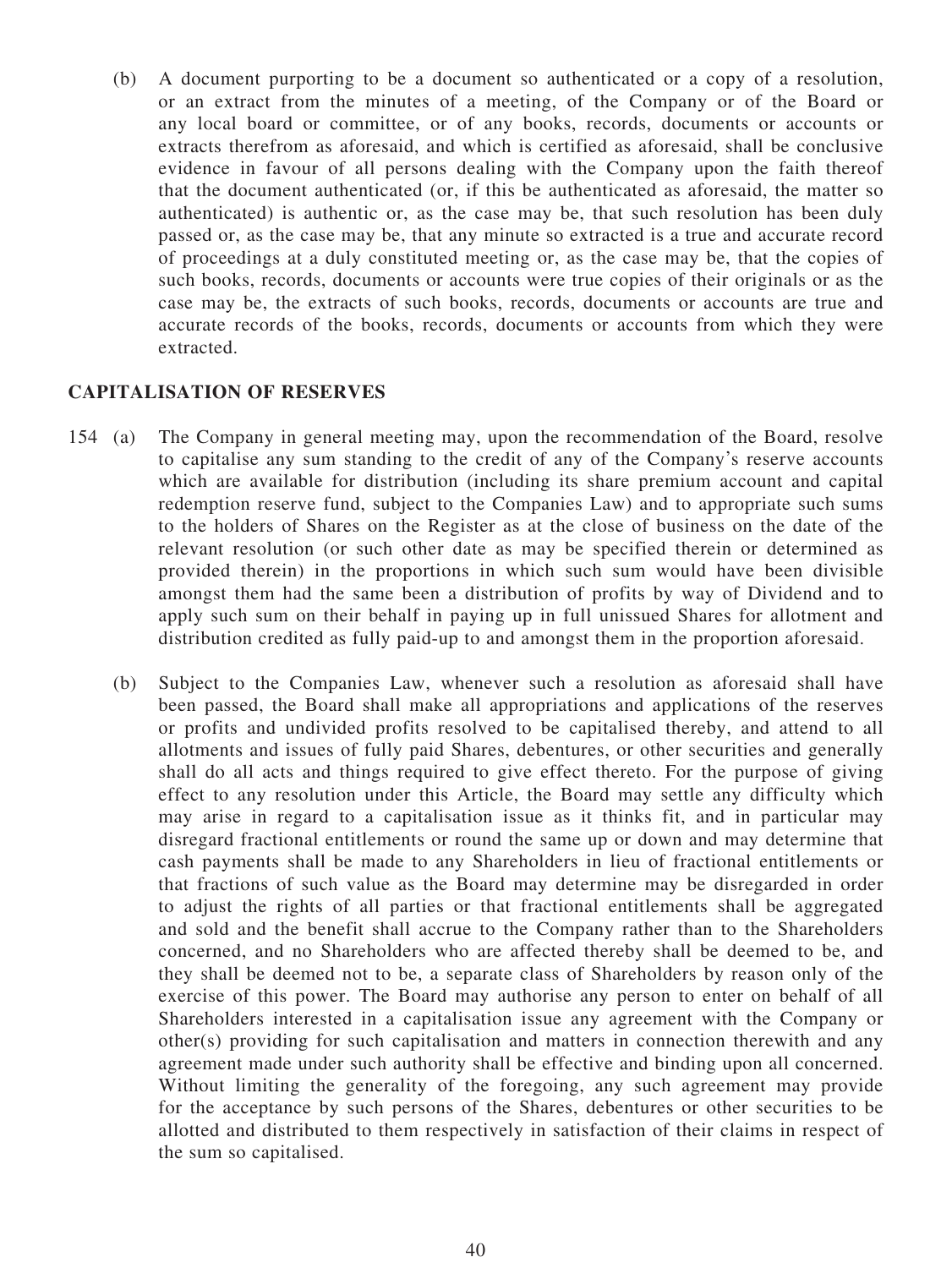(c) The provisions of paragraph (e) of Article 161 shall apply to the power of the Company to capitalise under this Article as it applies to the grant of election thereunder mutatis mutandis and no Shareholder who may be affected thereby shall be, and they shall be deemed not to be, a separate class of Shareholders by reason only of the exercise of this power.

#### **DIVIDENDS AND RESERVES**

- 155 Subject to the Companies Law and these Articles, the Company in general meeting may declare Dividends in any currency but no Dividends shall exceed the amount recommended by the Board.
- 156 (a) The Board may subject to Article 157 from time to time pay to the Shareholders such interim Dividends as appear to the Board to be justified by the financial conditions and the profits of the Company and, in particular but without prejudice to the generality of the foregoing, if at any time the share capital of the Company is divided into different classes, the Board may pay such interim Dividends in respect of those Shares in the capital of the Company which confer to the holders thereof deferred or non-preferential rights as well as in respect of those Shares which confer on the holders thereof preferential rights with regard to Dividend and, provided that the Board acts bona fide, it shall not incur any responsibility to the holders of Shares conferring any preference for any damage that they may suffer by reason of the payment of an interim Dividend on any Shares having deferred or non-preferential rights.
	- (b) The Board may also pay half-yearly or at other suitable intervals to be settled by it any Dividend which may be payable at a fixed rate if the Board is of the opinion that the financial conditions and the profits of the Company justify the payment.
	- (c) The Board may in addition from time to time declare and pay special Dividends of such amounts and on such dates and out of such distributable funds of the Company as it thinks fit, and the provisions of paragraph (a) of this Article as regards the power and exemption from liability of the Board as relate to the declaration and payment of interim Dividends shall apply, *mutatis mutandis*, to the declaration and payment of any such special Dividends.
- 157 (a) No Dividend shall be declared or paid or shall be made otherwise than in accordance with the Companies Law.
	- (b) Subject to the provisions of the Companies Law but without prejudice to paragraph (a) of this Article, where any asset, business or property is bought by the Company as from a past date (whether such date be before or after the incorporation of the Company), the profits and losses thereof as from such date may at the discretion of the Board in whole or in part be carried to revenue account and treated for all purposes as profits or losses of the Company, and be available for Dividend accordingly. Subject as aforesaid, if any Shares or securities are purchased cum Dividend or interest, such Dividend or interest may at the discretion of the Board be treated as revenue, and it shall not be obligatory to capitalise the same or any part thereof or to apply the same towards reduction of or writing down the book cost of the asset, business or property acquired.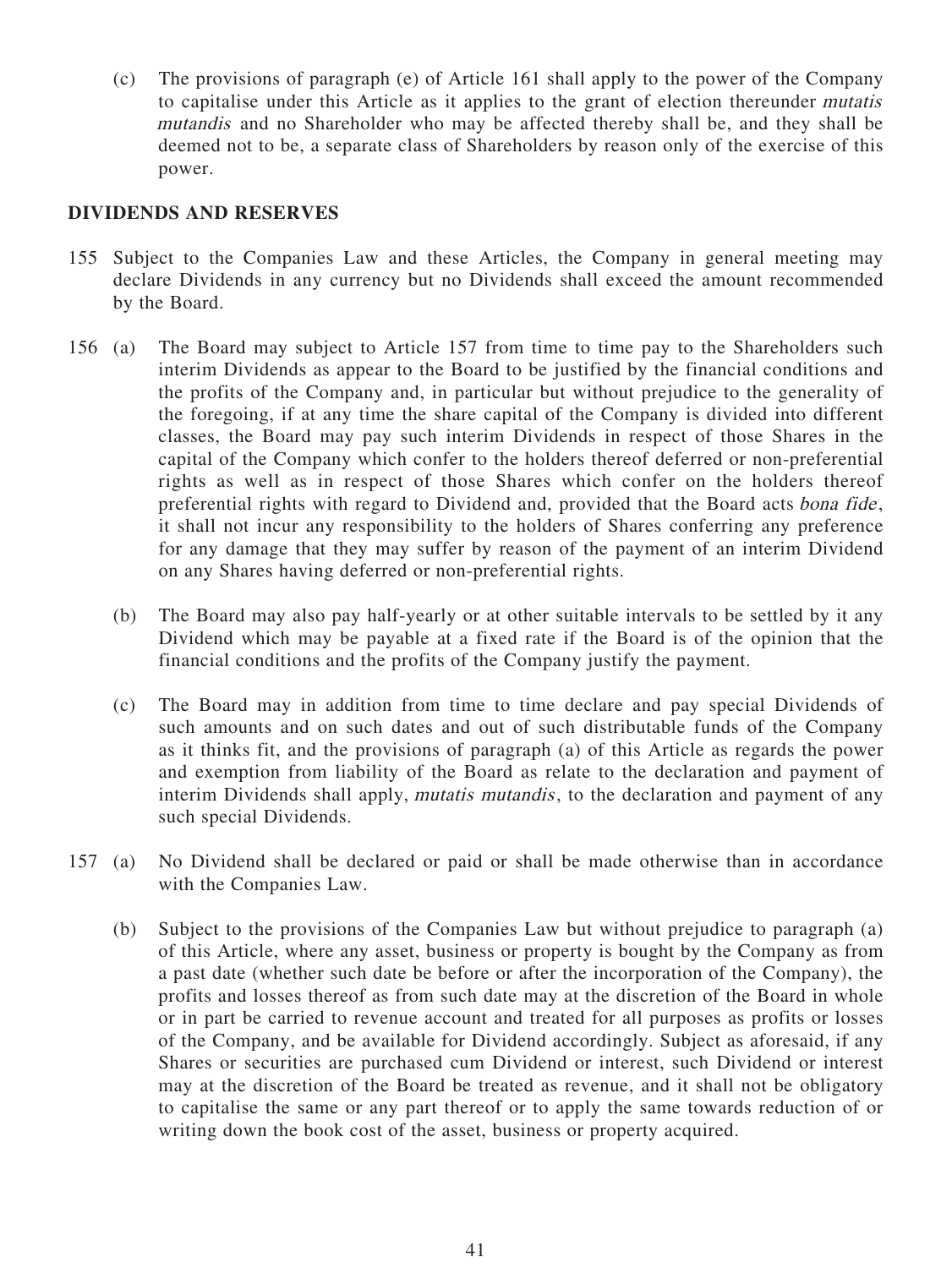- (c) Subject to paragraph (d) of this Article, all Dividends and other distributions in respect of Shares shall be stated and discharged, in the case of Shares denominated in Hong Kong dollars, in Hong Kong dollars, and in the case of Shares denominated in any other currency, in such other currency, provided that, in the case of Shares denominated in Hong Kong dollars, the Board may determine in the case of any distribution that Shareholders may elect to receive the same in any other currency selected by the Board, converted at such rate of exchange as the Board may determine.
- (d) If, in the opinion of the Board, any Dividend or other distribution in respect of Shares or any other payment to be made by the Company to any Shareholder is of such a small amount as to make payment to that Shareholder in the relevant currency impracticable or unduly expensive either for the Company or the Shareholder, then such Dividend or other distribution or other payment may, at the absolute discretion of the Board, be, if this be practicable, converted at such rate of exchange as the Board may determine and paid or made in the currency of the country of the relevant Shareholder (as indicated by the address of such Shareholder on the Register).
- 158 Notice of the declaration of an interim Dividend shall be given in such manner as the Board shall determine.
- 159 No Dividend or other moneys payable on or in respect of a Share shall bear interest as against the Company.
- 160 Whenever the Board or the Company in general meeting has resolved that a Dividend be paid or declared, the Board may further resolve that such Dividend be satisfied wholly or in part by the distribution of specific assets of any kind and in particular of paid up shares, debentures or warrants to subscribe for securities of any other company, or in any one or more of such ways, with or without offering any rights to Shareholders to elect to receive such Dividend in cash, and where any difficulty arises in regard to the distribution, the Board may settle the same as it thinks expedient, and in particular may disregard fractional entitlements or round the same up or down, and may fix the value for distribution of such specific assets, or any part thereof, and may determine that cash payments shall be made to any Shareholders upon the footing of the value so fixed in order to adjust the rights of all parties and may determine that fractional entitlements shall be aggregated and sold and the benefit shall accrue to the Company rather than to the Shareholders concerned, and may vest any such specific assets in trustees as may seem expedient to the Board and may authorise any person to sign any requisite instruments of transfer and other documents on behalf of all Shareholders interested in the Dividend and such instrument and document shall be effective. The Board may further authorise any person to enter into on behalf of all Shareholders having an interest in any agreement with the Company or other(s) providing for such Dividend and matters in connection therewith and any such agreement made under such authority shall be effective. The Board may resolve that no such assets shall be made available or made to Shareholders with registered addresses in any particular territory or territories being a territory or territories where, in the absence of a registration statement or other special formalities, this would or might, in the opinion of the Board, be unlawful or impracticable or the legality or practicality of which may be time consuming or expensive to ascertain whether in absolute terms or in relation to the value of the holding of Shares of the Shareholder concerned and in any such event the only entitlement of the Shareholders aforesaid shall be to receive cash payments as aforesaid. Shareholders affected as a result of exercise by the Board of its discretion under this Article shall not be, and shall be deemed not to be, a separate class of Shareholders for any purposes whatsoever.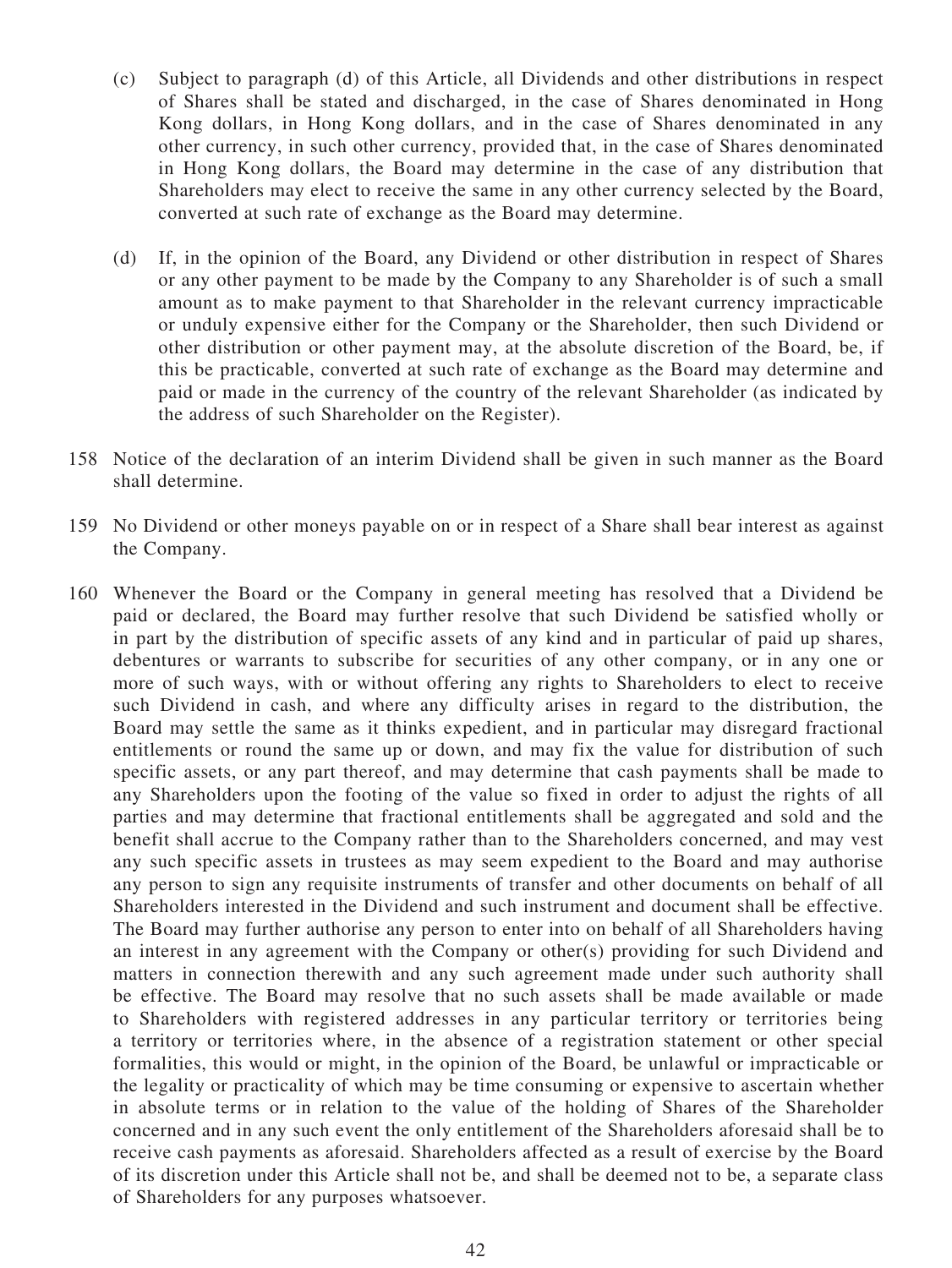- 161 (a) Whenever the Board or the Company in general meeting has resolved that a Dividend be paid or declared on the share capital of the Company, the Board may further resolve, either:
	- (i) that such Dividend be satisfied wholly or in part in the form of an allotment of Shares credited as fully paid on the basis that the Shares so allotted shall be of the same class or classes as the class or classes already held by the allottee, provided that the Shareholders entitled thereto will be entitled to elect to receive such Dividend (or part thereof) in cash in lieu of such allotment. In such case, the following provisions shall apply:
		- (A) the basis of any such allotment shall be determined by the Board;
		- (B) the Board, after determining the basis of allotment, shall give not less than 14 clear days' notice in writing to the Shareholders of the right of election accorded to them and shall send with such notice forms of election and specify the procedure to be followed and the place at which and the latest date and time by which duly completed forms of election must be lodged in order to be effective;
		- (C) the right of election may be exercised in respect of the whole or part of that portion of the Dividend in respect of which the right of election has been accorded; and
		- (D) the Dividend (or that part of the Dividend to be satisfied by the allotment of Shares as aforesaid) shall not be payable in cash in respect whereof the cash election has not been duly exercised (the **non-elected Shares**) and in lieu and in satisfaction thereof Shares shall be allotted credited as fully paid to the holders of the non-elected Shares on the basis of allotment determined as aforesaid and for such purpose the Board shall capitalise and apply out of any part of the undivided profits of the Company or any part of any of the Company's reserve accounts (including any special account, or share premium account (if there be any such reserve)) as the Board may determine, a sum equal to the aggregate nominal amount of the Shares to be allotted on such basis and apply the same in paying up in full the appropriate number of Shares for allotment and distribution to and amongst the holders of the non-elected Shares on such basis;
		- or
	- (ii) that Shareholders entitled to such Dividend will be entitled to elect to receive an allotment of Shares credited as fully paid in lieu of the whole or such part of the Dividend as the Board may think fit on the basis that the Shares so allotted shall be of the same class or classes as the class or classes of Shares already held by the allottee. In such case, the following provisions shall apply:
		- (A) the basis of any such allotment shall be determined by the Board;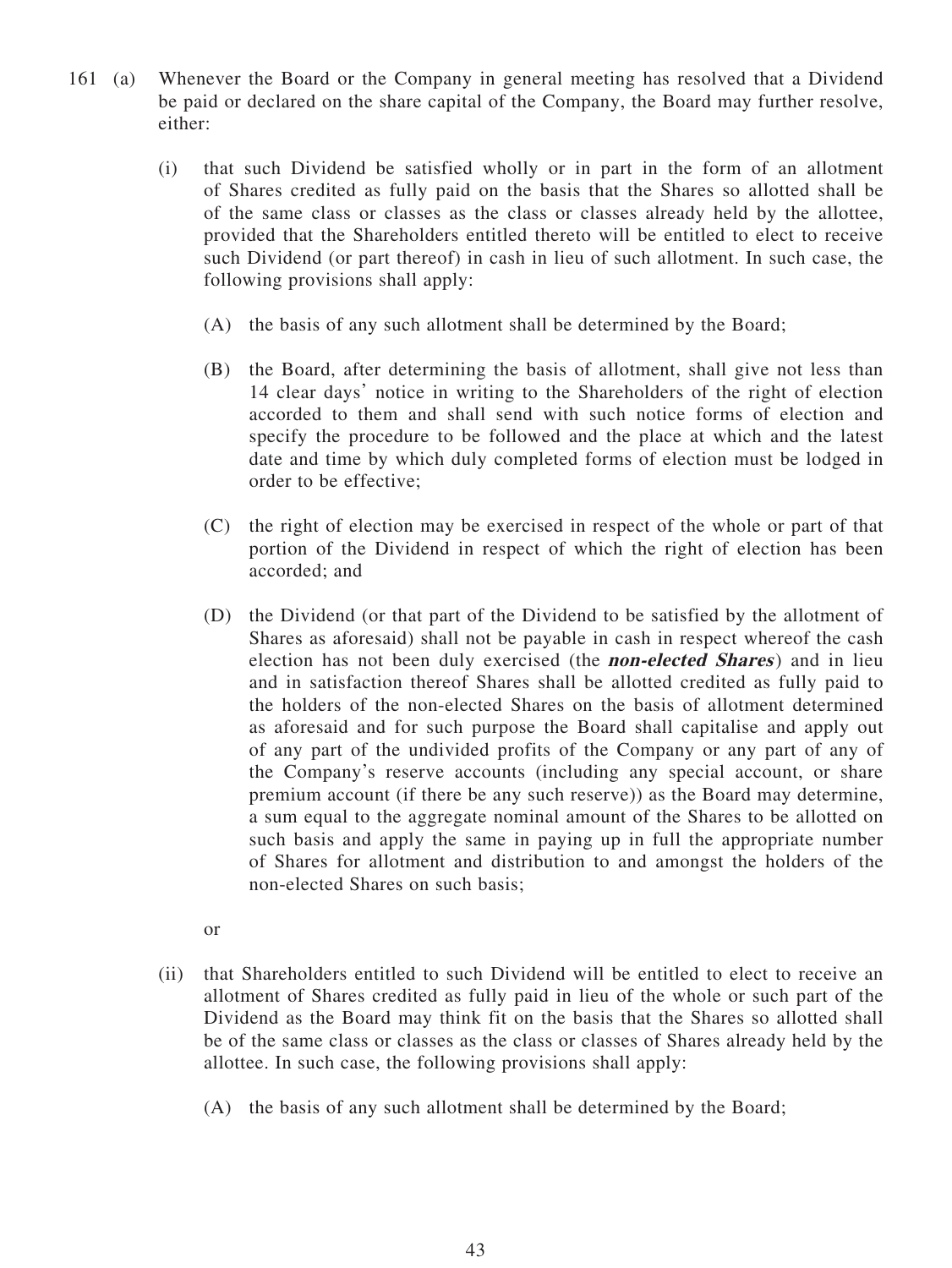- (B) the Board, after determining the basis of allotment, shall give not less than 14 clear days' notice in writing to the Shareholders of the right of election accorded to them and shall send with such notice forms of election and specify the procedure to be followed and the place at which and the latest date and time by which duly completed forms of election must be lodged in order to be effective;
- (C) the right of election may be exercised in respect of the whole or part of that portion of the Dividend in respect of which the right of election has been accorded; and
- (D) the Dividend (or that part of the Dividend in respect of which a right of election has been accorded) shall not be payable on Shares in respect whereof the Share election has been duly exercised (the **elected Shares**) and in lieu thereof Shares shall be allotted credited as fully paid to the holders of the elected Shares on the basis of allotment determined as aforesaid and for such purpose the Board shall capitalise and apply out of any part of the undivided profits of the Company or any part of any of the Company's reserve accounts (including any special account, contributed surplus account, share premium account and capital redemption reserve fund (if there be any such reserve)) as the Board may determine, a sum equal to the aggregate nominal amount of the Shares to be allotted on such basis and apply the same in paying up in full the appropriate number of Shares for allotment and distribution to and amongst the holders of the elected Shares on such basis.
- (b) The Shares allotted pursuant to the provisions of paragraph (a) of this Article shall rank pari passu in all respects with the Shares then in issue and held by the allottee in respect of which they were allotted, save only as regards participation:
	- (i) in the relevant Dividend (or the right to receive or to elect to receive an allotment of Shares in lieu thereof as aforesaid); or
	- (ii) in any other distributions, bonuses or rights paid, made, declared or announced prior to or contemporaneously with the payment or declaration of the relevant Dividend unless, contemporaneously with the announcement by the Board of its proposal to apply the provisions of sub-paragraph (i) or (ii) of paragraph (a) of this Article in relation to the relevant Dividend or contemporaneously with its announcement of the distribution, bonus or rights in question, the Board shall have specified that the Shares to be allotted pursuant to the provisions of paragraph (a) of this Article shall rank for participation in such distribution, bonus or rights.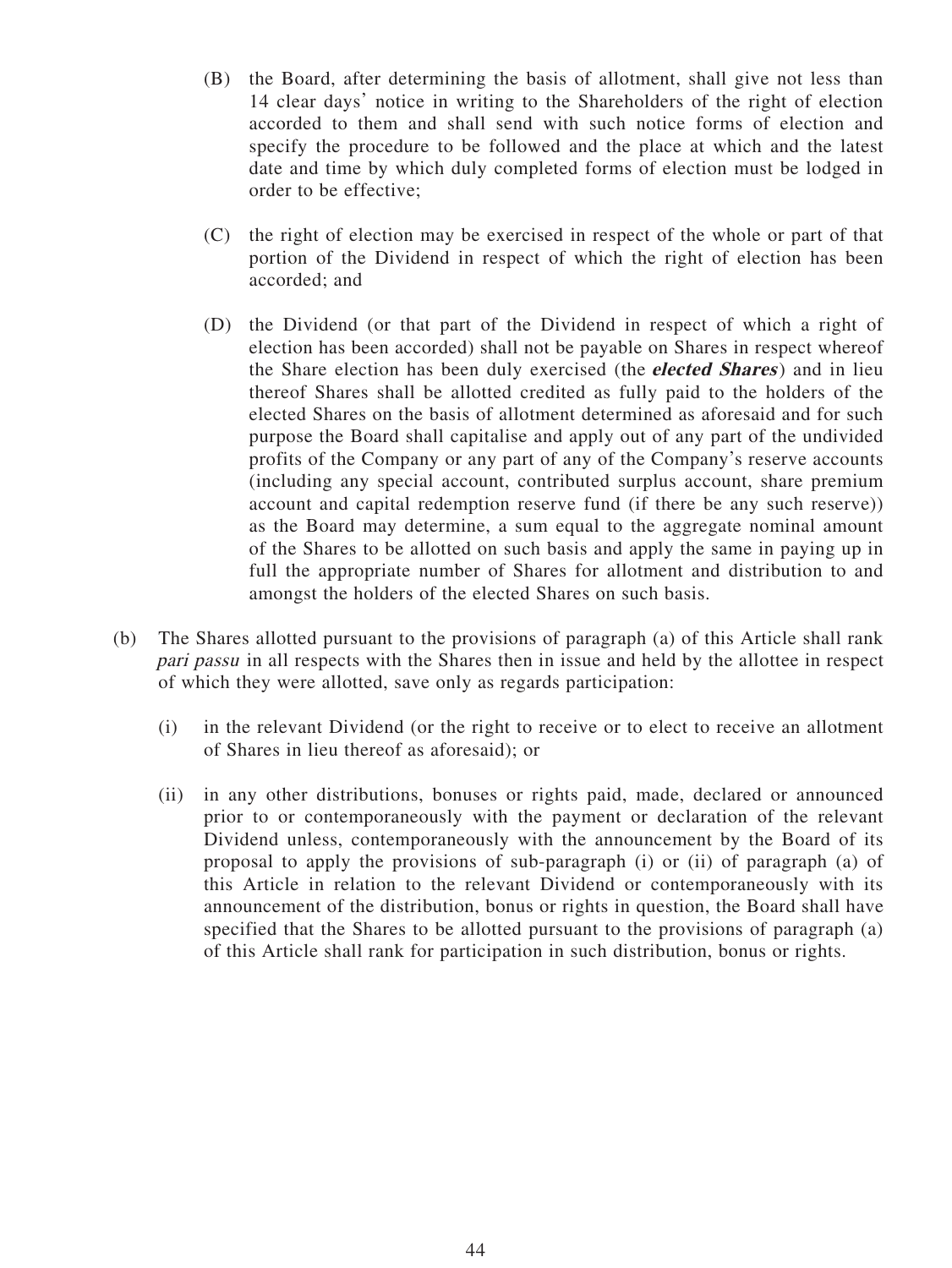- (c) The Board may do all acts and things considered necessary or expedient to give effect to any capitalisation pursuant to the provisions of paragraph (a) of this Article with full power to the Board to make such provisions as it thinks fit in the case of Shares becoming distributable in fractions (including provisions whereby, in whole or in part, fractional entitlements are aggregated and sold and the net proceeds distributed to those entitled, or are disregarded or rounded up or down or whereby the benefit of fractional entitlements accrues to the Company rather than to the Shareholders concerned), and no Shareholders who will be affected thereby shall be, and they shall be deemed not to be, a separate class of Shareholders by reason only of the exercise of this power. The Board may authorise any person to enter into on behalf of all Shareholders interested, an agreement with the Company providing for such capitalisation and matters incidental thereto and any agreement made pursuant to such authority shall be effective and binding on all concerned.
- (d) The Company may upon the recommendation of the Board by Ordinary Resolution resolve in respect of any one particular Dividend that, notwithstanding the provisions of paragraph (a) of this Article, a Dividend may be satisfied wholly in the form of an allotment of Shares credited as fully paid without offering any right to Shareholders to elect to receive such Dividend in cash in lieu of such allotment.
- (e) The Board may on any occasion determine that rights of election and the allotment of Shares under paragraph (a) of this Article shall not be made available or made to any Shareholders with registered addresses in any territory where in the absence of a registration statement or other special formalities the circulation of an offer of such rights of election or the allotment of Shares would or might be unlawful or impracticable or the legality or practicability of which may be time consuming or expensive to ascertain whether in absolute terms or in relation to the value of the holding of Shares of the Shareholder concerned, and in such event the provisions aforesaid shall be read and construed subject to such determination and no Shareholder who may be affected by any such determination shall be, and they shall be deemed not to be, a separate class of Shareholders for any purposes whatsoever.
- 162 The Board may, before recommending any Dividend, set aside out of the profits of the Company such sums as it thinks fit as a reserve or reserves which shall, at the discretion of the Board, be applicable for meeting claims on or liabilities of the Company or contingencies or for paying off any loan capital or for equalising Dividends or for any other purpose to which the profits of the Company may be properly applied, and pending such application may, at the like discretion, either be employed in the business of the Company or be invested in such investments (including in the repurchase by the Company of its own securities or the giving of any financial assistance for the acquisition of its own securities) as the Board may from time to time think fit, and so that it shall not be necessary to keep any investments constituting the reserve or reserves separate or distinct from any other investments of the Company. The Board may also without placing the same to reserve, carry forward any profits which it may think prudent not to be distributed by way of Dividend.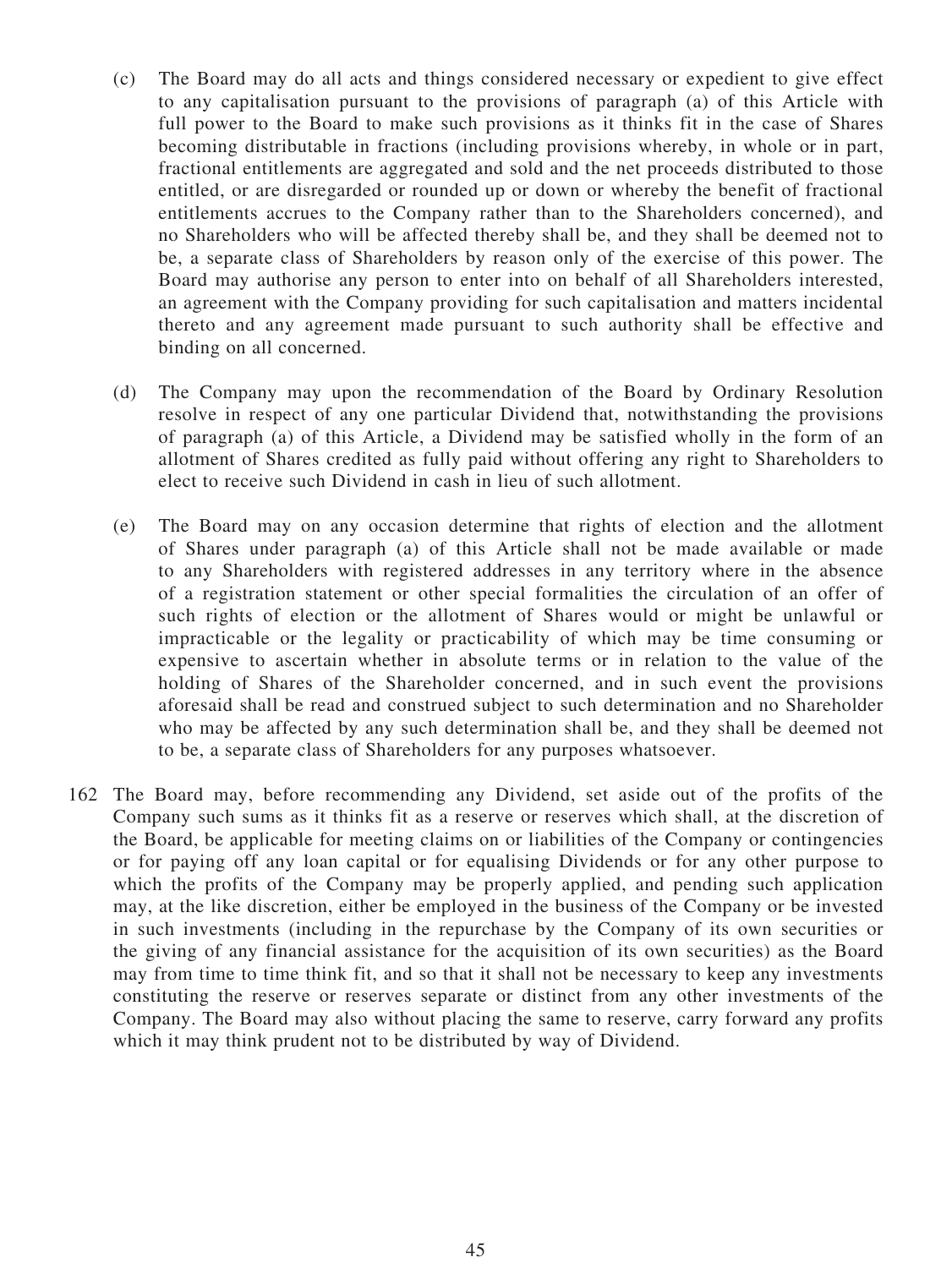- 163 Unless and to the extent that the rights attached to any Shares or the terms of issue thereof otherwise provide, all Dividends shall (as regards any Shares not fully paid throughout the period in respect of which the Dividend is paid) be apportioned and paid pro rata according to the amounts paid or credited as paid on the Shares during any portion or portions of the period in respect of which the Dividend is paid. For the purposes of this Article no amount paid on a Share in advance of calls pursuant to Article 38 shall be treated as paid on the Share.
- 164 (a) The Board may retain any Dividends or other moneys payable on or in respect of a Share upon which the Company has a lien, and may apply the same in or towards satisfaction of the debts, liabilities or engagements in respect of which the lien exists.
	- (b) The Board may deduct from any Dividend or other money payable to any Shareholder all sums of money (if any) presently payable by him to the Company on account of calls, instalments or otherwise.
- 165 Any general meeting sanctioning a Dividend may make a call on the Shareholders of such amount as the meeting fixes, provided that the call on each Shareholder shall not exceed the Dividend payable to him, and so that the call shall be made payable at the same time as the Dividend, and the Dividend may, if so arranged between the Company and the Shareholder, be set off against the call.
- 166 A transfer of Shares shall not, as against the Company but without prejudice to the rights of the transferor and transferee *inter se*, pass the right to any Dividend or bonus declared thereon before the registration of the transfer.
- 167 If two or more persons are registered as joint holders of any Share, any one of such persons may give effectual receipts for any Dividends and other moneys payable and bonuses, rights and other distributions in respect of such Shares.
- 168 Unless otherwise directed by the Board, any Dividend or other moneys payable or bonuses, rights or other distributions in respect of any Share may be paid or satisfied by cheque or warrant or certificate or other documents or evidence of title sent through the post to the registered address of the Shareholder entitled, or, in the case of joint holders, to the registered address of that one whose name stands first in the Register in respect of the joint holding or to such person and to such address as the holder or joint holders may in writing direct. Every cheque, warrant, certificate or other document or evidence of title so sent shall be made payable to the order of the person to whom it is sent or, in the case of certificates or other documents or evidence of title as aforesaid, in favour of the Shareholder(s) entitled thereto, and the payment on any such cheque or warrant by the banker upon whom it is drawn shall operate as a good discharge to the Company in respect of the Dividend and/or other moneys represented thereby, notwithstanding that it may subsequently appear that the same has been stolen or that any endorsement thereon has been forged. Every such cheque, warrant, certificate or other document or evidence of title as aforesaid shall be sent at the risk of the person entitled to the Dividend, money, bonus, rights and other distributions represented thereby.

App.3 Para  $3(2)$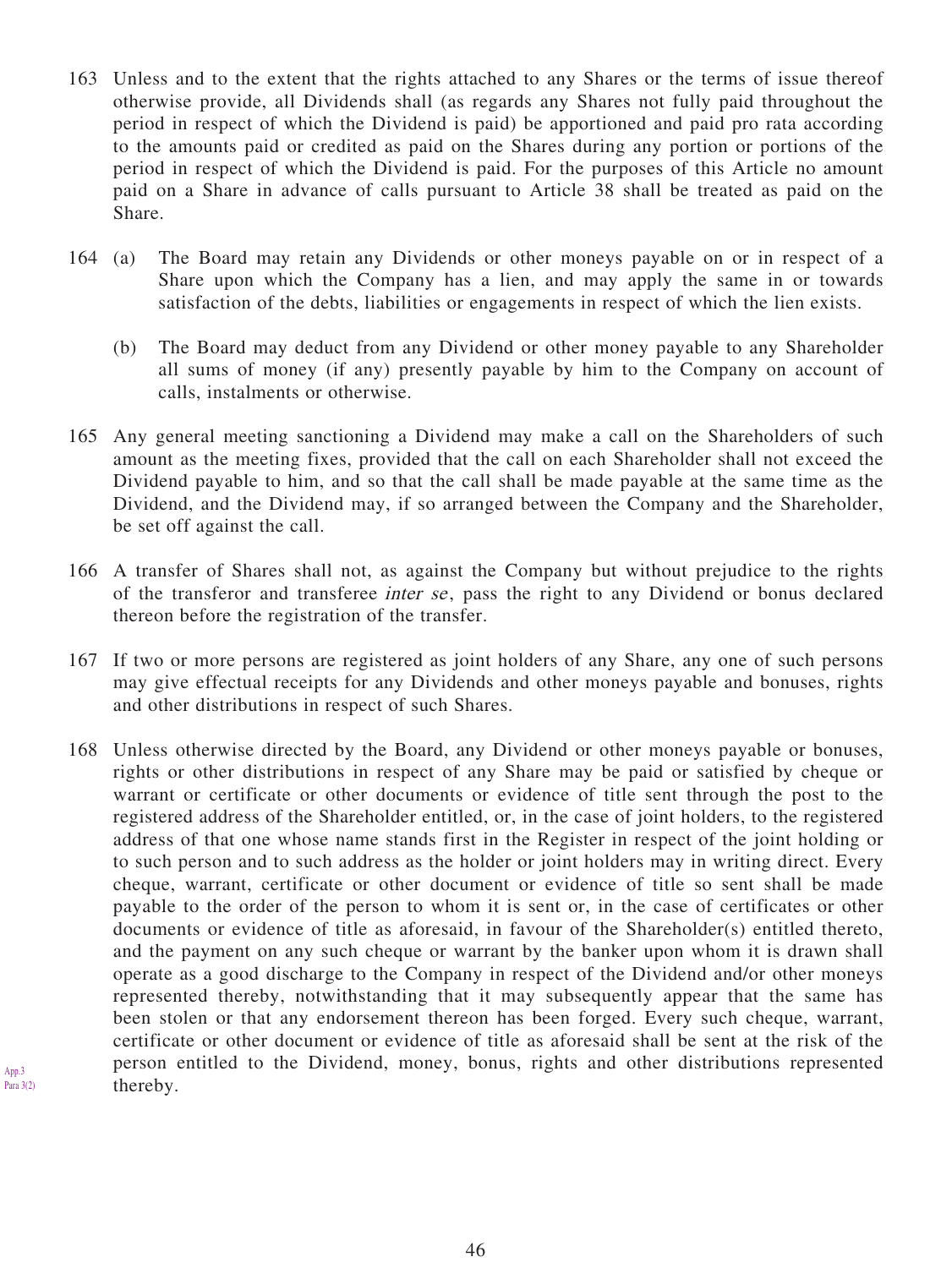169 All Dividends, bonuses or other distributions or the proceeds of the realisation of any of the foregoing unclaimed for one year after having been declared by the Company until claimed and, notwithstanding any entry in any books of the Company, may be invested or otherwise made use of by the Board for the benefit of the Company or otherwise howsoever, and the Company shall not be constituted a trustee in respect thereof. All Dividends, bonuses or other distributions or the proceeds of the realisation of any of the foregoing unclaimed for six years after having been declared may be forfeited by the Board and, upon such forfeiture, shall revert to the Company and, in the case where any of the same are securities of the Company, may be re-allotted or re-issued for such consideration as the Board thinks fit and the proceeds thereof shall accrue to the benefit of the Company absolutely.

# **RECORD DATE**

App.3 Para 3(2)

- 170 Subject to the Listing Rules, any resolution declaring a Dividend or other distribution on Shares of any class, whether a resolution of the Company in general meeting or a resolution of the Board, may specify that the same shall be payable or made to the persons registered as the holder of such Shares as at the close of business on a particular date or at a particular time on a particular date, and thereupon the Dividend or other distribution shall be payable or made to them in accordance with their respective holdings so registered, but without prejudice to the rights inter se in respect of such Dividend or other distribution between the transferors and transferees of any such Shares. The provisions of this Article shall mutatis mutandis apply to determining the Shareholders entitled to receive notice and vote at any general meeting of the Company, bonuses, capitalisation issues, distributions of realised and unrealised capital profits or other distributable reserves or accounts of the Company and offers or grants made by the Company to the Shareholders.
- 171 The Company in general meeting may at any time and from time to time resolve that any surplus moneys in the hands of the Company representing capital profits arising from moneys received or recovered in respect of or arising from the realisation of any capital assets of the Company or any investments representing the same and not required for the payment or provision of any fixed preferential Dividend instead of being applied in the purchase of any other capital assets or for other capital purposes be distributed amongst its Shareholders on the footing that they receive the same as capital and in the Shares and proportions in which they would have been entitled to receive the same if it had been distributed by way of Dividend, provided that no such surplus moneys as aforesaid shall be so distributed unless the Company will remain solvent after the distribution, or the net realisable value of the assets of the Company will after the distribution be greater than the aggregate of its liabilities, share capital and share premium account.

# **ANNUAL RETURNS**

172 The Board shall make or cause to be made such annual or other returns or filings as may be required to be made in accordance with the Companies Law.

#### **ACCOUNTS**

App.13 Part B Para 4(1) 173 The Board shall cause proper books of account to be kept of the sums of money received and expended by the Company, and the matters in respect of which such receipts and expenditure take place; and of the assets and liabilities of the Company and of all other matters required by the Companies Law necessary to give a true and fair view of the state of the Company's affairs and to show and explain its transactions.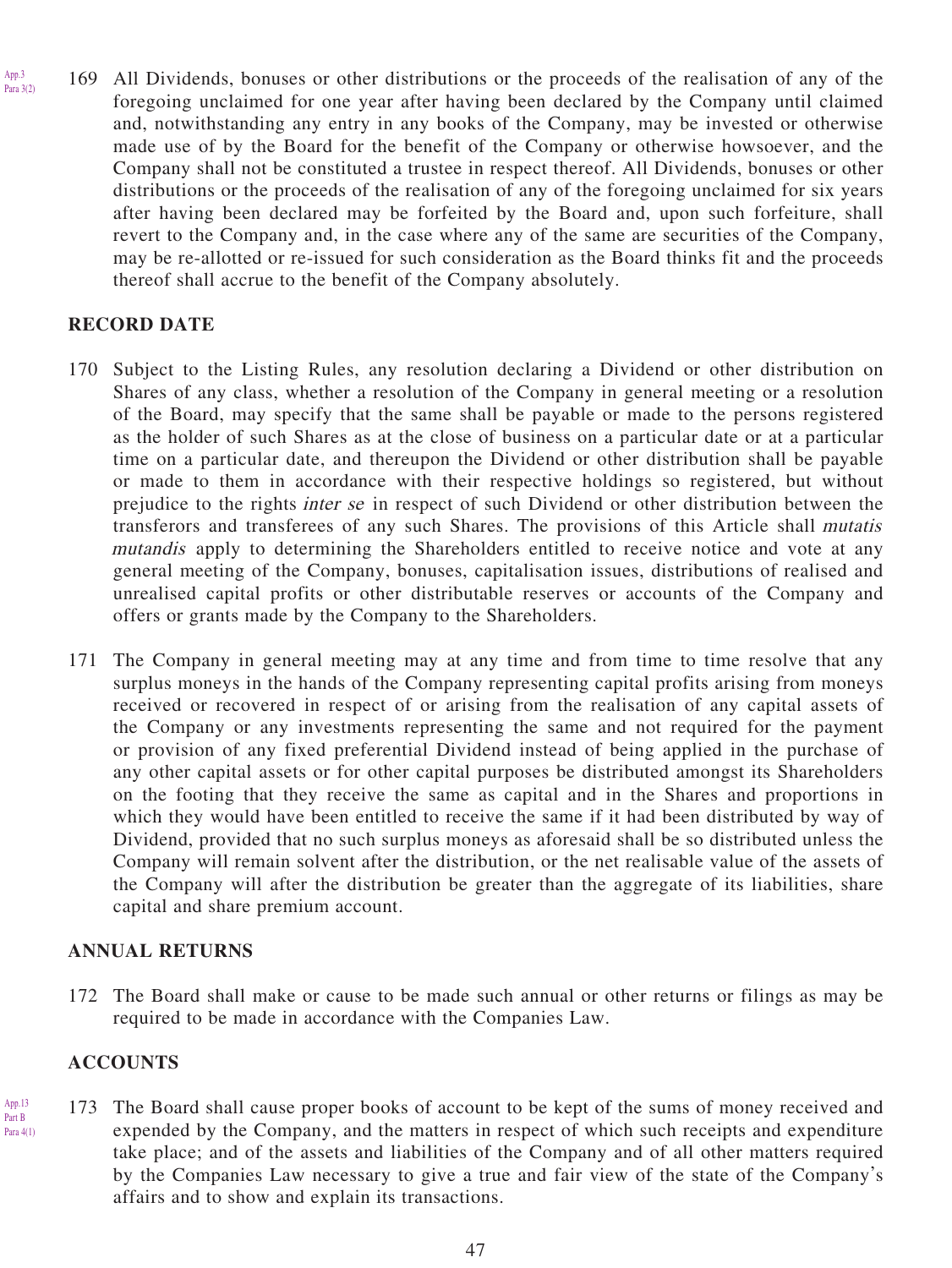- 174 The books of account shall be kept at the Head Office or at such other place or places as the Board thinks fit and shall always be open to the inspection of the Directors.
- 175 No Shareholder (not being a Director) or other person shall have any right of inspecting any account or book or document of the Company except as conferred by the Companies Law or ordered by a court of competent jurisdiction or authorised by the Board or the Company in general meeting.
- 176 (a) The Board shall from time to time cause to be prepared and laid before the Company at its annual general meeting profit and loss accounts and balance sheets of the Company and such other reports and documents as may be required by law and the Listing Rules. The accounts of the Company shall be prepared and audited based on the generally accepted accounting principles of Hong Kong, the International Accounting Standards, or such other standards as may be permitted by the HK Stock Exchange.
	- (b) Subject to paragraph (c) below, every balance sheet of the Company shall be signed on behalf of the Board by two Directors and a copy of every balance sheet (including every document required by law to be comprised therein or annexed thereto) and profit and loss account which is to be laid before the Company at its annual general meeting, together with a copy of the Directors' report and a copy of the Auditors' report thereon, shall, not less than 21 days before the date of the meeting be delivered or sent by post together with the notice of annual general meeting to every Shareholder and every Debenture Holder of the Company and every other person entitled to receive notices of general meetings of the Company under the provisions of these Articles, provided that this Article shall not require a copy of those documents to be sent to any person of whose address the Company is not aware or to more than one of the joint holders of any Shares or Debentures, but any Shareholder or Debenture Holder to whom a copy of those documents has not been sent shall be entitled to receive a copy free of charge on application at the Head Office or the Registration Office. If all or any of the Shares or Debentures or other securities of the Company shall for the time being be (with the consent of the Company) listed or dealt in on any stock exchange or market, there shall be forwarded to such stock exchange or market such number of copies of such documents as may for the time being be required under its regulations or practice.
	- (c) Subject to the Listing Rules, the Company may send summarised financial statements to Shareholders who have, in accordance with the Listing Rules, consented and elected to receive summarised financial statements instead of the full financial statements. The summarised financial statements must be accompanied by any other documents as may be required under the Listing Rules and must be sent not less than 21 days before the general meeting to those Shareholders that have consented and elected to receive the summarised financial statements.

App.3

App.13 Part B Para 3(3)

Para 5 App.13 Part B Para 3(3); 4(2)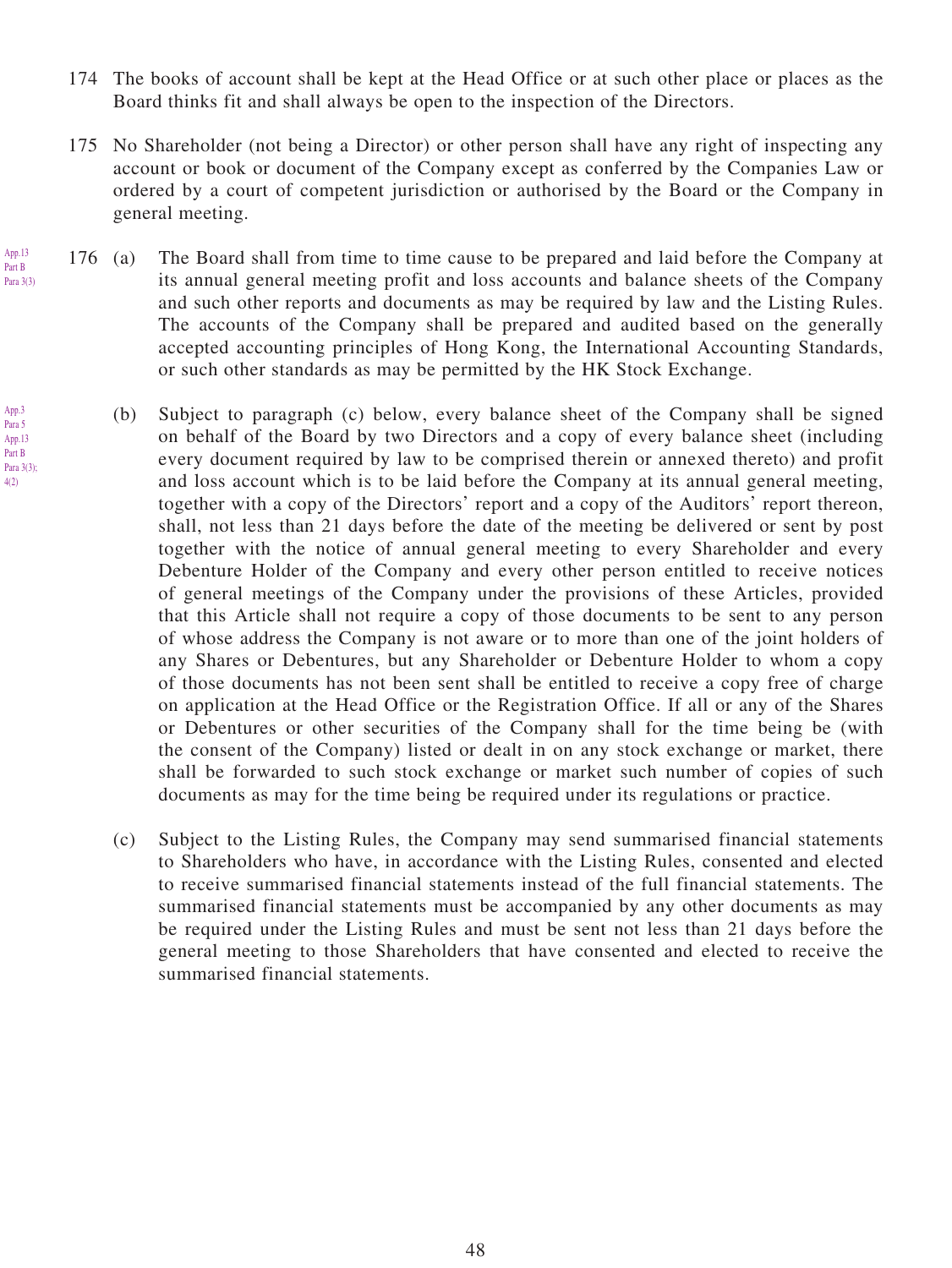#### **AUDITORS**

- 177 (a) The Company shall at each annual general meeting appoint one or more firms of auditors to hold office until the conclusion of the next annual general meeting on such terms and with such duties as may be agreed with the Board, but if an appointment is not made, the Auditors in office shall continue in office until a successor is appointed. A Director, officer or employee of any such Director, officer or employee shall not be appointed Auditors of the Company. The Board may fill any casual vacancy in the office of Auditors, but while any such vacancy continues the surviving or continuing Auditors (if any) may act. The remuneration of the Auditors shall be fixed by or on the authority of the Company in the annual general meeting except that in any particular year the Company in general meeting may delegate the fixing of such remuneration to the Board and the remuneration of any Auditors appointed to fill any casual vacancy may be fixed by the Board.
	- (b) The Shareholders may, at any general meeting convened and held in accordance with these Articles, remove the Auditors by Special Resolution at any time before the expiration of the term of office and shall, by Ordinary Resolution, at that meeting appoint new auditors in its place for the remainder of the term.
- 178 The Auditors of the Company shall have a right of access at all times to the books and accounts and vouchers of the Company and shall be entitled to require from the Directors and officers of the Company such information as may be necessary for the performance of his or their duties, and the Auditors shall audit every balance sheet and profit and loss account of the Company in each year and prepare an Auditors' report thereon to be annexed thereto. Such report shall be laid before the Company in the annual general meeting.
	- 179 No person other than the retiring Auditors shall be appointed as Auditors at an annual general meeting unless notice of an intention to nominate that person to the office of Auditors has been given to the Company not less than 14 clear days before the annual general meeting, and the Company shall send a copy of any such notice to the retiring Auditors and shall give notice thereof to the Shareholders not less than seven days before the annual general meeting, provided that the above requirement for sending a copy of such notice to the retiring Auditors may be waived by notice in writing by the retiring Auditors to the Secretary.
	- 180 All acts done by any person acting as Auditors shall, as regards all persons dealing in good faith with the Company, be valid, notwithstanding that there was some defect in their appointment or that they were at the time of their appointment not qualified for appointment or subsequently became disqualified.

#### **NOTICES**

App.13 Part B Para 4(2)

App.3 Para 7(1); 7(2)

181 (a) Except where otherwise expressly stated, any notice or document to be given to or by any person pursuant to these Articles shall be in writing or, to the extent permitted by the Companies Law and the Listing Rules from time to time and subject to this Article, contained in an electronic communication. A notice calling a meeting of the Board need not be in writing.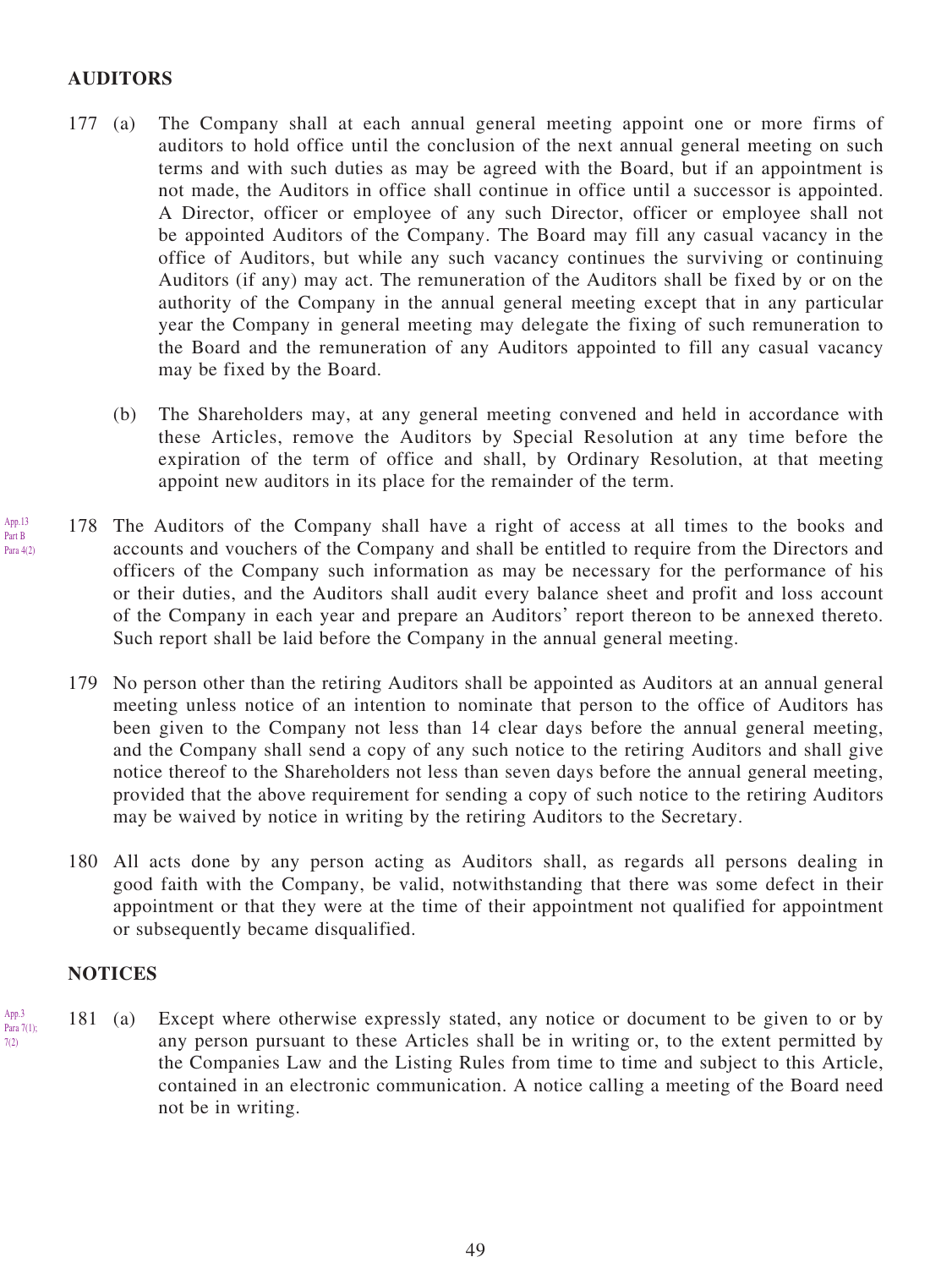- (b) Except where otherwise expressly stated, any notice or document to be given to or by any person pursuant to these Articles (including any corporate communications within the meaning ascribed thereto under the Listing Rules) may be served on or delivered to any Shareholder either personally or by sending it through the post in a prepaid envelope or wrapper addressed to such Shareholder at his registered address as appearing in the register or by leaving it at that address addressed to the Shareholder or by any other means authorised in writing by the Shareholder concerned or (other than share certificates) by publishing it by way of advertisement in the Newspapers. In case of joint holders of a share, all notices shall be given to that one of the joint holders whose name stands first in the register and notice so given shall be sufficient notice to all the joint holders. Without limiting the generality of the foregoing but subject to the Companies Law and the Listing Rules, a notice or document may be served or delivered by the Company to any Shareholder by electronic means to such address as may from time to time be authorised by the Shareholder concerned or by publishing it on a website and notifying the Shareholder concerned that it has been so published.
- (c) Any such notice or document may be served or delivered by the Company by reference to the register as it stands at any time not more than 15 days before the date of service or delivery. No change in the register after that time shall invalidate that service or delivery. Where any notice or document is served or delivered to any person in respect of a share in accordance with these Articles, no person deriving any title or interest in that share shall be entitled to any further service or delivery of that notice or document.
- (d) Any notice or document required to be sent to or served upon the Company, or upon any officer of the Company, may be sent or served by leaving the same or sending it through the post in a prepaid envelope or wrapper addressed to the Company or to such officer at the Head Office or Registered Office.
- (e) The Board may from time to time specify the form and manner in which a notice may be given to the Company by electronic means, including one or more addresses for the receipt of an electronic communication, and may prescribe such procedures as they think fit for verifying the authenticity or integrity of any such electronic communication. Any notice may be given to the Company by electronic means only if it is given in accordance with the requirements specified by the Board.
- 182 (a) Any Shareholder whose registered address is outside the Relevant Territory may notify the Company in writing of an address in the Relevant Territory which for the purpose of service of notice shall be deemed to be his registered address. Where the registered address of the Shareholder is outside the Relevant Territory, notice, if given through the post, shall be sent by prepaid airmail letter where available. App.3 Para 7(3)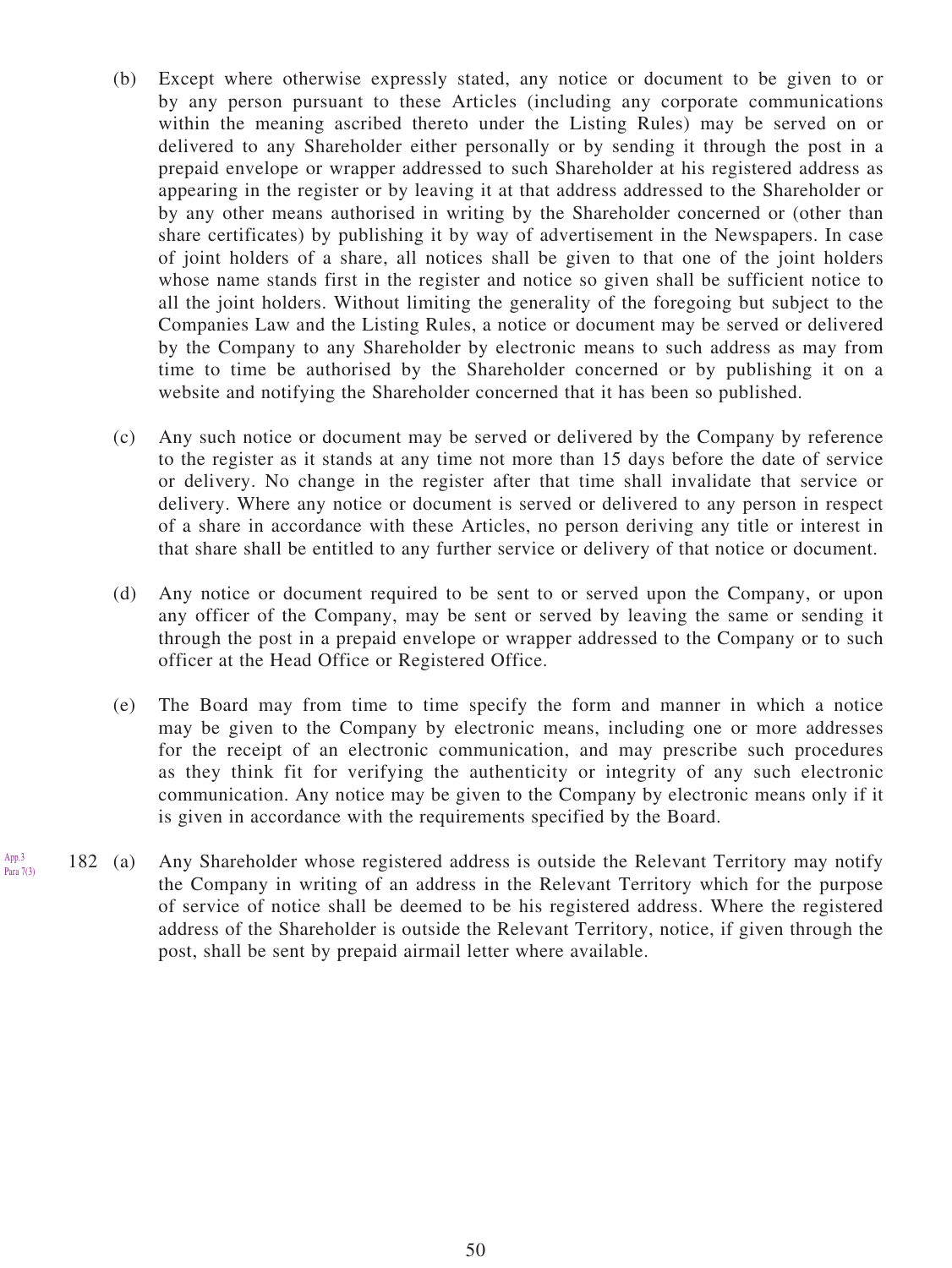- (b) Any Shareholder who fails (and, where a Share is held by joint holders, where the first joint holder named on the register fails) to supply his registered address or a correct registered address to the Company for service of notices and documents on him shall not (and where a Share is held by joint holders, none of the other joint holders whether or not they have supplied a registered address shall) be entitled to service of any notice or documents by the Company and any notice or document which is otherwise required to be served on him may, if the Board in its absolute discretion so elects (and subject to them re-electing otherwise from time to time), be served, in the case of notices, by displaying a copy of such notice conspicuously at the Registered Office and the Head Office or, if the Board sees fit, by advertisement in the Newspapers, and, in the case of documents, by posting up a notice conspicuously at the Registered Office and the Head Office addressed to such Shareholder which notice shall state the address within the Relevant Territory at which he served in the manner so described which shall be sufficient service as regards Shareholders with no registered or incorrect addresses, provided that nothing in this paragraph (b) shall be construed as requiring the Company to serve any notice or document on any Shareholder with no or an incorrect registered address for the service of notice or document on him or on any Shareholder other than the first named on the register of members of the Company.
- (c) If on three consecutive occasions notices or other documents have been sent through the post to any Shareholder (or, in the case of joint holders of a share, the first holder named on the register) at his registered address but have been returned undelivered, such Shareholder (and, in the case of joint holders of a Share, all other joint holders of the share) shall not thereafter be entitled to receive or be served (save as the Board may elect otherwise pursuant to paragraph (b) of this Article) and shall be deemed to have waived the service of notices and other documents from the Company until he shall have communicated with the Company and supplied in writing a new registered address for the service of notices on him.
- 183 Any notice or other document, if sent by mail, postage prepaid, shall be deemed to have been served or delivered on the day following that on which the letter, envelope, or wrapper containing the same is put into the post. In proving such service it shall be sufficient to prove that the letter, envelope or wrapper containing the notice or document was properly addressed and put into the post as prepaid mail. Any notice or document not sent by post but left by the Company at a registered address shall be deemed to have been served or delivered on the day it was so left. Any notice or document, if sent by electronic means (including through any relevant system), shall be deemed to have been given on the day following that on which the electronic communication was sent by or on behalf of the Company. Any notice or document served or delivered by the Company by any other means authorised in writing by the Shareholder concerned shall be deemed to have been served when the Company has carried out the action it has been authorised to take for that purpose. Any notice or other document published by way of advertisement or on a website shall be deemed to have been served or delivered on the day it was so published.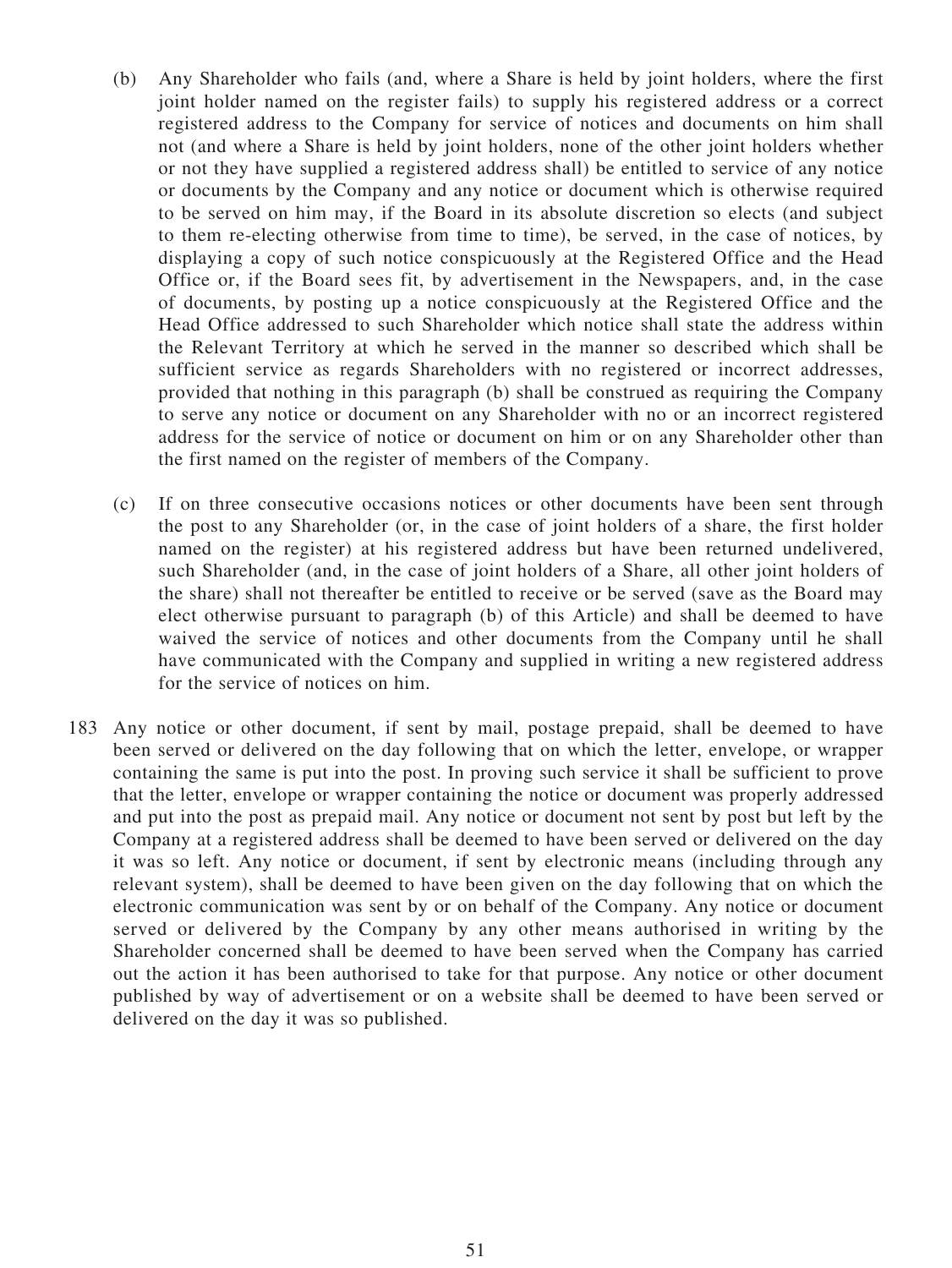- 184 A notice or document may be given by the Company to the person entitled to a Share in consequence of the death, mental disorder, bankruptcy or liquidation of a Shareholder by sending it through the post in a prepaid envelope or wrapper addressed to him by name, or by the title of representative of the deceased, the trustee of the bankrupt or the liquidator of the Shareholder, or by any like description, at the address, if any, supplied for the purpose by the person claiming to be so entitled, or (until such an address has been so supplied) by giving the notice or document in any manner in which the same might have been given if the death, metal disorder, bankruptcy or winding up had not occurred.
- 185 Any person who by operation of law, transfer or other means whatsoever shall become entitled to any Share shall be bound by every notice in respect of such share which prior to his name and address being entered on the register shall have been duly served to the person from whom he derives his title to such share.
- 186 Any notice or document delivered or sent by post to, or left at the registered address of any Shareholder in pursuance of these Articles, shall notwithstanding that such Shareholder be then deceased, bankrupt or wound up and whether or not the Company has notice of his death, bankruptcy or winding up, be deemed to have duly served in respect of any registered Shares whether held solely or jointly with other persons by such Shareholder until some other person be registered in his stead as the holder or joint holder thereof, and such service shall for all purposes of these Articles be deemed a sufficient service of such notice or document on his personal representatives and all persons (if any) jointly interested with him in any such Shares.
- 187 The signature to any notice or document to be given by the Company may be written or printed.

# **INFORMATION**

188 No Shareholder (not being a Director) shall be entitled to require discovery of or any information respecting any detail of the Company's trading or any matter which is or may be in the nature of a trade secret, mystery of trade or secret process which may relate to the conduct of the business of the Company which in the opinion of the Board will be inexpedient in the interests of the Shareholders of the Company to communicate to the public.

#### **WINDING UP**

- 189 Subject to the Companies Law, a resolution that the Company be wound up by the Court or be wound up voluntarily shall be passed by way of a Special Resolution.
- 190 If the Company shall be wound up, the surplus assets remaining after payment to all creditors shall be divided among the Shareholders in proportion to the capital paid up on the Shares held by them respectively, and if such surplus assets shall be insufficient to repay the whole of the paid up capital, they shall be distributed, subject to the rights of any Shares which may be issued on special terms and conditions, so that, as nearly as may be, the losses shall be borne by the Shareholders in proportion to the capital paid on the Shares held by them respectively.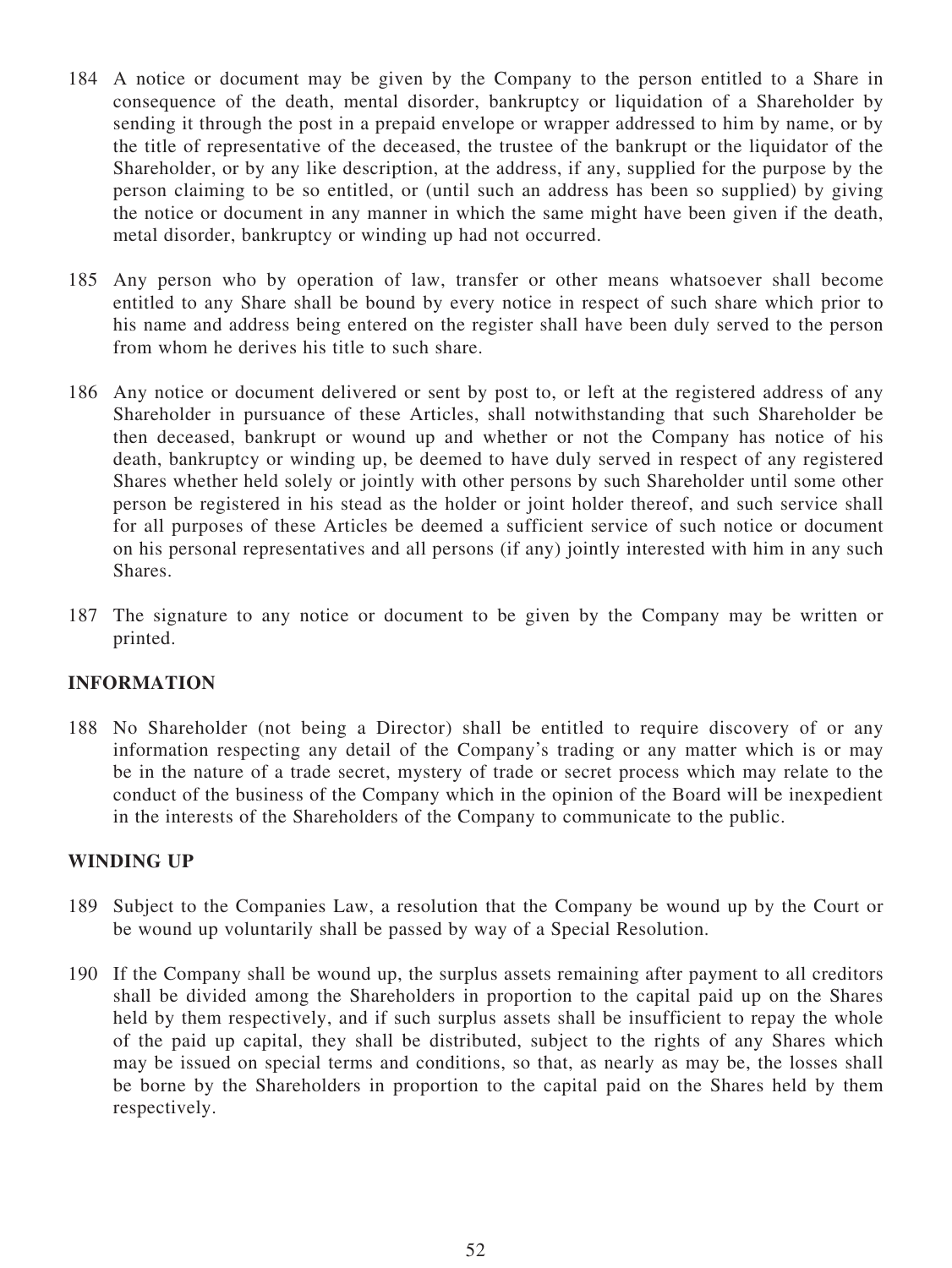191 If the Company shall be wound up (in whatever manner) the liquidator may, with the sanction of a Special Resolution and any other sanction required by the Companies Law, divide among the Shareholders in specie or kind the whole or any part of the assets of the Company whether the assets shall consist of property of one kind or shall consist of properties of different kinds and the liquidator may, for such purpose, set such value as he deems fair upon any one or more class or classes of property to be divided as aforesaid and may determine how such division shall be carried out as between the Shareholders or different classes of Shareholders and the Shareholders within each class. The liquidator may, with the like sanction, vest any part of the assets in trustees upon such trusts for the benefit of Shareholders as the liquidator, with the like sanction, shall think fit, provided that no Shareholder shall be compelled to accept any Shares or other assets upon which there is a liability.

#### **INDEMNITY**

192 The Directors, managing directors, alternate Directors, Auditors, Secretary and other officers for the time being of the Company and the trustees (if any) for the time being acting in relation to any of the affairs of the Company, and their respective executors or administrators, shall be indemnified and secured harmless out of the assets of the Company from and against all actions, costs, charges, losses, damages and expenses which they or any of them, their or any of their executors or administrators, shall or may incur or sustain by reason of any act done, concurred in or omitted in or about the execution of their duty or supposed duty in their respective offices or trusts, except such (if any) as they shall incur or sustain through their own fraud or dishonesty, and none of them shall be answerable for the acts, receipts, neglects or defaults of any other of them, or for joining in any receipt for the sake of conformity, or for any bankers or other persons with whom any moneys or effects of the Company shall be lodged or deposited for safe custody, or for the insufficiency or deficiency of any security upon which any moneys of the Company shall be placed out or invested, or for any other loss, misfortune or damage which may arise in the execution of their respective offices or trusts, or in relation thereto, except as the same shall happen by or through their own fraud, dishonesty or recklessness. The Company may take out and pay the premium and other moneys for the maintenance of insurance, bonds and other instruments for the benefit either of the Company or the Directors (and/or other officers) or any of them to indemnify the Company and/or Directors (and/or other officers) named therein for this purpose against any loss, damage, liability and claim which they may suffer or sustain in connection with any breach by the Directors (and/or other officers) or any of them of their duties to the Company.

## **UNTRACEABLE SHAREHOLDERS**

App.3

App.3

13(2)(b)

193 The Company may exercise the power to cease sending cheques for Dividend entitlements or Dividend warrants by post if such cheques or warrants remain uncashed on two consecutive occasions or after the first occasion on which such a cheque or warrant is returned undelivered. Para 13(1)

#### 194 (a) The Company shall have the power to sell, in such manner as the Board thinks fit, any Shares of a Shareholder who is untraceable, but no such sale shall be made unless: Para 13(2)(a);

(i) during the period of 12 years prior to the date of the advertisements referred to in sub-paragraph (ii) below (or, if published more than once, the first thereof) at least three Dividends or other distributions in respect of the Shares in question have become payable or been made and no Dividend or other distribution in respect of the Shares during that period has been claimed;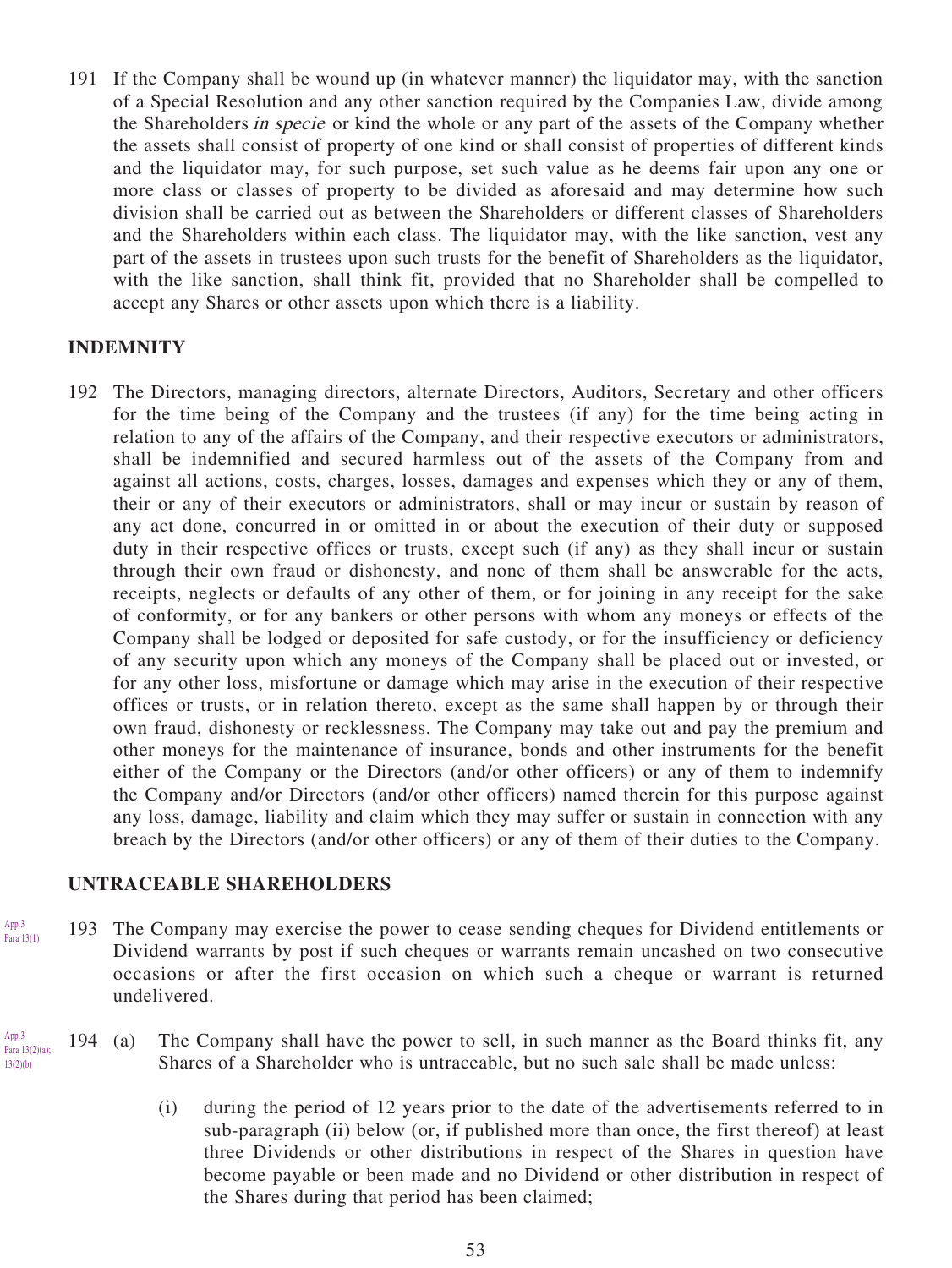- (ii) the Company has caused an advertisement to be inserted in the Newspapers of its intention to sell such Shares and a period of three months has elapsed since the date of such advertisement (or, if published more than once, the first thereof);
- (iii) the Company has not at any time during the said periods of 12 years and three months received any indication of the existence of the holder of such Shares or of a person entitled to such Shares by death, bankruptcy or operation of law; and
- (iv) the Company has notified the HK Stock Exchange of its intention of such sale.
- (b) To give effect to any such sale the Board may authorise any person to transfer the said Shares and the instrument of transfer signed or otherwise executed by or on behalf of such person shall be as effective as if it had been executed by the registered holder or the person entitled by transmission to such Shares, and the purchaser shall not be bound to see to the application of the purchase money nor shall his title to the Shares be affected by any irregularity or invalidity in the proceedings relating to the sale. The net proceeds of the sale will belong to the Company and upon receipt by the Company of such proceeds it shall become indebted to the former Shareholder for an amount equal to such net proceeds. Notwithstanding any entries made by the Company in any of its books or otherwise howsoever, no trusts shall be created in respect of such debt and no interest shall be payable in respect of it and the Company shall not be required to account for any money earned from the net proceeds which may be employed in the business of the Company or as it thinks fit. Any sale under this Article shall be valid and effective notwithstanding that the Shareholder holding the Shares sold is dead, bankrupt, wound up or otherwise under any legal disability or incapacity.

#### **DESTRUCTION OF DOCUMENTS**

- 195 The Company may destroy:
	- (a) any share certificate which has been cancelled at any time after the expiry of one year from the date of such cancellation;
	- (b) any dividend mandate or any variation or cancellation thereof or any notification of change of name or address at any time after the expiry of two years from the date on which such mandate, variation, cancellation or notification was recorded by the Company;
	- (c) any instrument of transfer of Shares which has been registered at any time after the expiry of six years from the date of registration; and
	- (d) any other document, on the basis of which any entry in the Register is made, at any time after the expiry of six years from the date on which an entry in the Register was first made in respect of it;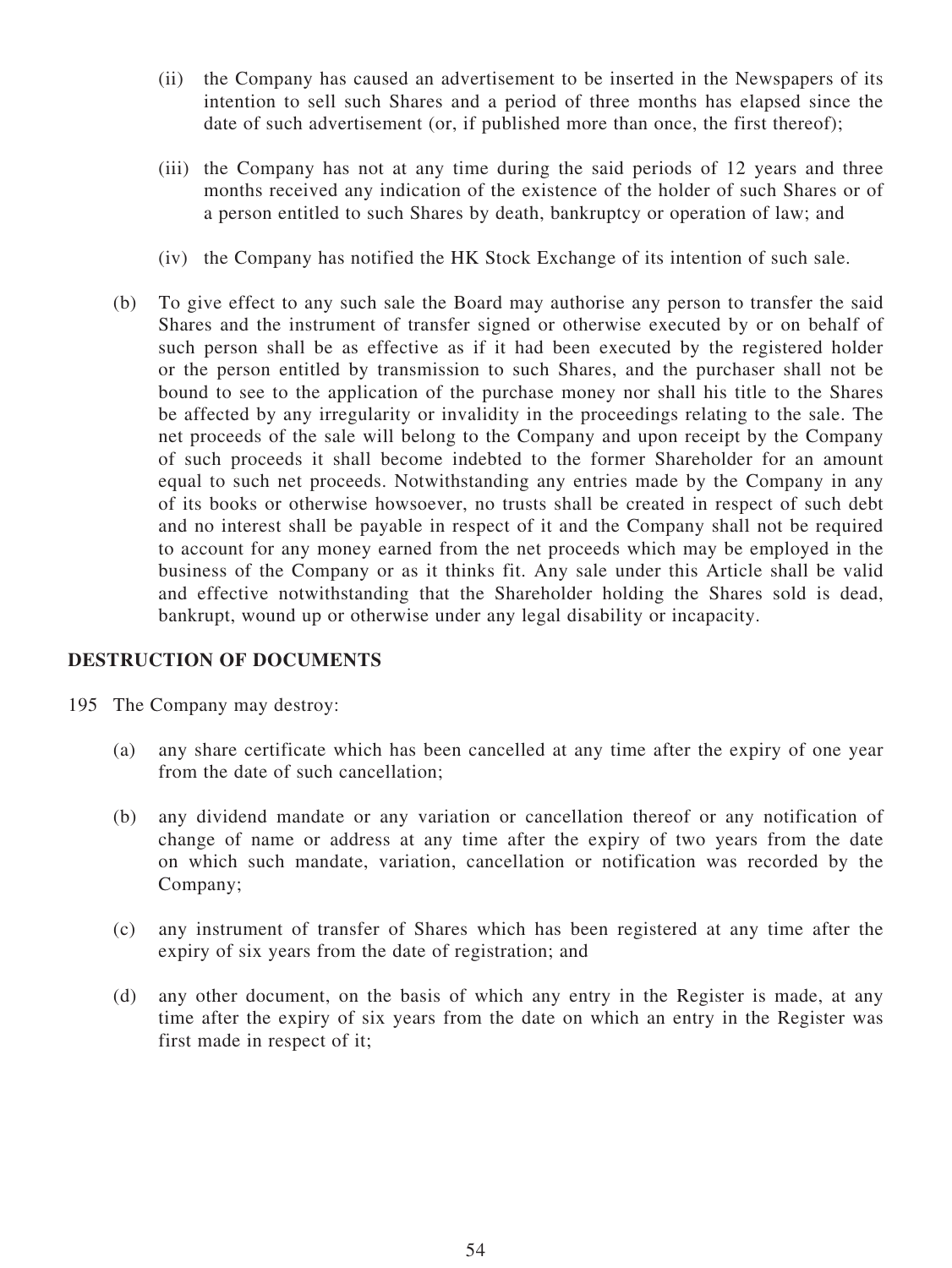and it shall conclusively be presumed in favour of the Company that every Share certificate so destroyed was a valid certificate duly and properly cancelled and that every instrument of transfer so destroyed was a valid and effective instrument duly and properly registered and that every other document destroyed hereunder was a valid and effective document in accordance with the recorded particulars thereof in the books or records of the Company, provided always that:

- (i) the foregoing provisions of this Article shall apply only to the destruction of a document in good faith and without express notice to the Company that the preservation of such document was relevant to a claim;
- (ii) nothing contained in this Article shall be construed as imposing upon the Company any liability in respect of the destruction of any such document earlier than as aforesaid or in any case where the conditions of proviso (i) above are not fulfilled; and
- (iii) references in this Article to the destruction of any document include reference to its disposal in any manner.

#### **SUBSCRIPTION RIGHT RESERVE**

- 196 The following provisions shall have effect to the extent that they are not prohibited by and are in compliance with the Companies Law:
	- (a) If, so long as any of the rights attaching to any warrants issued by the Company to subscribe for Shares shall remain exercisable, the Company does any act or engages in any transaction which, as a result of any adjustments to the subscription price in accordance with the provisions applicable under the terms and conditions of the warrants, would reduce the subscription price to below the par value of a Share, then the following provisions shall apply:
		- (i) as from the date of such act or transaction the Company shall establish and thereafter (subject as provided in this Article) maintain in accordance with the provisions of this Article a reserve (the **Subscription Right Reserve** ) the amount of which shall at no time be less than the sum which for the time being would be required to be capitalised and applied in paying up in full the nominal amount of the additional Shares required to be allotted and issued credited as fully paid pursuant to sub-paragraph (iii) below on the exercise in full of all the subscription rights outstanding and shall apply the Subscription Right Reserve in paying up in full the amount of the shortfall referred to in sub-paragraph (iii) in respect of such additional Shares as and when the same are allotted;
		- (ii) the Subscription Right Reserve shall not be used for any purpose other than that specified above unless all other reserves of the Company (other than the share premium account) have been extinguished and will then only be used to make good losses of the Company if and so far as is required by law;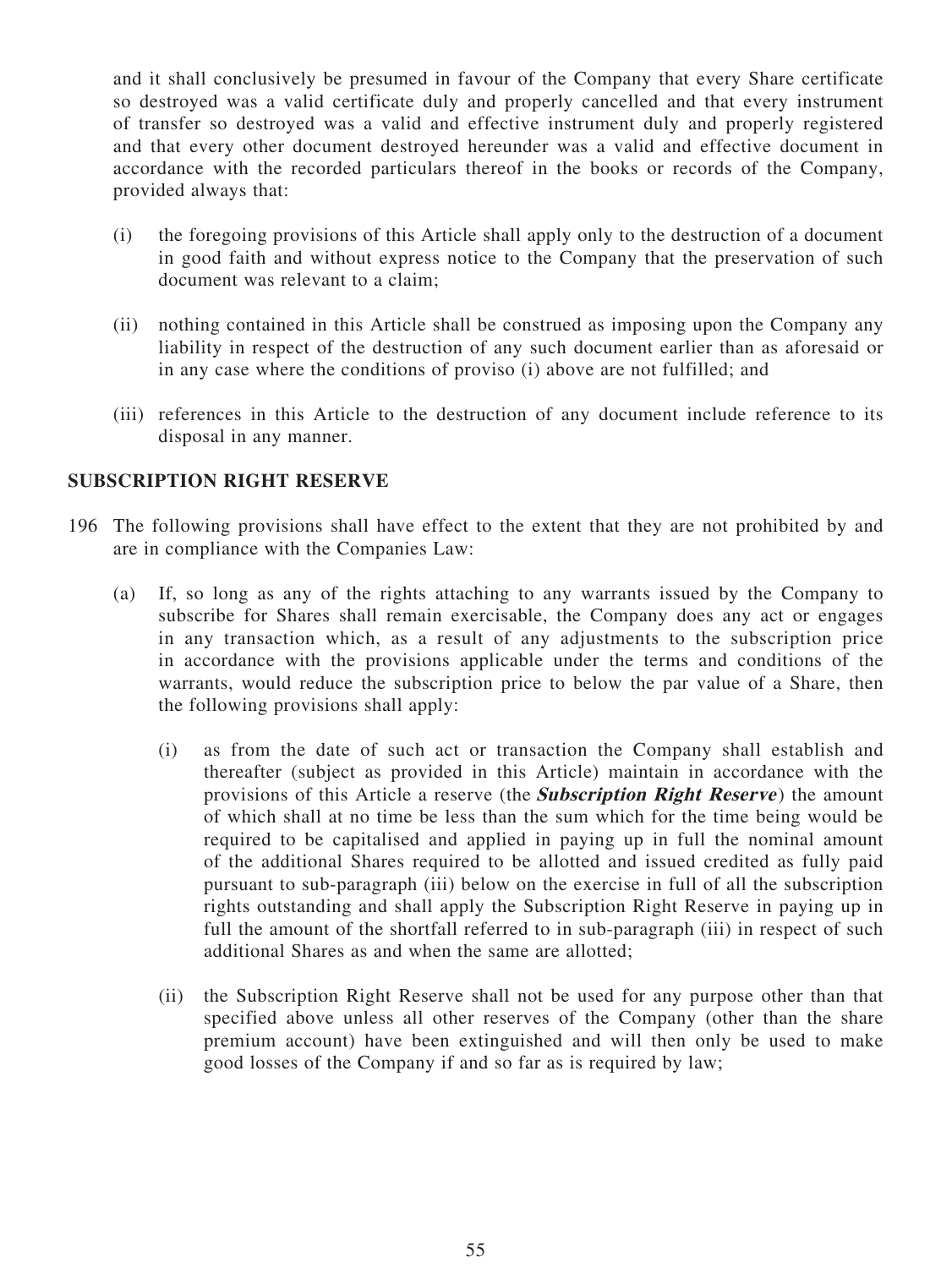- (iii) upon the exercise of all or any of the subscription rights represented by any warrant, the relevant subscription rights shall be exercisable in respect of a nominal amount of Shares equal to the amount in cash which the holder of such warrant is required to pay on exercise of the subscription rights represented thereby (or, as the case may be, the relevant portion thereof in the event of a partial exercise of the subscription rights) and, in addition, there shall be allotted in respect of such subscription rights to the exercising warrant holder, credited as fully paid, such additional nominal amount of Shares as is equal to the shortfall between:
	- (A) the said amount in cash which the holder of such warrant is required to pay on exercise of the subscription rights represented thereby (or, as the case may be, the relevant portion thereof in the event of a partial exercise of the subscription rights); and
	- (B) the nominal amount of Shares in respect of which such subscription rights would have been exercisable having regard to the provisions of the conditions of the warrants, had it been possible for such subscription rights to represent the right to subscribe for Shares at less than par and immediately upon such exercise so much of the sum standing to the credit of the Subscription Right Reserve as is required to pay up in full such additional nominal amount of Shares shall be capitalised and applied in paying up in full such additional nominal amount of Shares which shall forthwith be allotted credited as fully paid to the exercising warrant holder; and
- (iv) if upon the exercise of the subscription rights represented by any warrant the amount standing to the credit of the Subscription Right Reserve is not sufficient to pay up in full such additional nominal amount of Shares equal to such shortfall as aforesaid to which the exercising warrant holder is entitled, the Board shall apply any profits or reserves then or thereafter becoming available (including, to the extent permitted or not prohibited by law, the share premium account) for such purpose until such additional nominal amount of Shares is paid up and allotted as aforesaid and until then no Dividend or other distribution shall be paid or made on the fully paid Shares then in issue. Pending such payment up and allotment, the exercising warrant holder shall be issued by the Company with a certificate evidencing his right to the allotment of such additional nominal amount of Shares. The rights represented by any such certificate shall be in registered form and shall be transferable in whole or in part in units of one Share in the like manner as the Shares for the time being are transferable, and the Company shall make such arrangements in relation to the maintenance of a register therefor and other matters in relation thereto as the Board may think fit and adequate particulars thereof shall be made known to each relevant exercising warrant holder upon the issue of such certificate.
- (b) Shares allotted pursuant to the provisions of this Article shall rank pari passu in all respects with the other Shares allotted or which ought to be allotted on the relevant exercise of the subscription rights represented by the warrant concerned. Notwithstanding anything contained in paragraph (a) of this Article, no fraction of any Share shall be allotted on exercise of the subscription rights.